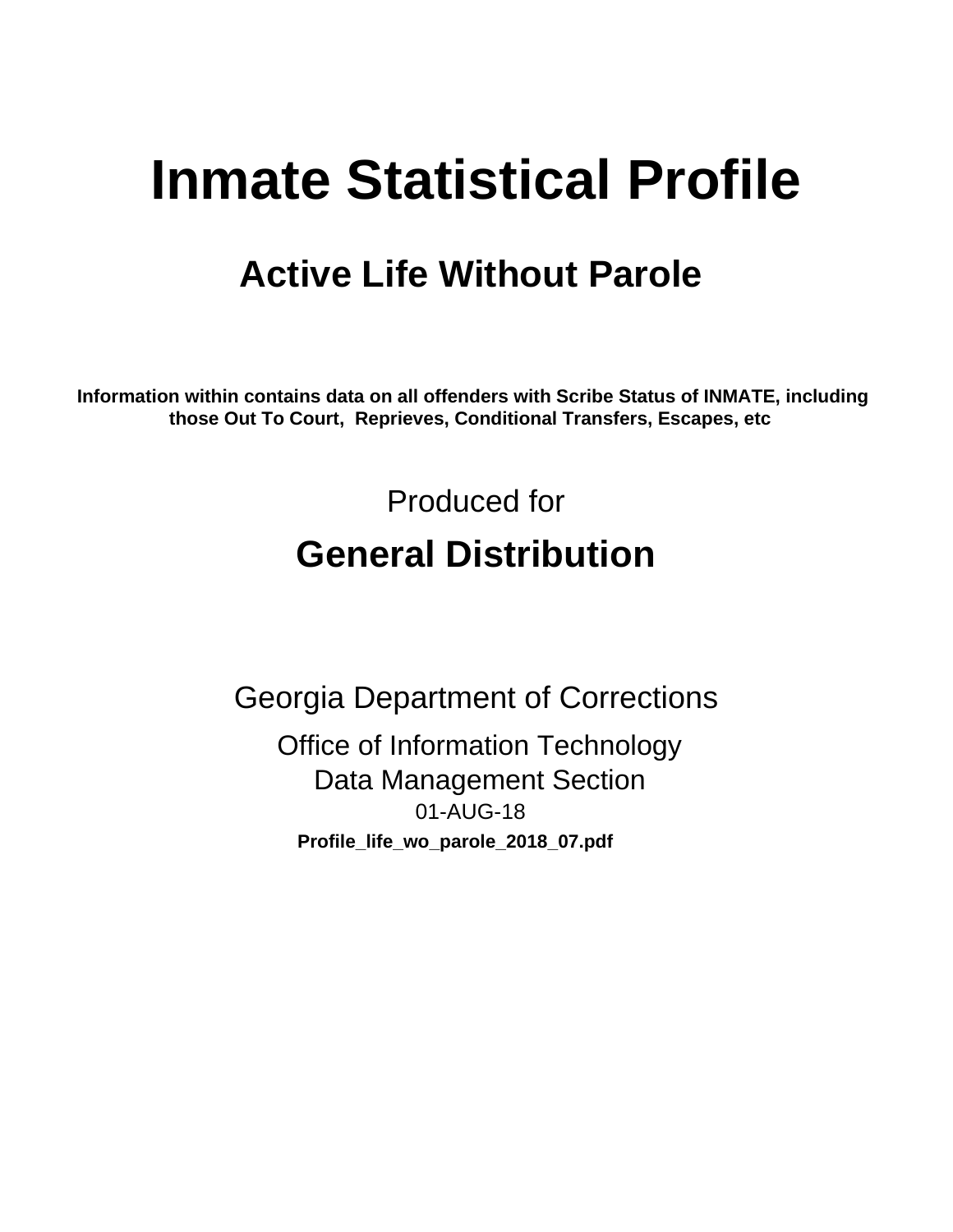#### **Inmate Statistical Profile 01-AUG-18** Contents

**Active Life Without Parole** 

Produced for General Distribution

## **Table of Contents**

|    | <b>Demographic information</b>                                        |
|----|-----------------------------------------------------------------------|
|    | 4 Current age, broken out in ten year age groups                      |
|    | 5 Race group                                                          |
|    | 6 Marital status, self-reported at entry to prison                    |
|    | 7 Number of Inmates with Dependents, self-reported at entry to prison |
|    | 8 Religious affiliation, self-reported at entry to prison             |
|    | 9 Home county - self-reported at entry to prison                      |
|    | 13 Employment status before prison, self-reported at entry to prison  |
|    | 14 Age at admission                                                   |
|    | 16 Height, measured at entry to prison                                |
|    | 17 Weight, measured at entry to prison                                |
|    | 18 Military service                                                   |
|    | <b>Correctional information</b>                                       |
|    | 19 Type of admission to prison                                        |
|    | 20 Current / last supervision level                                   |
|    | 21 Current / last institution type                                    |
|    | 22 Institution type - transitional centers                            |
|    | 23 Institution type - county prisons                                  |
|    | 24 Institution type - state prisons                                   |
|    | 25 Institution type - private prisons                                 |
|    | 26 Institution type - inmate boot camp                                |
|    | 27 Number of disciplinary reports                                     |
|    | 28 Number of transfers                                                |
|    | 29 Number of escapes                                                  |
|    | 30 Time served in current (or last) institution                       |
|    | Educational, psychological and physical information                   |
| 31 | Highest grade level attained                                          |
|    | 32 Culture fair IQ scores                                             |
|    | 33 Wide Range Achievement Test (WRAT) reading score                   |
|    | 34 Wide Range Achievement Test (WRAT) math score                      |
|    | 35 Wide Range Achievement Test (WRAT) spelling score                  |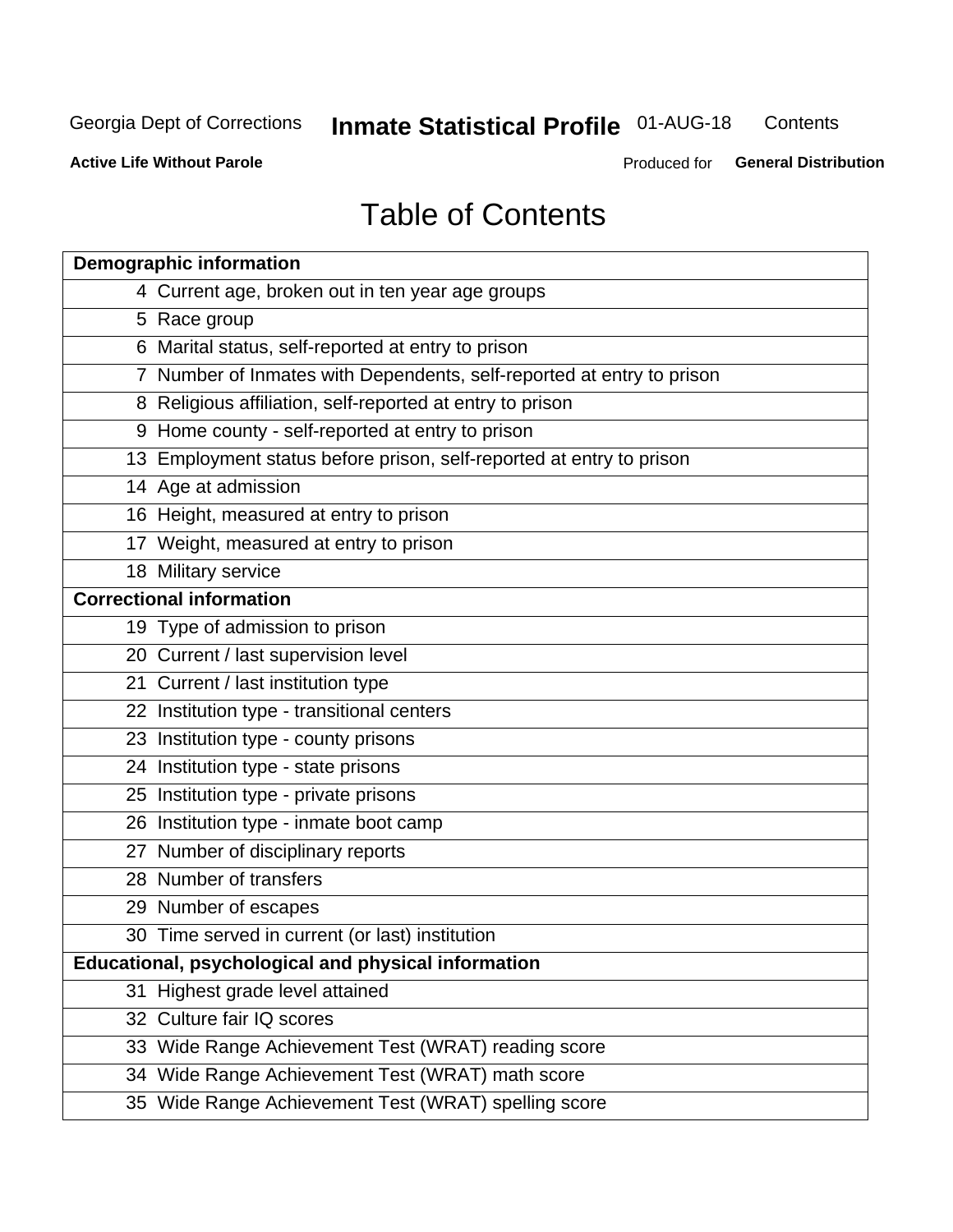#### **Inmate Statistical Profile 01-AUG-18** Contents

**Active Life Without Parole** 

Produced for General Distribution

## **Table of Contents**

| Educational, psychological and physical information              |
|------------------------------------------------------------------|
| 36 Current / last mental health treatment level                  |
| 37 PULHESDWIT medical scale - 'P' overall condition ('P'hysical) |
| 38 PULHESDWIT medical scale - 'U' upper body                     |
| 39 PULHESDWIT medical scale - 'L' lower body                     |
| 40 PULHESDWIT medical scale - 'H' hearing                        |
| 41 PULHESDWIT medical scale - 'E' vision                         |
| 42 PULHESDWIT medical scale -'S' psychiatric                     |
| 43 PULHESDWIT medical scale - 'D' dental                         |
| 44 PULHESDWIT medical scale - 'W' work ability                   |
| 45 PULHESDWIT medical scale - 'I' impairment                     |
| 46 PULHESDWIT medical scale - 'T' transportability               |
| <b>Crimes and criminal history information</b>                   |
| 47 Number of prior Georgia incarcerations                        |
| 48 Prison sentence in years                                      |
| 49 Primary offense, broken out into felonies vs misdemeanors     |
| 50 Primary offense, broken out into six broad crime categories   |
| 51 Primary offense, detailed offense code                        |
| 52 County of conviction of primary offense                       |
| 56 Circuit of conviction of primary offense                      |
| 58 Years served (jail + prison) in this incarceration            |
| <b>Medical information</b>                                       |
| 59 Results of most recent HIV test                               |
| 60 Results of most recent tuberculosis test                      |
| 61 Results of most recent syphilis test                          |
| 62 Results of most recent Hepatitis-C test                       |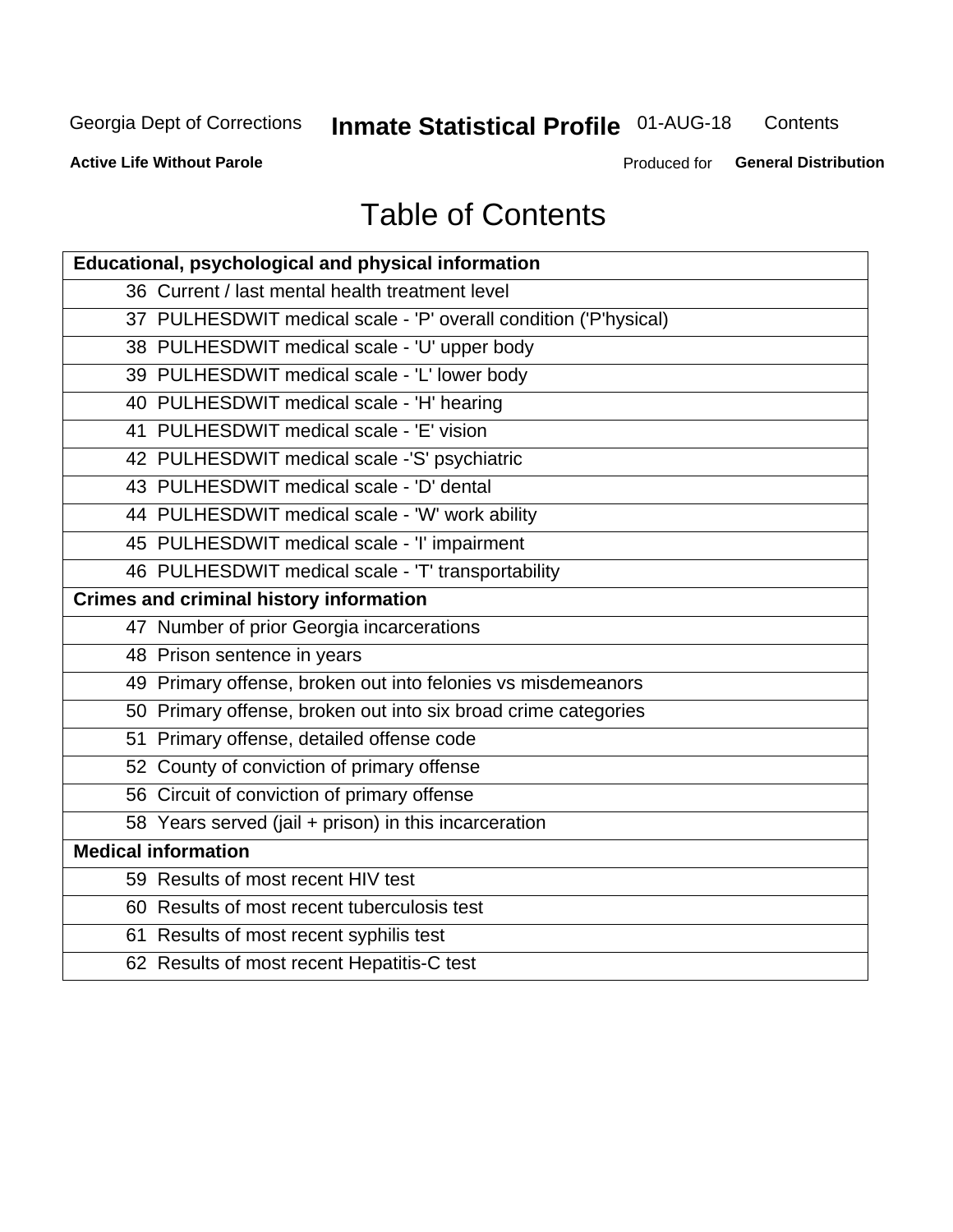#### **Active Life Without Parole**

#### Produced for General Distribution

### Current age, broken out in ten-year age groups

COL % - percent each COUNT is of its particular column

|                          |              | <b>Male</b> |         |              | <b>Female</b> |       |                 | <b>Total</b> |
|--------------------------|--------------|-------------|---------|--------------|---------------|-------|-----------------|--------------|
| <b>Current Age</b>       | <b>Count</b> | Col %       | Row %   | <b>Count</b> | Col %         | Row % | <b>Total</b>    | Col %        |
| <b>Teens (1-19)</b>      | ⌒            | 0.14%       | 100.00% |              |               |       |                 | 0.14%        |
| <b>Twenties (20-29)</b>  | 230          | 16.48%      | 96.23%  | 9            | 18.00%        | 3.77% | 239             | 16.53%       |
| Thirties (30-39)         | 376          | 26.93%      | 95.92%  | 16           | 32.00%        | 4.08% | 392             | 27.11%       |
| <b>Forties (40-49)</b>   | 364          | 26.07%      | 96.30%  | 14           | 28.00%        | 3.70% | 378             | 26.14%       |
| <b>Fifties (50-59)</b>   | 288          | 20.63%      | 97.30%  | 8            | 16.00%        | 2.70% | 296             | 20.47%       |
| <b>Sixties (60-69)</b>   | 110          | 7.88%       | 97.35%  | 3            | $6.00\%$      | 2.65% | 113             | 7.81%        |
| Seventy + (70 and above) | 26           | $1.86\%$    | 100.00% |              |               |       | 26 <sub>1</sub> | 1.80%        |
| <b>Total Reported</b>    | 1,396        | 100%        | 96.54%  | 50           | 100%          | 3.46% | 1,446           | 100%         |

| <b><i>Committee Committee Committee Committee Committee Committee Committee Committee Committee Committee Committee</i></b><br>m.<br>теп |      |         |      |
|------------------------------------------------------------------------------------------------------------------------------------------|------|---------|------|
| $f \wedge f \wedge f$                                                                                                                    | ,396 | --<br>◡ | ,446 |

| Mean<br>(average)    | 42.81    | 40.3 | 42.73        |
|----------------------|----------|------|--------------|
| Median (middle)      |          |      |              |
| Mode (most frequent) | ^<br>الت |      | $\sim$<br>J. |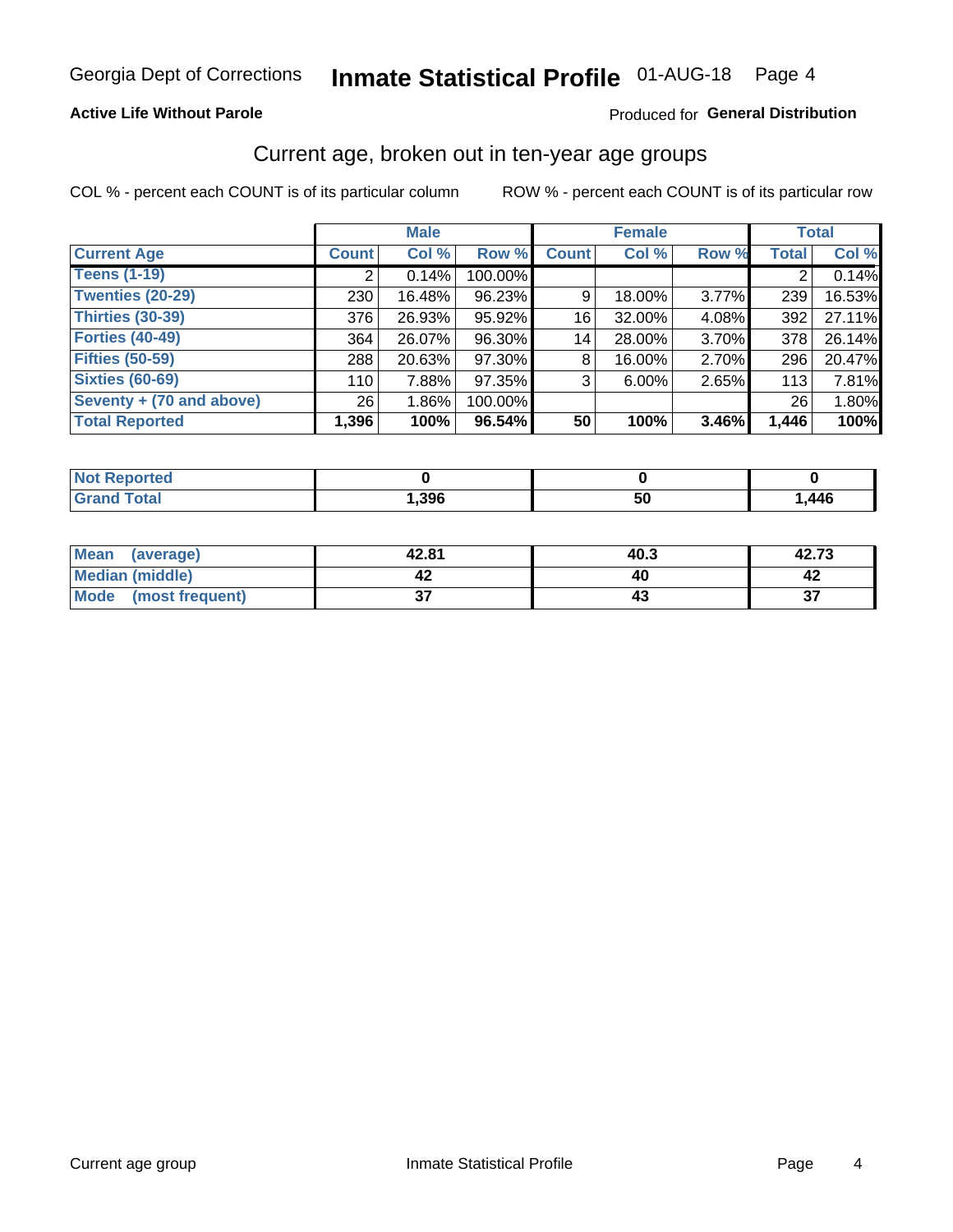## Inmate Statistical Profile 01-AUG-18 Page 5

#### **Active Life Without Parole**

**Produced for General Distribution** 

### Race group

COL % - percent each COUNT is of its particular column

|                              |              | <b>Male</b> |         | <b>Female</b> |        |       | <b>Total</b> |        |
|------------------------------|--------------|-------------|---------|---------------|--------|-------|--------------|--------|
| <b>Race Group</b>            | <b>Count</b> | Col %       |         | Row % Count   | Col %  | Row % | <b>Total</b> | Col %  |
| <b>White</b>                 | 300          | 21.49%      | 94.64%  | 17            | 34.00% | 5.36% | 317          | 21.92% |
| <b>Black</b><br>$\mathbf{2}$ | 1,060        | 75.93%      | 97.16%  | 31            | 62.00% | 2.84% | 1,091        | 75.45% |
| <b>Other</b><br>5.           |              | $.14\%$     | 100.00% |               |        |       | 2            | .14%   |
| <b>Asian</b><br>6            | 5            | $.36\%$     | 100.00% |               |        |       | 5            | .35%   |
| <b>Unknown</b><br>9          |              | .07%        | 100.00% |               |        |       |              | .07%   |
| <b>Hispanic</b><br>10        | 28           | 2.01%       | 93.33%  | 2             | 4.00%  | 6.67% | 30           | 2.07%  |
| <b>Total Reported</b>        | 1,396        | 100%        | 96.54%  | 50            | 100%   | 3.46% | 1,446        | 100%   |

| prted<br>NI 6 |      |          |      |
|---------------|------|----------|------|
| <b>otal</b>   | .396 | 51<br>vu | ,446 |

| <b>Black</b><br>3lack<br>Black |
|--------------------------------|
|--------------------------------|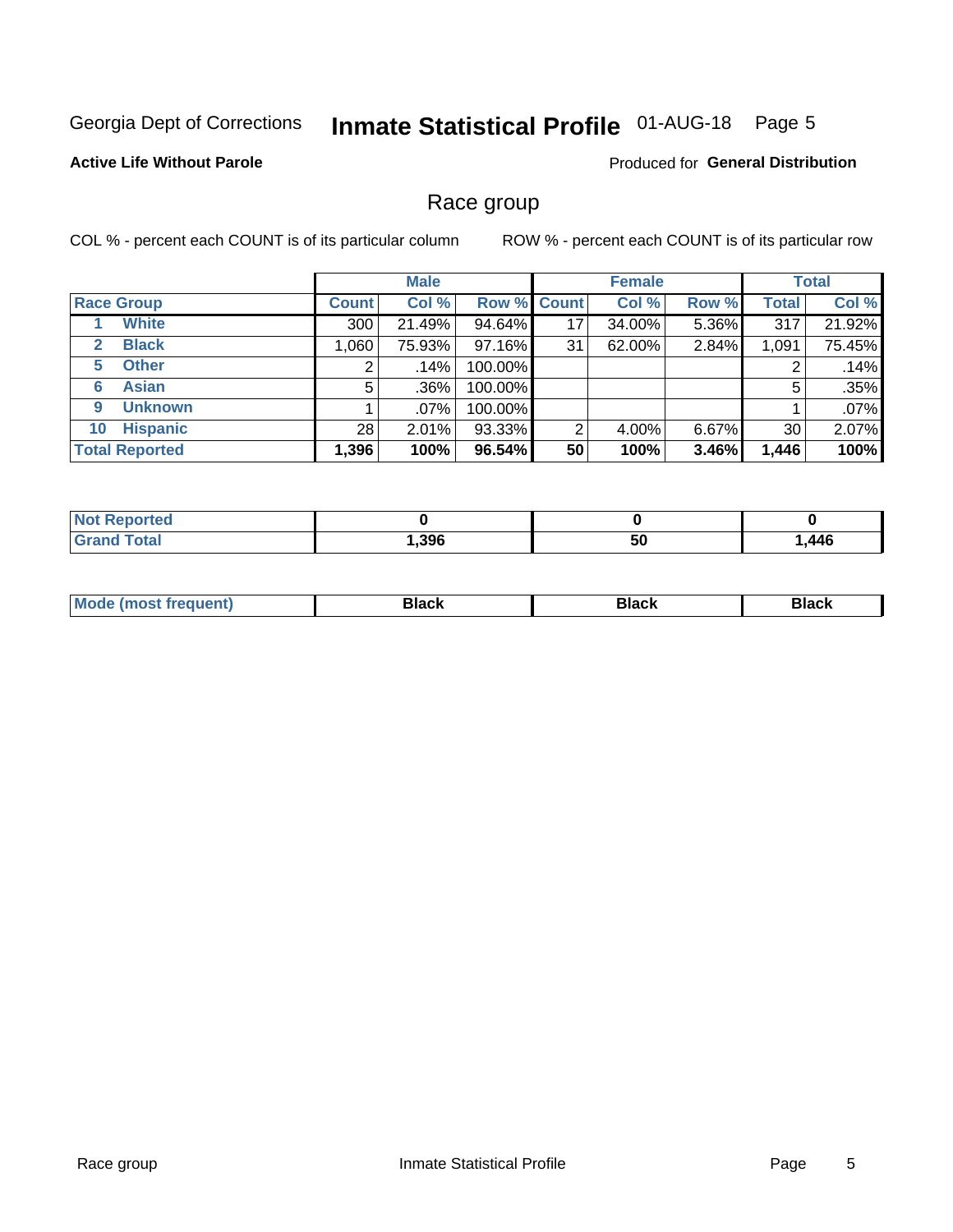## Inmate Statistical Profile 01-AUG-18 Page 6

#### **Active Life Without Parole**

#### Produced for General Distribution

### Marital status, self-reported at entry to prison

COL % - percent each COUNT is of its particular column

|                            |              | <b>Male</b> |        |              | <b>Female</b> |        |              | <b>Total</b> |
|----------------------------|--------------|-------------|--------|--------------|---------------|--------|--------------|--------------|
| <b>Marital Status</b>      | <b>Count</b> | Col %       | Row %  | <b>Count</b> | Col %         | Row %  | <b>Total</b> | Col %        |
| <b>Unknown</b><br>$\bf{0}$ | 21           | $1.50\%$    | 95.45% |              | $2.00\%$      | 4.55%  | 22           | 1.52%        |
| <b>Divorced</b><br>D       | 109          | 7.81%       | 97.32% | 3            | 6.00%         | 2.68%  | 112          | 7.75%        |
| <b>Married</b><br>М        | 198          | 14.18%      | 95.65% | 9            | 18.00%        | 4.35%  | 207          | 14.32%       |
| <b>Separated</b><br>S.     | 42           | $3.01\%$    | 87.50% | 6            | 12.00%        | 12.50% | 48           | 3.32%        |
| <b>Unmarried</b><br>U      | 990          | 70.92%      | 97.54% | 25           | 50.00%        | 2.46%  | 1,015        | 70.19%       |
| <b>Widow</b><br>W          | 36           | 2.58%       | 85.71% | 6            | 12.00%        | 14.29% | 42           | 2.90%        |
| <b>Total Reported</b>      | 1,396        | 100%        | 96.54% | 50           | 100%          | 3.46%  | 1,446        | 100%         |

| <b>Not Reported</b> |      |    |      |
|---------------------|------|----|------|
| <b>Total</b>        | ,396 | วบ | ,446 |

|  | M | . | Unmarried | າmarried<br>_____ |
|--|---|---|-----------|-------------------|
|--|---|---|-----------|-------------------|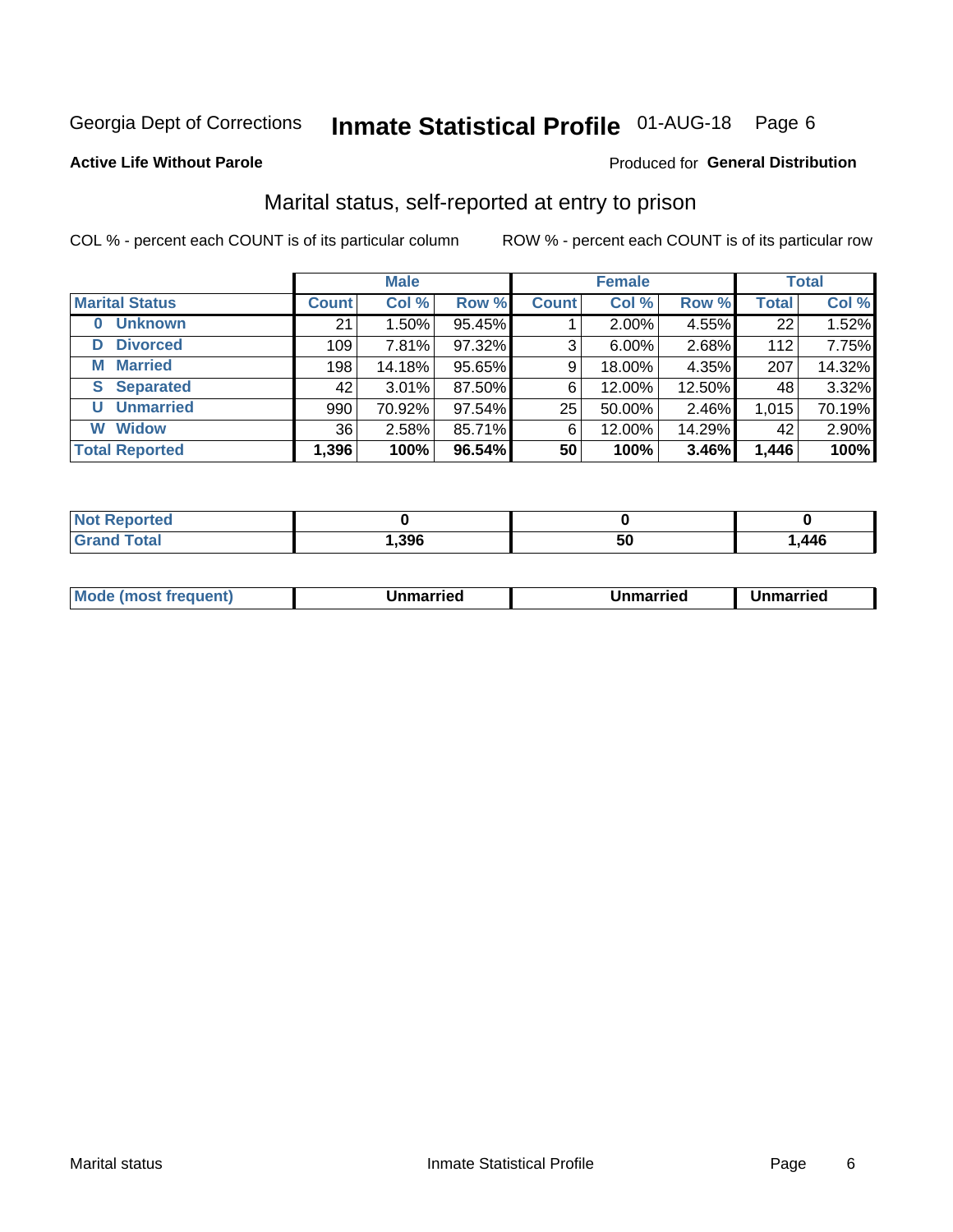#### Inmate Statistical Profile 01-AUG-18 Page 7

#### **Active Life Without Parole**

#### Produced for General Distribution

### Number of Inmates with Dependents, Self-Reported at Entry to Prison

COL % - percent each COUNT is of its particular column

|                             |                 | <b>Male</b> |         |              | <b>Female</b> |       |              | <b>Total</b> |
|-----------------------------|-----------------|-------------|---------|--------------|---------------|-------|--------------|--------------|
| <b>Number of dependents</b> | <b>Count</b>    | Col %       | Row %   | <b>Count</b> | Col %         | Row % | <b>Total</b> | Col %        |
| $\bf{0}$                    | 327             | 32.31%      | 95.34%  | 16           | 36.36%        | 4.66% | 343          | 32.48%       |
|                             | 240             | 23.72%      | 96.77%  | 8            | 18.18%        | 3.23% | 248          | 23.48%       |
| $\overline{2}$              | 180             | 17.79%      | 96.77%  | 6            | 13.64%        | 3.23% | 186          | 17.61%       |
| 3                           | 114             | 11.26%      | 93.44%  | 8            | 18.18%        | 6.56% | 122          | 11.55%       |
| 4                           | 71              | 7.02%       | 95.95%  | 3            | 6.82%         | 4.05% | 74           | 7.01%        |
| 5                           | 34              | 3.36%       | 94.44%  | 2            | 4.55%         | 5.56% | 36           | 3.41%        |
| $6\phantom{1}6$             | 22              | 2.17%       | 95.65%  |              | 2.27%         | 4.35% | 23           | 2.18%        |
| 7                           | 12 <sub>2</sub> | 1.19%       | 100.00% |              |               |       | 12           | 1.14%        |
| $\overline{\mathbf{8}}$     | 4               | 0.40%       | 100.00% |              |               |       | 4            | 0.38%        |
| $\boldsymbol{9}$            | 2               | 0.20%       | 100.00% |              |               |       | 2            | 0.19%        |
| 10                          |                 | 0.10%       | 100.00% |              |               |       |              | 0.09%        |
| Over 10                     | 5               | 0.49%       | 100.00% |              |               |       | 5            | 0.47%        |
| <b>Total Reported</b>       | 1,012           | 100%        | 95.83%  | 44           | 100%          | 4.17% | 1,056        | 100%         |

| つロノ<br>u |            | 390  |
|----------|------------|------|
| ,396     | - -<br>้วเ | .446 |

| Mean (average)         | 1.64 |  |
|------------------------|------|--|
| <b>Median (middle)</b> |      |  |
| Mode (most frequent)   |      |  |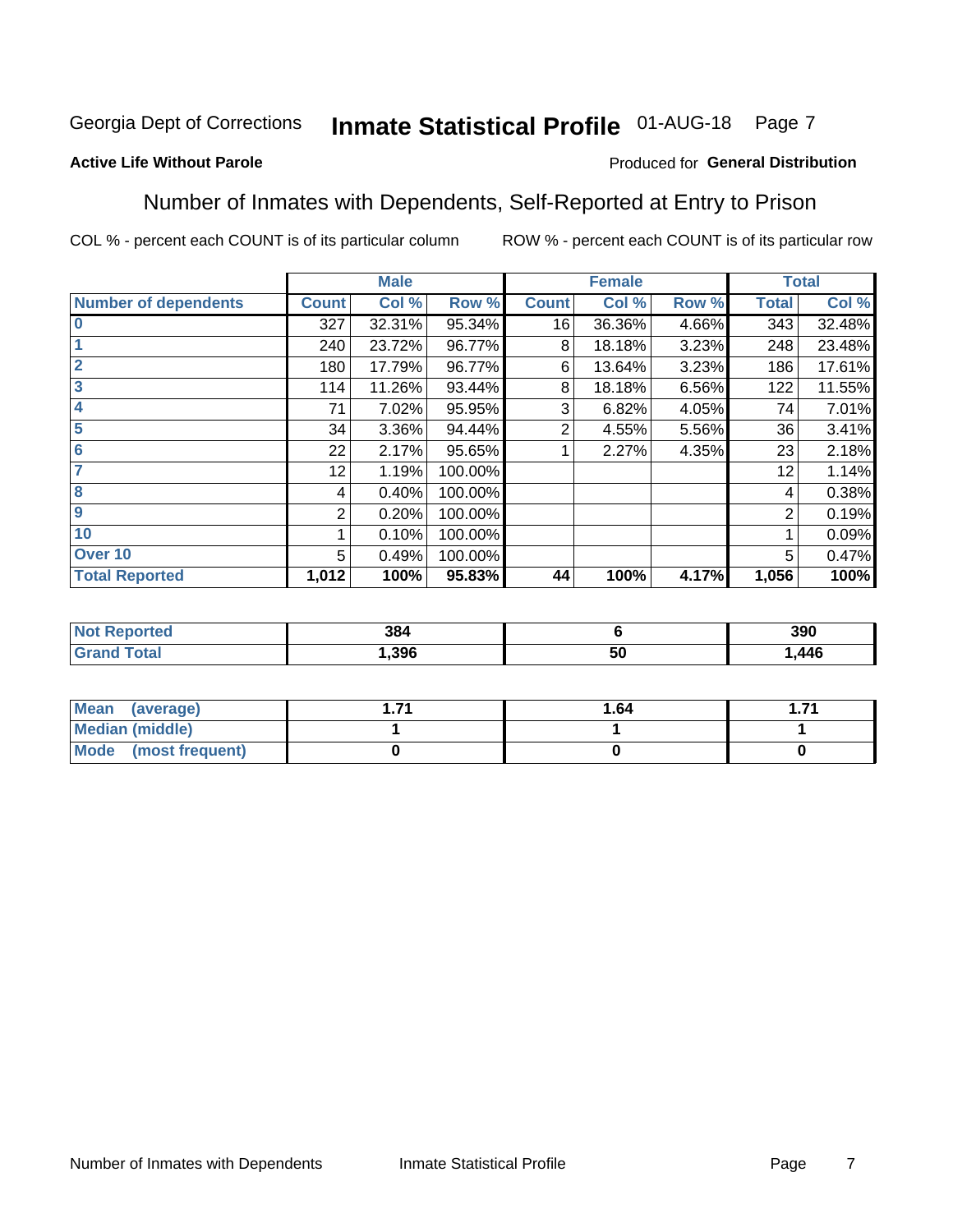## Inmate Statistical Profile 01-AUG-18 Page 8

#### **Active Life Without Parole**

#### Produced for General Distribution

### Religious affiliation, self-reported at entry to prison

COL % - percent each COUNT is of its particular column

|              |                              |              | <b>Male</b> |         |              | <b>Female</b> |        |       | <b>Total</b> |
|--------------|------------------------------|--------------|-------------|---------|--------------|---------------|--------|-------|--------------|
|              | <b>Religious Affiliation</b> | <b>Count</b> | Col %       | Row %   | <b>Count</b> | Col %         | Row %  | Total | Col %        |
|              | <b>Islam</b>                 | 64           | 9.44%       | 96.97%  | 2            | 5.56%         | 3.03%  | 66    | 9.24%        |
| $\mathbf{2}$ | <b>Catholic</b>              | 21           | 3.10%       | 87.50%  | 3            | 8.33%         | 12.50% | 24    | 3.36%        |
| 3            | <b>Baptist</b>               | 363          | 53.54%      | 93.32%  | 26           | 72.22%        | 6.68%  | 389   | 54.48%       |
| 4            | <b>Methodist</b>             | 13           | 1.92%       | 92.86%  |              | 2.78%         | 7.14%  | 14    | 1.96%        |
| 7            | <b>Chc Of God</b>            | 2            | .29%        | 100.00% |              |               |        | 2     | .28%         |
| 8            | <b>Holiness</b>              | 20           | 2.95%       | 90.91%  | 2            | 5.56%         | 9.09%  | 22    | 3.08%        |
| 9            | <b>Jewish</b>                | 2            | .29%        | 100.00% |              |               |        | 2     | .28%         |
| 10           | <b>Anglican</b>              |              | .15%        | 100.00% |              |               |        |       | .14%         |
| 12           | <b>Hindu</b>                 | 2            | .29%        | 100.00% |              |               |        | 2     | .28%         |
| 16           | <b>Seven D Ad</b>            | 4            | .59%        | 100.00% |              |               |        | 4     | .56%         |
| 17           | <b>Jehovah Wt</b>            | 10           | 1.47%       | 100.00% |              |               |        | 10    | 1.40%        |
| 18           | <b>Latr Day S</b>            |              | .15%        | 100.00% |              |               |        |       | .14%         |
| 20           | <b>Other Prot</b>            | 74           | 10.91%      | 97.37%  | 2            | 5.56%         | 2.63%  | 76    | 10.64%       |
| 96           | <b>None</b>                  | 101          | 14.90%      | 100.00% |              |               |        | 101   | 14.15%       |
|              | <b>Total Reported</b>        | 678          | 100%        | 94.96%  | 36           | 100%          | 5.04%  | 714   | 100%         |

| rteo | <b>740</b> | 14 | フクク |
|------|------------|----|-----|
| .    | 10         |    | ے ر |
|      | ,396       | 50 | 446 |

| <b>Mode (most frequent)</b> | 3aptist | 3aptist | Baptist |
|-----------------------------|---------|---------|---------|
|-----------------------------|---------|---------|---------|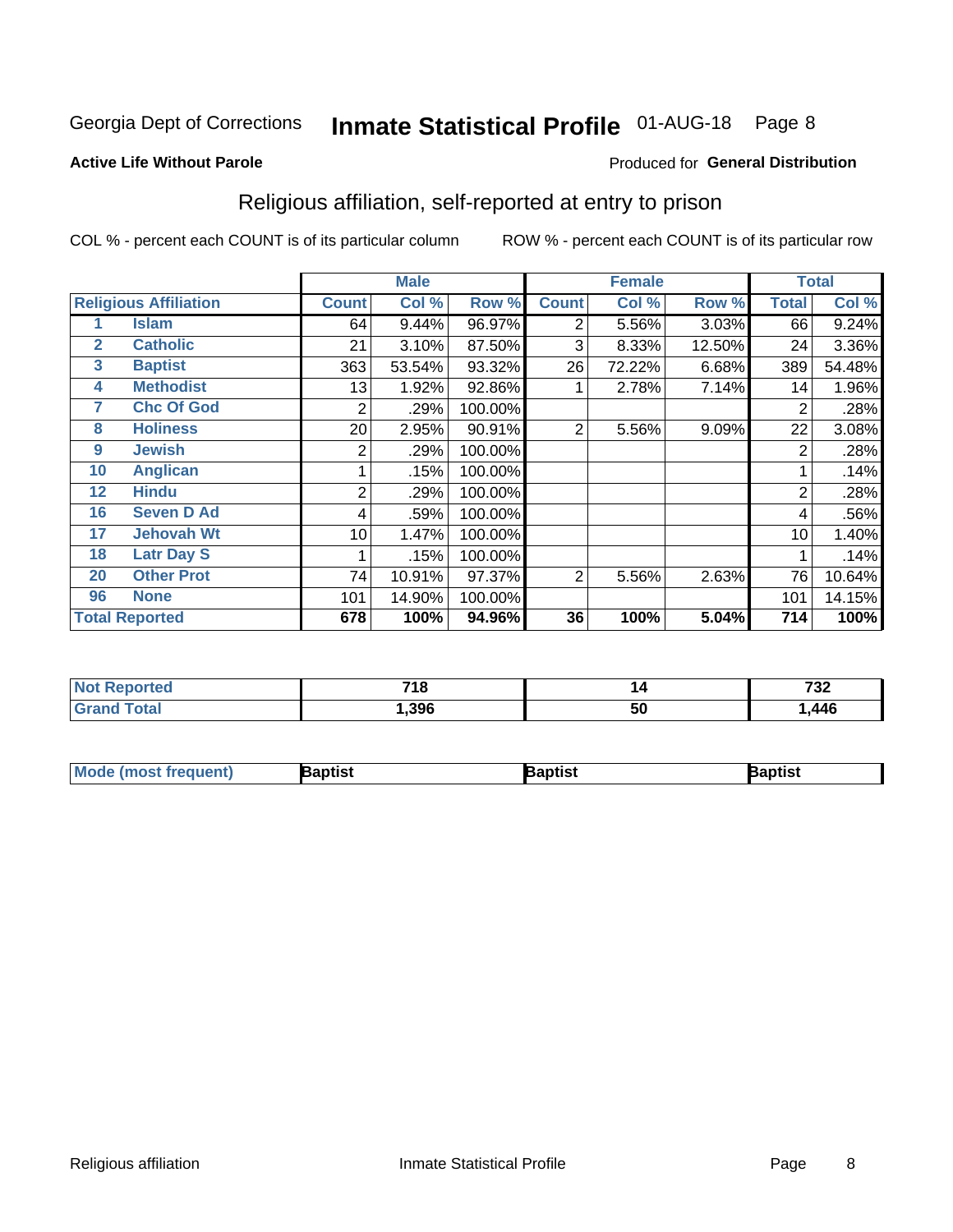## Inmate Statistical Profile 01-AUG-18 Page 9

#### **Active Life Without Parole**

#### Produced for General Distribution

### Home county, self-reported at entry to prison

COL % - percent each COUNT is of its particular column

|     |                             |                  | <b>Male</b> |         |              | <b>Female</b> |        | <b>Total</b>     |        |
|-----|-----------------------------|------------------|-------------|---------|--------------|---------------|--------|------------------|--------|
|     | <b>Home County</b>          | <b>Count</b>     | Col %       | Row %   | <b>Count</b> | Col %         | Row %  | <b>Total</b>     | Col %  |
| 000 | <b>Unknown</b>              | 259              | 18.55%      | 93.17%  | 19           | 38.00%        | 6.83%  | $\overline{278}$ | 19.23% |
| 001 | <b>Appling County</b>       | 5                | .36%        | 100.00% |              |               |        | 5                | .35%   |
| 002 | <b>Atkinson County</b>      | $\overline{2}$   | .14%        | 100.00% |              |               |        | $\overline{2}$   | .14%   |
| 003 | <b>Bacon County</b>         | 1                | .07%        | 100.00% |              |               |        | 1                | .07%   |
| 004 | <b>Baker County</b>         | $\mathbf 1$      | .07%        | 100.00% |              |               |        | 1                | .07%   |
| 005 | <b>Baldwin County</b>       | $\overline{c}$   | .14%        | 100.00% |              |               |        | $\overline{2}$   | .14%   |
| 006 | <b>Banks County</b>         | $\mathbf{1}$     | .07%        | 100.00% |              |               |        | 1                | .07%   |
| 007 | <b>Barrow County</b>        | 10               | .72%        | 100.00% |              |               |        | 10               | .69%   |
| 008 | <b>Bartow County</b>        | $\boldsymbol{9}$ | .64%        | 100.00% |              |               |        | 9                | .62%   |
| 009 | <b>Ben Hill County</b>      | $\overline{7}$   | .50%        | 100.00% |              |               |        | 7                | .48%   |
| 010 | <b>Berrien County</b>       | 3                | .21%        | 100.00% |              |               |        | 3                | .21%   |
| 011 | <b>Bibb County</b>          | 36               | 2.58%       | 94.74%  | 2            | 4.00%         | 5.26%  | 38               | 2.63%  |
| 012 | <b>Bleckley County</b>      | 1                | .07%        | 100.00% |              |               |        | 1                | .07%   |
| 013 | <b>Brantley County</b>      | $\mathbf 1$      | .07%        | 100.00% |              |               |        | 1                | .07%   |
| 014 | <b>Brooks County</b>        | $\overline{2}$   | .14%        | 100.00% |              |               |        | $\overline{2}$   | .14%   |
| 015 | <b>Bryan County</b>         | 1                | .07%        | 100.00% |              |               |        | 1                | .07%   |
| 016 | <b>Bulloch County</b>       | 5                | .36%        | 100.00% |              |               |        | 5                | .35%   |
| 017 | <b>Burke County</b>         | 11               | .79%        | 100.00% |              |               |        | 11               | .76%   |
| 018 | <b>Butts County</b>         | 4                | .29%        | 100.00% |              |               |        | 4                | .28%   |
| 019 | <b>Calhoun County</b>       | 2                | .14%        | 100.00% |              |               |        | $\overline{2}$   | .14%   |
| 020 | <b>Camden County</b>        | 5                | .36%        | 100.00% |              |               |        | 5                | .35%   |
| 021 | <b>Candler County</b>       | 4                | .29%        | 100.00% |              |               |        | 4                | .28%   |
| 022 | <b>Carroll County</b>       | 5                | .36%        | 83.33%  | 1            | 2.00%         | 16.67% | 6                | .41%   |
| 023 | <b>Catoosa County</b>       | $\overline{2}$   | .14%        | 100.00% |              |               |        | $\overline{2}$   | .14%   |
| 025 | <b>Chatham County</b>       | 50               | 3.58%       | 100.00% |              |               |        | 50               | 3.46%  |
| 026 | <b>Chattahoochee County</b> | 1                | .07%        | 100.00% |              |               |        | 1                | .07%   |
| 027 | <b>Chattooga County</b>     | $\mathbf 1$      | .07%        | 100.00% |              |               |        | 1                | .07%   |
| 028 | <b>Cherokee County</b>      | 4                | .29%        | 100.00% |              |               |        | 4                | .28%   |
| 029 | <b>Clarke County</b>        | 21               | 1.50%       | 95.45%  | 1            | 2.00%         | 4.55%  | 22               | 1.52%  |
| 030 | <b>Clay County</b>          | $\overline{2}$   | .14%        | 100.00% |              |               |        | $\overline{2}$   | .14%   |
| 031 | <b>Clayton County</b>       | 50               | 3.58%       | 98.04%  | 1            | 2.00%         | 1.96%  | 51               | 3.53%  |
| 033 | <b>Cobb County</b>          | 48               | 3.44%       | 97.96%  | 1            | 2.00%         | 2.04%  | 49               | 3.39%  |
| 034 | <b>Coffee County</b>        | 6                | .43%        | 100.00% |              |               |        | 6                | .41%   |
| 035 | <b>Colquitt County</b>      | $\overline{2}$   | .14%        | 100.00% |              |               |        | $\overline{2}$   | .14%   |
| 036 | <b>Columbia County</b>      | 9                | .64%        | 100.00% |              |               |        | $\mathsf g$      | .62%   |
| 037 | <b>Cook County</b>          | 3                | .21%        | 100.00% |              |               |        | 3                | .21%   |
| 038 | <b>Coweta County</b>        | 6                | .43%        | 100.00% |              |               |        | 6                | .41%   |
| 040 | <b>Crisp County</b>         | 5                | .36%        | 100.00% |              |               |        | 5                | .35%   |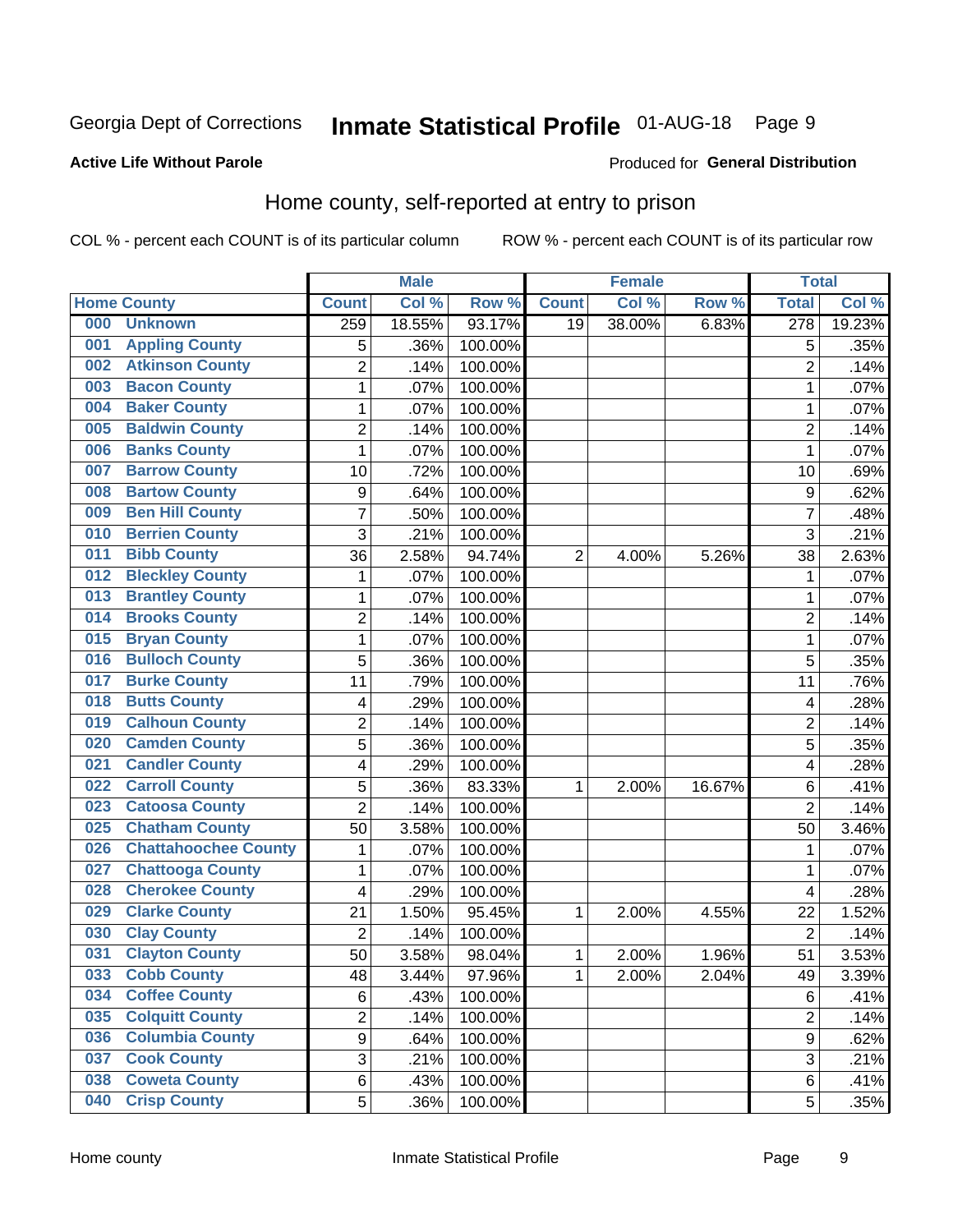## Inmate Statistical Profile 01-AUG-18 Page 10

#### **Active Life Without Parole**

#### Produced for General Distribution

### Home county, self-reported at entry to prison

COL % - percent each COUNT is of its particular column

|     |                          |                         | <b>Male</b> |         |                | <b>Female</b> |        | <b>Total</b>     |         |
|-----|--------------------------|-------------------------|-------------|---------|----------------|---------------|--------|------------------|---------|
|     | <b>Home County</b>       | <b>Count</b>            | Col %       | Row %   | <b>Count</b>   | Col %         | Row %  | <b>Total</b>     | Col%    |
| 043 | <b>Decatur County</b>    | $\overline{5}$          | .36%        | 100.00% |                |               |        | $\overline{5}$   | .35%    |
| 044 | <b>Dekalb County</b>     | 102                     | 7.31%       | 99.03%  | 1              | 2.00%         | .97%   | 103              | 7.12%   |
| 045 | <b>Dodge County</b>      | 1                       | .07%        | 100.00% |                |               |        | 1                | .07%    |
| 046 | <b>Dooly County</b>      | 1                       | .07%        | 100.00% |                |               |        | 1                | .07%    |
| 047 | <b>Dougherty County</b>  | 23                      | 1.65%       | 92.00%  | $\mathbf 2$    | 4.00%         | 8.00%  | 25               | 1.73%   |
| 048 | <b>Douglas County</b>    | 18                      | 1.29%       | 94.74%  | $\mathbf 1$    | 2.00%         | 5.26%  | 19               | 1.31%   |
| 049 | <b>Early County</b>      | $\mathbf 2$             | .14%        | 100.00% |                |               |        | $\overline{2}$   | .14%    |
| 051 | <b>Effingham County</b>  | 3                       | .21%        | 100.00% |                |               |        | 3                | .21%    |
| 052 | <b>Elbert County</b>     | $\overline{2}$          | .14%        | 100.00% |                |               |        | $\overline{2}$   | .14%    |
| 053 | <b>Emanuel County</b>    | 5                       | .36%        | 100.00% |                |               |        | 5                | .35%    |
| 056 | <b>Fayette County</b>    | 4                       | .29%        | 100.00% |                |               |        | 4                | .28%    |
| 057 | <b>Floyd County</b>      | 20                      | 1.43%       | 90.91%  | $\overline{2}$ | 4.00%         | 9.09%  | 22               | 1.52%   |
| 058 | <b>Forsyth County</b>    | $\mathbf 2$             | .14%        | 100.00% |                |               |        | $\overline{2}$   | .14%    |
| 059 | <b>Franklin County</b>   | 3                       | .21%        | 75.00%  | $\mathbf{1}$   | 2.00%         | 25.00% | 4                | .28%    |
| 060 | <b>Fulton County</b>     | 172                     | 12.32%      | 98.29%  | 3              | 6.00%         | 1.71%  | 175              | 12.10%  |
| 061 | <b>Gilmer County</b>     | 1                       | .07%        | 100.00% |                |               |        | 1                | .07%    |
| 063 | <b>Glynn County</b>      | 13                      | .93%        | 100.00% |                |               |        | 13               | $.90\%$ |
| 064 | <b>Gordon County</b>     | $\overline{7}$          | .50%        | 100.00% |                |               |        | 7                | .48%    |
| 066 | <b>Greene County</b>     | 3                       | .21%        | 100.00% |                |               |        | 3                | .21%    |
| 067 | <b>Gwinnett County</b>   | 39                      | 2.79%       | 95.12%  | $\overline{2}$ | 4.00%         | 4.88%  | 41               | 2.84%   |
| 068 | <b>Habersham County</b>  | 1                       | .07%        | 100.00% |                |               |        | 1                | .07%    |
| 069 | <b>Hall County</b>       | 14                      | 1.00%       | 93.33%  | 1              | 2.00%         | 6.67%  | 15               | 1.04%   |
| 070 | <b>Hancock County</b>    | $\mathbf 2$             | .14%        | 100.00% |                |               |        | $\overline{2}$   | .14%    |
| 071 | <b>Haralson County</b>   | 3                       | .21%        | 100.00% |                |               |        | 3                | .21%    |
| 072 | <b>Harris County</b>     | $\mathbf 1$             | .07%        | 100.00% |                |               |        | 1                | .07%    |
| 073 | <b>Hart County</b>       | $\overline{c}$          | .14%        | 100.00% |                |               |        | $\overline{2}$   | .14%    |
| 074 | <b>Heard County</b>      | $\mathbf 1$             | .07%        | 100.00% |                |               |        | 1                | .07%    |
| 075 | <b>Henry County</b>      | 13                      | .93%        | 92.86%  | 1              | 2.00%         | 7.14%  | 14               | .97%    |
| 076 | <b>Houston County</b>    | 18                      | 1.29%       | 94.74%  | 1              | 2.00%         | 5.26%  | 19               | 1.31%   |
| 078 | <b>Jackson County</b>    | $\boldsymbol{9}$        | .64%        | 100.00% |                |               |        | $\boldsymbol{9}$ | .62%    |
| 079 | <b>Jasper County</b>     | 1                       | .07%        | 100.00% |                |               |        | 1                | .07%    |
| 080 | <b>Jeff Davis County</b> | 1                       | .07%        | 100.00% |                |               |        | 1                | .07%    |
| 081 | <b>Jefferson County</b>  | 5                       | .36%        | 100.00% |                |               |        | 5                | .35%    |
| 082 | <b>Jenkins County</b>    | $\overline{c}$          | .14%        | 100.00% |                |               |        | 2                | .14%    |
| 083 | <b>Johnson County</b>    | $\mathbf 1$             | .07%        | 100.00% |                |               |        | 1                | .07%    |
| 084 | <b>Jones County</b>      | $\mathbf 1$             | .07%        | 100.00% |                |               |        | 1                | .07%    |
| 087 | <b>Laurens County</b>    | $\overline{\mathbf{4}}$ | .29%        | 100.00% |                |               |        | 4                | .28%    |
| 088 | <b>Lee County</b>        | $\mathbf{1}$            | .07%        | 100.00% |                |               |        | 1                | .07%    |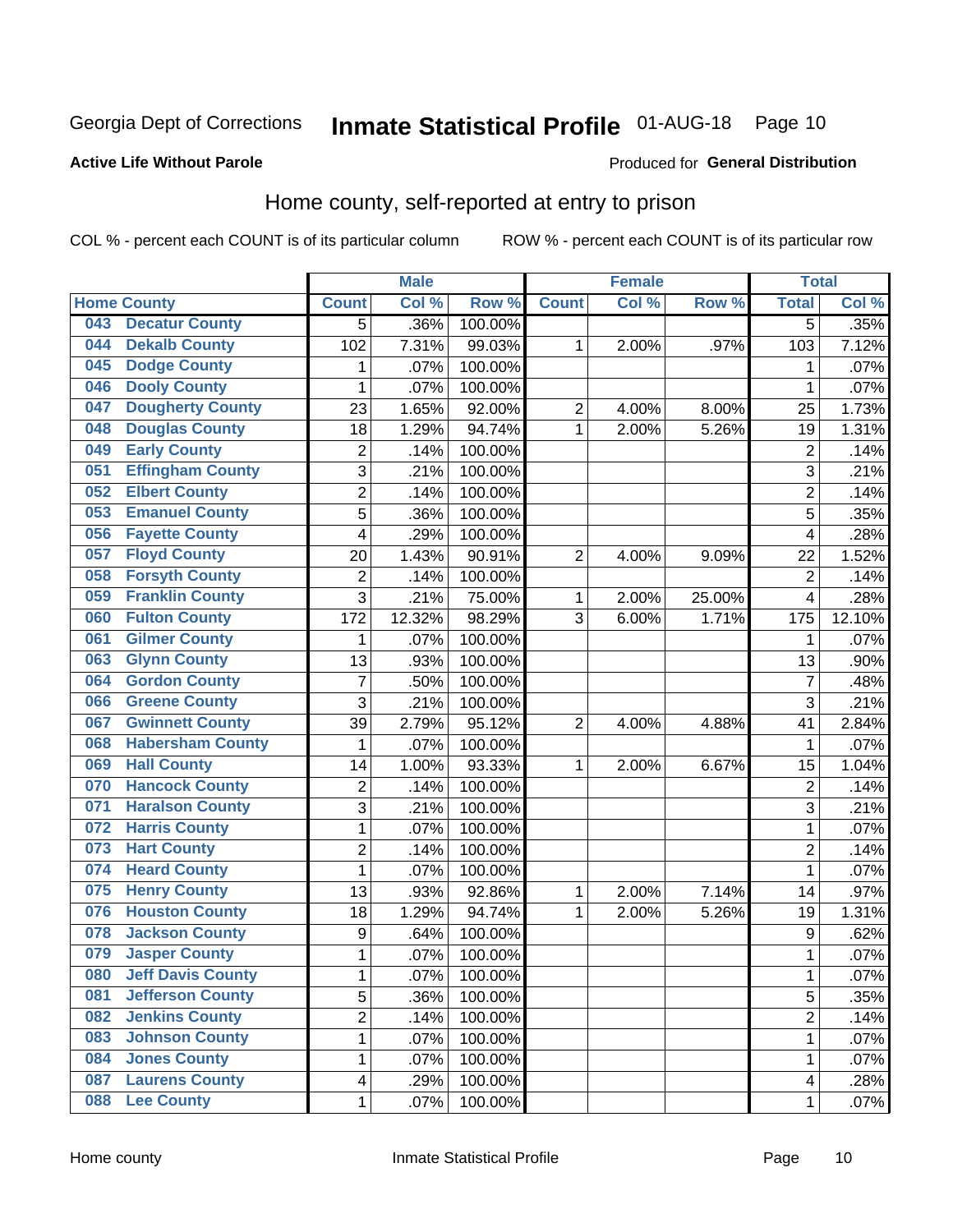## Inmate Statistical Profile 01-AUG-18 Page 11

#### **Active Life Without Parole**

#### Produced for General Distribution

### Home county, self-reported at entry to prison

COL % - percent each COUNT is of its particular column

|                  |                          |                | <b>Male</b> |         |              | <b>Female</b> |        | <b>Total</b>   |       |
|------------------|--------------------------|----------------|-------------|---------|--------------|---------------|--------|----------------|-------|
|                  | <b>Home County</b>       | <b>Count</b>   | Col%        | Row %   | <b>Count</b> | Col %         | Row %  | <b>Total</b>   | Col % |
| 089              | <b>Liberty County</b>    | 9              | .64%        | 90.00%  | 1            | 2.00%         | 10.00% | 10             | .69%  |
| 090              | <b>Lincoln County</b>    | $\mathbf{1}$   | .07%        | 100.00% |              |               |        | 1              | .07%  |
| 091              | <b>Long County</b>       | $\mathbf 1$    | .07%        | 100.00% |              |               |        | 1              | .07%  |
| 092              | <b>Lowndes County</b>    | 8              | .57%        | 100.00% |              |               |        | 8              | .55%  |
| 093              | <b>Lumpkin County</b>    | $\overline{c}$ | .14%        | 100.00% |              |               |        | $\overline{2}$ | .14%  |
| 094              | <b>Macon County</b>      | $\mathbf 1$    | .07%        | 100.00% |              |               |        | 1              | .07%  |
| 095              | <b>Madison County</b>    | $\overline{c}$ | .14%        | 100.00% |              |               |        | $\overline{c}$ | .14%  |
| 096              | <b>Marion County</b>     | $\mathbf{1}$   | .07%        | 100.00% |              |               |        | 1              | .07%  |
| 097              | <b>Mcduffie County</b>   | $\overline{2}$ | .14%        | 100.00% |              |               |        | $\overline{2}$ | .14%  |
| 098              | <b>Mcintosh County</b>   | $\mathbf 1$    | .07%        | 100.00% |              |               |        | 1              | .07%  |
| 099              | <b>Meriwether County</b> | $\mathbf 1$    | .07%        | 100.00% |              |               |        | 1              | .07%  |
| 100              | <b>Miller County</b>     | $\overline{c}$ | .14%        | 100.00% |              |               |        | $\overline{2}$ | .14%  |
| 101              | <b>Mitchell County</b>   | $\mathbf 1$    | .07%        | 100.00% |              |               |        | 1              | .07%  |
| 102              | <b>Monroe County</b>     | $\overline{7}$ | .50%        | 100.00% |              |               |        | 7              | .48%  |
| 103              | <b>Montgomery County</b> | $\overline{2}$ | .14%        | 100.00% |              |               |        | $\overline{2}$ | .14%  |
| 104              | <b>Morgan County</b>     | 1              | .07%        | 100.00% |              |               |        | 1              | .07%  |
| 106              | <b>Muscogee County</b>   | 28             | 2.01%       | 100.00% |              |               |        | 28             | 1.94% |
| 107              | <b>Newton County</b>     | 6              | .43%        | 85.71%  | 1            | 2.00%         | 14.29% | 7              | .48%  |
| 109              | <b>Oglethorpe County</b> | 3              | .21%        | 100.00% |              |               |        | 3              | .21%  |
| 110              | <b>Paulding County</b>   | 11             | .79%        | 100.00% |              |               |        | 11             | .76%  |
| 111              | <b>Peach County</b>      | $\mathbf 1$    | .07%        | 100.00% |              |               |        | 1              | .07%  |
| $\overline{112}$ | <b>Pickens County</b>    | $\mathbf 1$    | .07%        | 100.00% |              |               |        | 1              | .07%  |
| 113              | <b>Pierce County</b>     | 3              | .21%        | 100.00% |              |               |        | 3              | .21%  |
| 114              | <b>Pike County</b>       | 3              | .21%        | 100.00% |              |               |        | 3              | .21%  |
| $\overline{115}$ | <b>Polk County</b>       | 3              | .21%        | 100.00% |              |               |        | 3              | .21%  |
| 117              | <b>Putnam County</b>     | 4              | .29%        | 100.00% |              |               |        | 4              | .28%  |
| 119              | <b>Rabun County</b>      | $\overline{2}$ | .14%        | 100.00% |              |               |        | $\overline{2}$ | .14%  |
| 120              | <b>Randolph County</b>   | 3              | .21%        | 100.00% |              |               |        | 3              | .21%  |
| 121              | <b>Richmond County</b>   | 56             | 4.01%       | 94.92%  | 3            | 6.00%         | 5.08%  | 59             | 4.08% |
| 122              | <b>Rockdale County</b>   | 8              | .57%        | 100.00% |              |               |        | 8              | .55%  |
| 124              | <b>Screven County</b>    | $\mathbf{1}$   | .07%        | 100.00% |              |               |        | 1              | .07%  |
| 125              | <b>Seminole County</b>   | 2              | .14%        | 100.00% |              |               |        | 2              | .14%  |
| 126              | <b>Spalding County</b>   | 12             | .86%        | 100.00% |              |               |        | 12             | .83%  |
| 127              | <b>Stephens County</b>   | $\overline{c}$ | .14%        | 66.67%  | 1            | 2.00%         | 33.33% | $\sqrt{3}$     | .21%  |
| 128              | <b>Stewart County</b>    | $\mathbf{1}$   | .07%        | 100.00% |              |               |        | 1              | .07%  |
| 129              | <b>Sumter County</b>     | $\overline{2}$ | .14%        | 100.00% |              |               |        | $\overline{2}$ | .14%  |
| $\overline{132}$ | <b>Tattnall County</b>   | 6              | .43%        | 85.71%  | 1            | 2.00%         | 14.29% | 7              | .48%  |
| $\overline{133}$ | <b>Taylor County</b>     | $\mathbf 1$    | .07%        | 100.00% |              |               |        | 1              | .07%  |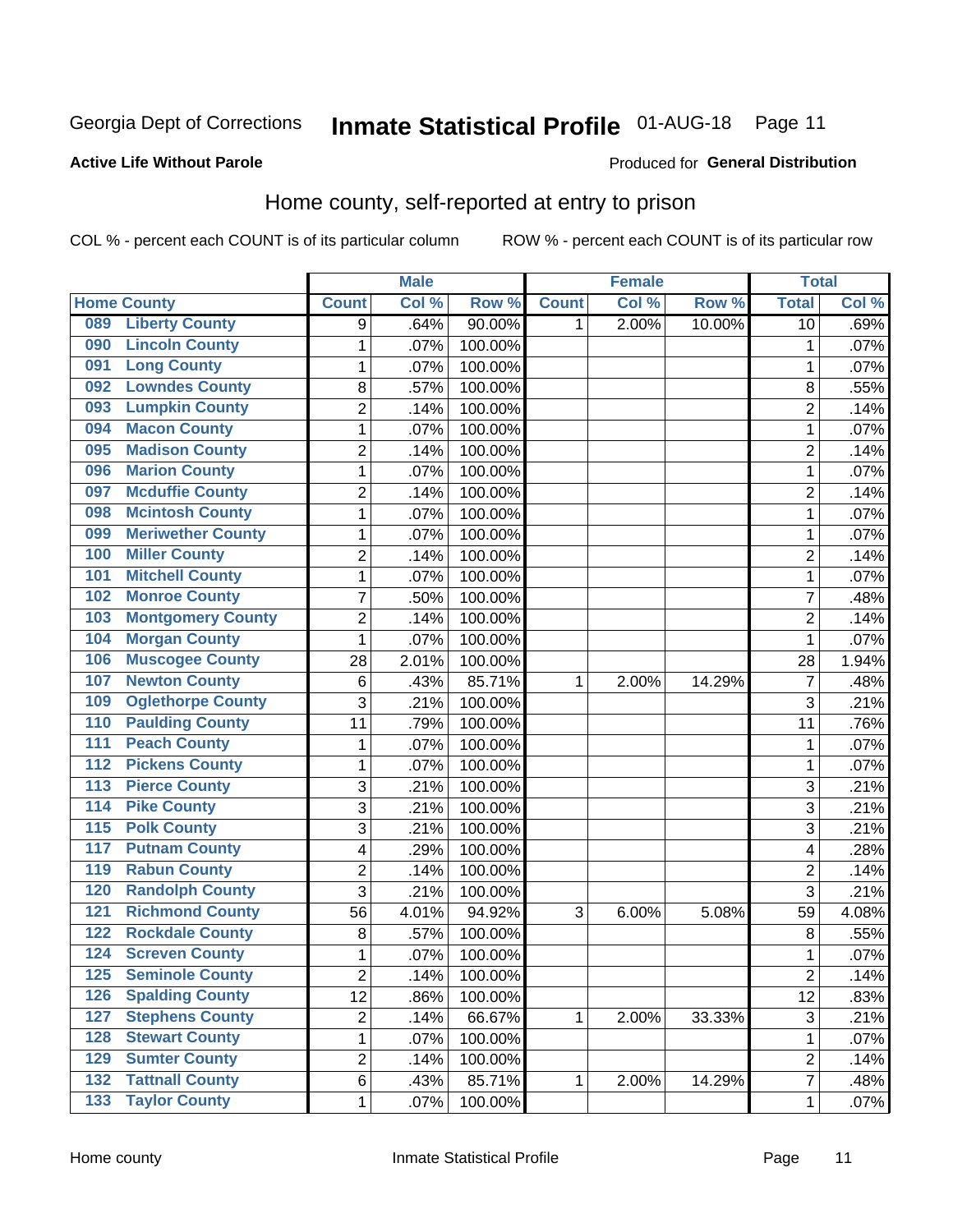## Inmate Statistical Profile 01-AUG-18 Page 12

#### **Active Life Without Parole**

#### Produced for General Distribution

### Home county, self-reported at entry to prison

COL % - percent each COUNT is of its particular column

|                                          | <b>Male</b>    |       |         | <b>Female</b> |       |        | <b>Total</b>   |         |
|------------------------------------------|----------------|-------|---------|---------------|-------|--------|----------------|---------|
| <b>Home County</b>                       | <b>Count</b>   | Col % | Row %   | <b>Count</b>  | Col % | Row %  | <b>Total</b>   | Col %   |
| <b>Telfair County</b><br>134             | 1              | .07%  | 100.00% |               |       |        | 1              | $.07\%$ |
| <b>Thomas County</b><br>136              | 5              | .36%  | 100.00% |               |       |        | 5              | .35%    |
| <b>Tift County</b><br>137                | 9              | .64%  | 100.00% |               |       |        | 9              | .62%    |
| <b>Toombs County</b><br>138              | 10             | .72%  | 100.00% |               |       |        | 10             | .69%    |
| <b>Treutlen County</b><br>140            | 4              | .29%  | 100.00% |               |       |        | 4              | .28%    |
| <b>Troup County</b><br>141               | 5              | .36%  | 100.00% |               |       |        | 5              | .35%    |
| <b>Twiggs County</b><br>$\overline{143}$ | $\overline{2}$ | .14%  | 100.00% |               |       |        | $\overline{2}$ | .14%    |
| <b>Union County</b><br>144               | 1              | .07%  | 100.00% |               |       |        | 1              | .07%    |
| <b>Upson County</b><br>145               | 4              | .29%  | 100.00% |               |       |        | 4              | .28%    |
| <b>Walker County</b><br>146              | 4              | .29%  | 80.00%  | 1             | 2.00% | 20.00% | 5              | .35%    |
| <b>Walton County</b><br>147              | 14             | 1.00% | 100.00% |               |       |        | 14             | .97%    |
| <b>Ware County</b><br>148                | 9              | .64%  | 100.00% |               |       |        | 9              | .62%    |
| <b>Warren County</b><br>149              | 1              | .07%  | 100.00% |               |       |        |                | .07%    |
| <b>Washington County</b><br>150          | 6              | .43%  | 100.00% |               |       |        | 6              | .41%    |
| <b>Wayne County</b><br>151               | 8              | .57%  | 100.00% |               |       |        | 8              | .55%    |
| <b>White County</b><br>154               | 1              | .07%  | 50.00%  | 1             | 2.00% | 50.00% | $\overline{2}$ | .14%    |
| <b>Whitfield County</b><br>155           | 8              | .57%  | 100.00% |               |       |        | 8              | .55%    |
| <b>Wilcox County</b><br>156              | 1              | .07%  | 100.00% |               |       |        | 1              | .07%    |
| <b>Wilkes County</b><br>157              | 3              | .21%  | 100.00% |               |       |        | 3              | .21%    |
| <b>Wilkinson County</b><br>158           | $\overline{2}$ | .14%  | 100.00% |               |       |        | $\overline{2}$ | .14%    |
| <b>Worth County</b><br>159               | 1              | .07%  | 100.00% |               |       |        |                | .07%    |
| <b>Other Custody/Out Of</b><br>999       | 3              | .21%  | 75.00%  | 1             | 2.00% | 25.00% | 4              | .28%    |
| <b>State</b>                             |                |       |         |               |       |        |                |         |
| <b>Total Rported</b>                     | 1,396          | 100%  | 96.54%  | 50            | 100%  | 3.46%  | 1,446          | 100%    |

| ported<br><b>NOT</b> |       |     |      |
|----------------------|-------|-----|------|
| <b>c</b> otal        | 396,، | ູບບ | ,446 |

| Mode (most frequent)<br><b>Fulton County</b> | <b>Fulton County</b> | <b>Fulton County</b> |
|----------------------------------------------|----------------------|----------------------|
|----------------------------------------------|----------------------|----------------------|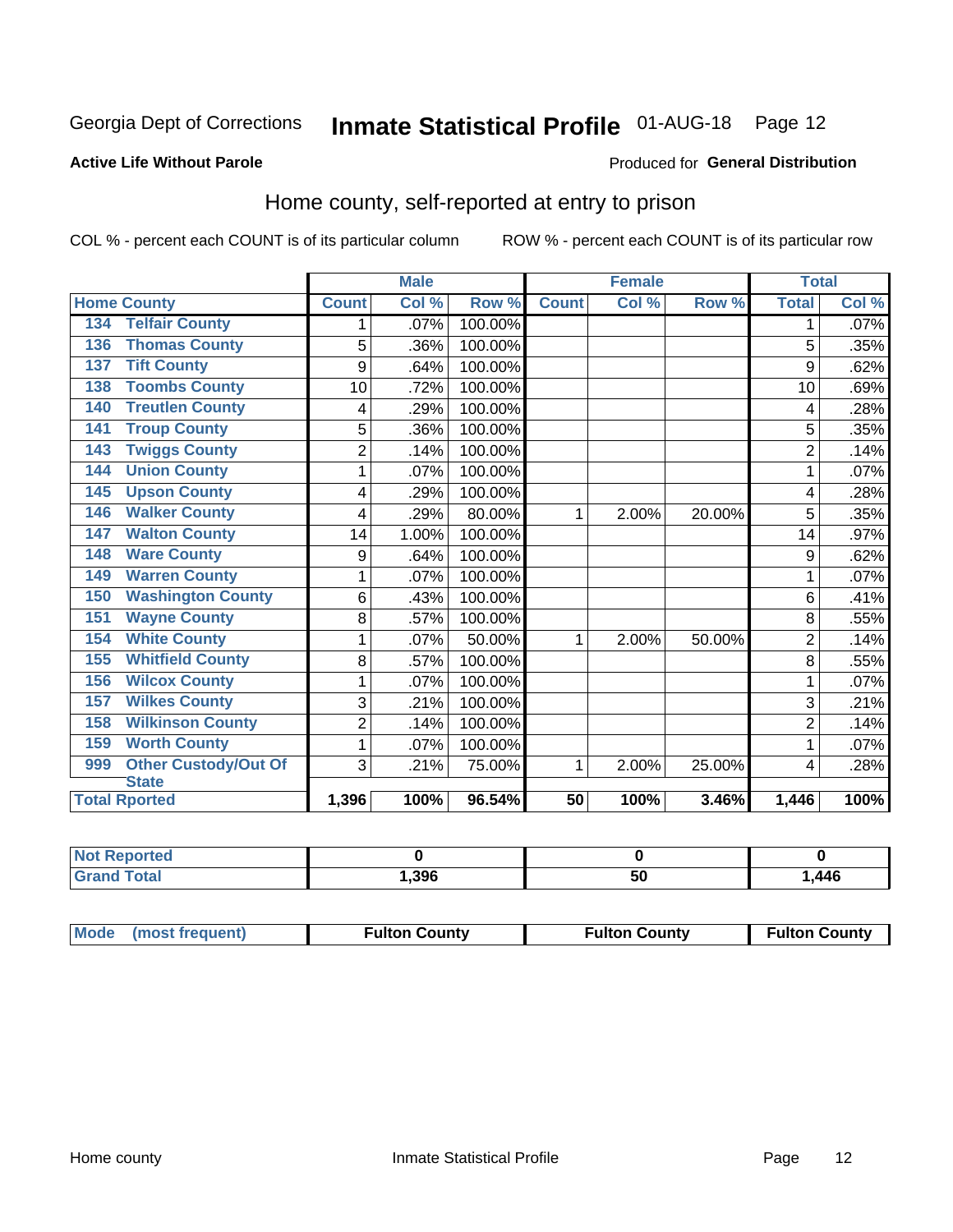## Inmate Statistical Profile 01-AUG-18 Page 13

#### **Active Life Without Parole**

#### Produced for General Distribution

### Employment status before prison, self-reported at entry to prison

COL % - percent each COUNT is of its particular column

|                           |                 | <b>Male</b> |         |              | <b>Female</b> |       |       | <b>Total</b> |  |
|---------------------------|-----------------|-------------|---------|--------------|---------------|-------|-------|--------------|--|
| <b>Employment Status</b>  | <b>Count</b>    | Col %       | Row %   | <b>Count</b> | Col %         | Row % | Total | Col %        |  |
| <b>Full Time</b><br>01    | 496             | 46.27%      | 95.94%  | 21           | 47.73%        | 4.06% | 517   | 46.33%       |  |
| <b>Part Time</b><br>02    | 65              | 6.06%       | 100.00% |              |               |       | 65    | 5.82%        |  |
| Unempl $<$ 6M<br>03       | 68              | 6.34%       | 98.55%  |              | 2.27%         | 1.45% | 69    | 6.18%        |  |
| Unempl > 6M<br>04         | 265             | 24.72%      | 94.31%  | 16           | 36.36%        | 5.69% | 281   | 25.18%       |  |
| <b>Never Worked</b><br>05 | 90 <sub>1</sub> | 8.40%       | 100.00% |              |               |       | 90    | 8.06%        |  |
| <b>Student</b><br>06      | 33              | 3.08%       | 100.00% |              |               |       | 33    | 2.96%        |  |
| <b>Incapable</b><br>07    | 55              | 5.13%       | 90.16%  | 6            | 13.64%        | 9.84% | 61    | 5.47%        |  |
| <b>Total Reported</b>     | 1,072           | 100%        | 96.06%  | 44           | 100%          | 3.94% | 1,116 | 100%         |  |

| 324<br>$\sim$ |    | つつの<br>აას         |
|---------------|----|--------------------|
| .396          | 50 | <b>AAG</b><br>. TV |

| Mc | ∴ull | ----<br>ıme<br>w |
|----|------|------------------|
|    |      |                  |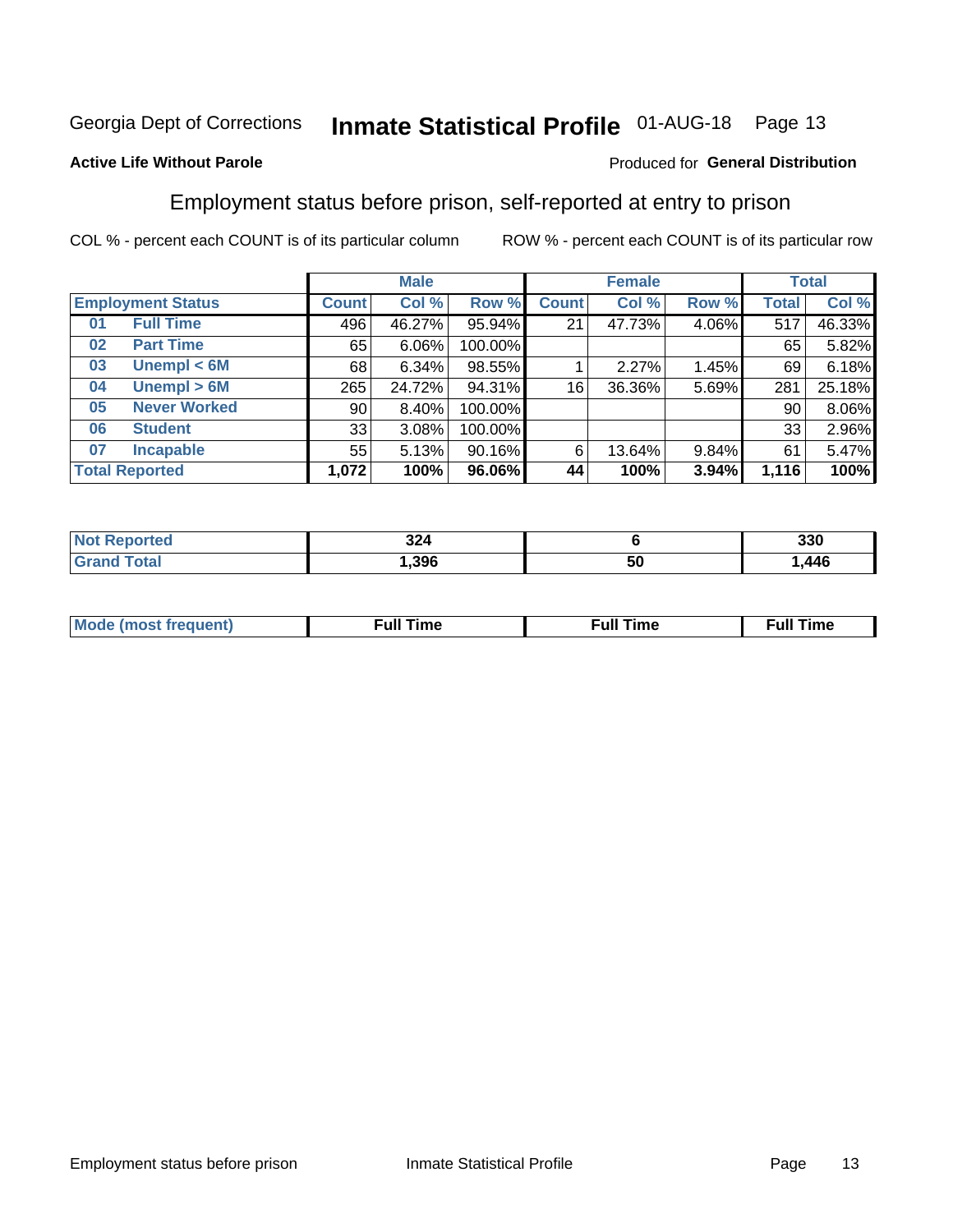#### **Active Life Without Parole**

Produced for General Distribution

### Age at admission

COL % - percent each COUNT is of its particular column

|                         |              | <b>Male</b> |         |                | <b>Female</b> |        |              | <b>Total</b> |
|-------------------------|--------------|-------------|---------|----------------|---------------|--------|--------------|--------------|
| <b>Age At Admission</b> | <b>Count</b> | Col %       | Row %   | <b>Count</b>   | Col %         | Row %  | <b>Total</b> | Col %        |
| 15                      | 2            | 0.14%       | 100.00% |                |               |        | 2            | 0.14%        |
| 16                      | 1            | 0.07%       | 100.00% |                |               |        | 1            | 0.07%        |
| $\overline{17}$         | 8            | 0.57%       | 100.00% |                |               |        | 8            | 0.55%        |
| 18                      | 9            | 0.64%       | 100.00% |                |               |        | 9            | 0.62%        |
| 19                      | 17           | 1.22%       | 100.00% |                |               |        | 17           | 1.18%        |
| $\overline{20}$         | 30           | 2.15%       | 96.77%  | 1              | 2.00%         | 3.23%  | 31           | 2.14%        |
| 21                      | 34           | 2.44%       | 97.14%  | 1              | 2.00%         | 2.86%  | 35           | 2.42%        |
| 22                      | 62           | 4.44%       | 96.88%  | $\overline{2}$ | 4.00%         | 3.13%  | 64           | 4.43%        |
| 23                      | 55           | 3.94%       | 98.21%  | 1              | 2.00%         | 1.79%  | 56           | 3.87%        |
| 24                      | 53           | 3.80%       | 96.36%  | $\overline{2}$ | 4.00%         | 3.64%  | 55           | 3.80%        |
| $\overline{25}$         | 57           | 4.08%       | 95.00%  | 3              | 6.00%         | 5.00%  | 60           | 4.15%        |
| 26                      | 65           | 4.66%       | 97.01%  | $\overline{2}$ | 4.00%         | 2.99%  | 67           | 4.63%        |
| $\overline{27}$         | 48           | 3.44%       | 92.31%  | 4              | 8.00%         | 7.69%  | 52           | 3.60%        |
| 28                      | 62           | 4.44%       | 98.41%  | 1              | 2.00%         | 1.59%  | 63           | 4.36%        |
| 29                      | 57           | 4.08%       | 98.28%  | 1              | 2.00%         | 1.72%  | 58           | 4.01%        |
| 30                      | 47           | 3.37%       | 100.00% |                |               |        | 47           | 3.25%        |
| 31                      | 60           | 4.30%       | 98.36%  | 1              | 2.00%         | 1.64%  | 61           | 4.22%        |
| 32                      | 59           | 4.23%       | 95.16%  | 3              | 6.00%         | 4.84%  | 62           | 4.29%        |
| 33                      | 49           | 3.51%       | 98.00%  | 1              | 2.00%         | 2.00%  | 50           | 3.46%        |
| 34                      | 30           | 2.15%       | 93.75%  | $\overline{2}$ | 4.00%         | 6.25%  | 32           | 2.21%        |
| 35                      | 37           | 2.65%       | 97.37%  | 1              | 2.00%         | 2.63%  | 38           | 2.63%        |
| 36                      | 46           | 3.30%       | 95.83%  | $\overline{2}$ | 4.00%         | 4.17%  | 48           | 3.32%        |
| $\overline{37}$         | 37           | 2.65%       | 100.00% |                |               |        | 37           | 2.56%        |
| 38                      | 43           | 3.08%       | 100.00% |                |               |        | 43           | 2.97%        |
| 39                      | 32           | 2.29%       | 84.21%  | 6              | 12.00%        | 15.79% | 38           | 2.63%        |
| 40                      | 28           | 2.01%       | 93.33%  | $\overline{2}$ | 4.00%         | 6.67%  | 30           | 2.07%        |
| 41                      | 37           | 2.65%       | 94.87%  | $\overline{2}$ | 4.00%         | 5.13%  | 39           | 2.70%        |
| 42                      | 34           | 2.44%       | 100.00% |                |               |        | 34           | 2.35%        |
| 43                      | 28           | 2.01%       | 93.33%  | $\overline{2}$ | 4.00%         | 6.67%  | 30           | 2.07%        |
| 44                      | 20           | 1.43%       | 90.91%  | $\overline{2}$ | 4.00%         | 9.09%  | 22           | 1.52%        |
| 45                      | 29           | 2.08%       | 96.67%  | 1              | 2.00%         | 3.33%  | 30           | 2.07%        |
| 46                      | 25           | 1.79%       | 89.29%  | 3              | 6.00%         | 10.71% | 28           | 1.94%        |
| 47                      | 24           | 1.72%       | 100.00% |                |               |        | 24           | 1.66%        |
| 48                      | 26           | 1.86%       | 89.66%  | 3              | 6.00%         | 10.34% | 29           | 2.01%        |
| 49                      | 24           | 1.72%       | 100.00% |                |               |        | 24           | 1.66%        |
| 50                      | 23           | 1.65%       | 100.00% |                |               |        | 23           | 1.59%        |
| $\overline{51}$         | 11           | 0.79%       | 100.00% |                |               |        | 11           | 0.76%        |
| 52                      | 12           | 0.86%       | 100.00% |                |               |        | 12           | 0.83%        |
| 53                      | 14           | 1.00%       | 100.00% |                |               |        | 14           | 0.97%        |
| 54                      | 9            | 0.64%       | 100.00% |                |               |        | 9            | 0.62%        |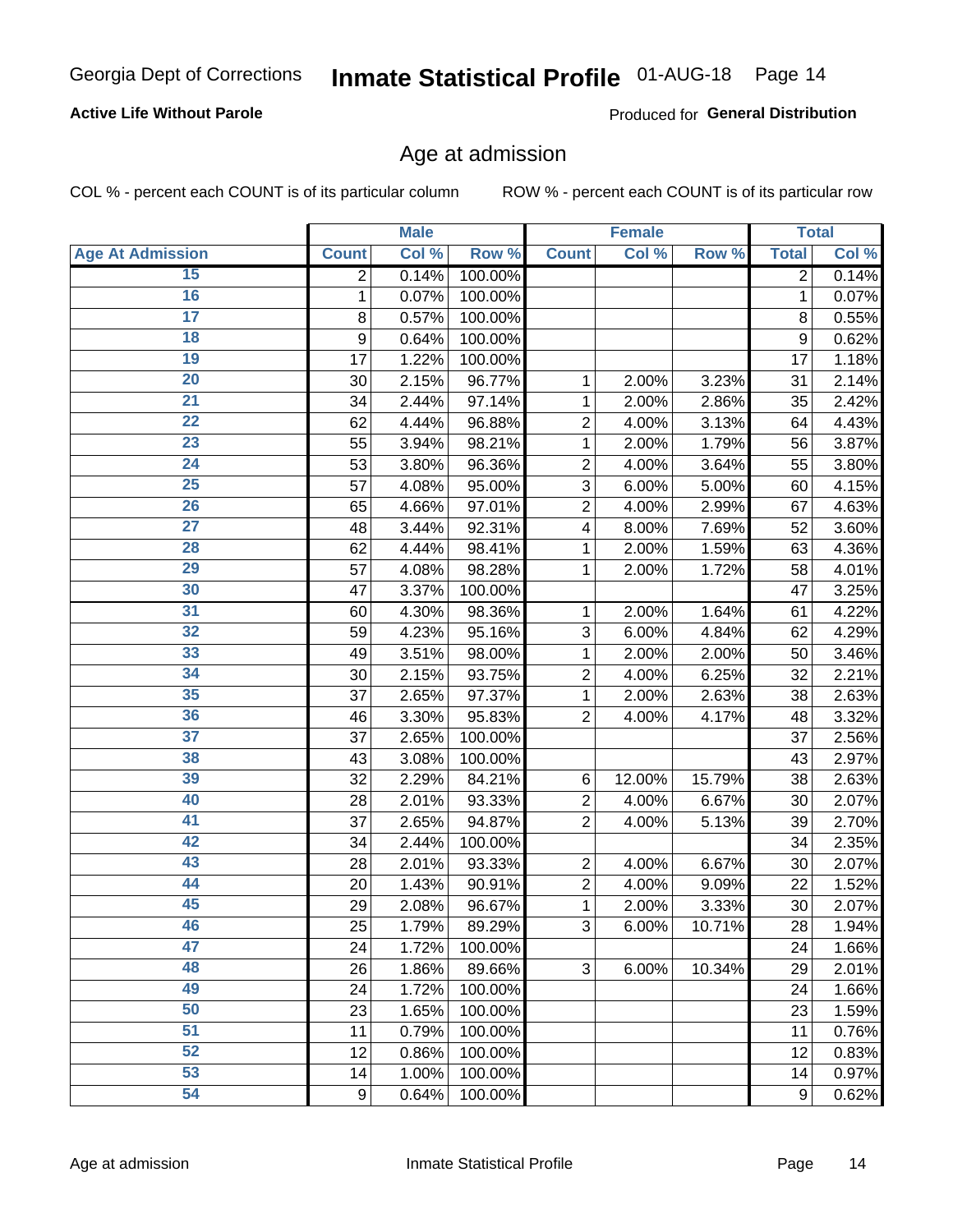#### **Active Life Without Parole**

Produced for General Distribution

## Age at admission

COL % - percent each COUNT is of its particular column

|                         |              | <b>Male</b> |         |              | <b>Female</b> |        |                 | <b>Total</b> |
|-------------------------|--------------|-------------|---------|--------------|---------------|--------|-----------------|--------------|
| <b>Age At Admission</b> | <b>Count</b> | Col %       | Row %   | <b>Count</b> | Col %         | Row %  | Total           | Col %        |
| 55                      | 9            | 0.64%       | 90.00%  |              | 2.00%         | 10.00% | 10 <sup>1</sup> | 0.69%        |
| 56                      | 8            | 0.57%       | 100.00% |              |               |        | 8               | 0.55%        |
| 57                      | 9            | 0.64%       | 100.00% |              |               |        | 9               | 0.62%        |
| 58                      | 5            | 0.36%       | 100.00% |              |               |        | 5               | 0.35%        |
| 59                      | 2            | 0.14%       | 100.00% |              |               |        | 2               | 0.14%        |
| 60                      | 3            | 0.21%       | 100.00% |              |               |        | 3               | 0.21%        |
| 61                      |              | 0.07%       | 100.00% |              |               |        |                 | 0.07%        |
| 62                      | 2            | 0.14%       | 100.00% |              |               |        | 2               | 0.14%        |
| 64                      | 3            | 0.21%       | 100.00% |              |               |        | 3               | 0.21%        |
| 65                      | 2            | 0.14%       | 100.00% |              |               |        | 2               | 0.14%        |
| 66                      |              | 0.07%       | 100.00% |              |               |        |                 | 0.07%        |
| 67                      | 2            | 0.14%       | 100.00% |              |               |        | 2               | 0.14%        |
| 69                      | 3            | 0.21%       | 100.00% |              |               |        | 3               | 0.21%        |
| 73                      |              | 0.07%       | 100.00% |              |               |        |                 | 0.07%        |
| 78                      |              | 0.07%       | 100.00% |              |               |        |                 | 0.07%        |
| <b>Total Reported</b>   | 1,396        | 100%        | 96.54%  | 50           | 100%          | 3.46%  | 1,446           | 100%         |

| <b>Not Reported</b> |      |    |      |
|---------------------|------|----|------|
| <b>Total</b>        | ,396 | 50 | ,446 |

| <b>Mean</b><br>(average) | 34.03   | 34.7 | 34.05   |
|--------------------------|---------|------|---------|
| <b>Median (middle)</b>   | ົ<br>JZ | 34.5 | ົ<br>34 |
| Mode<br>(most frequent)  | 26      | 39   | 26      |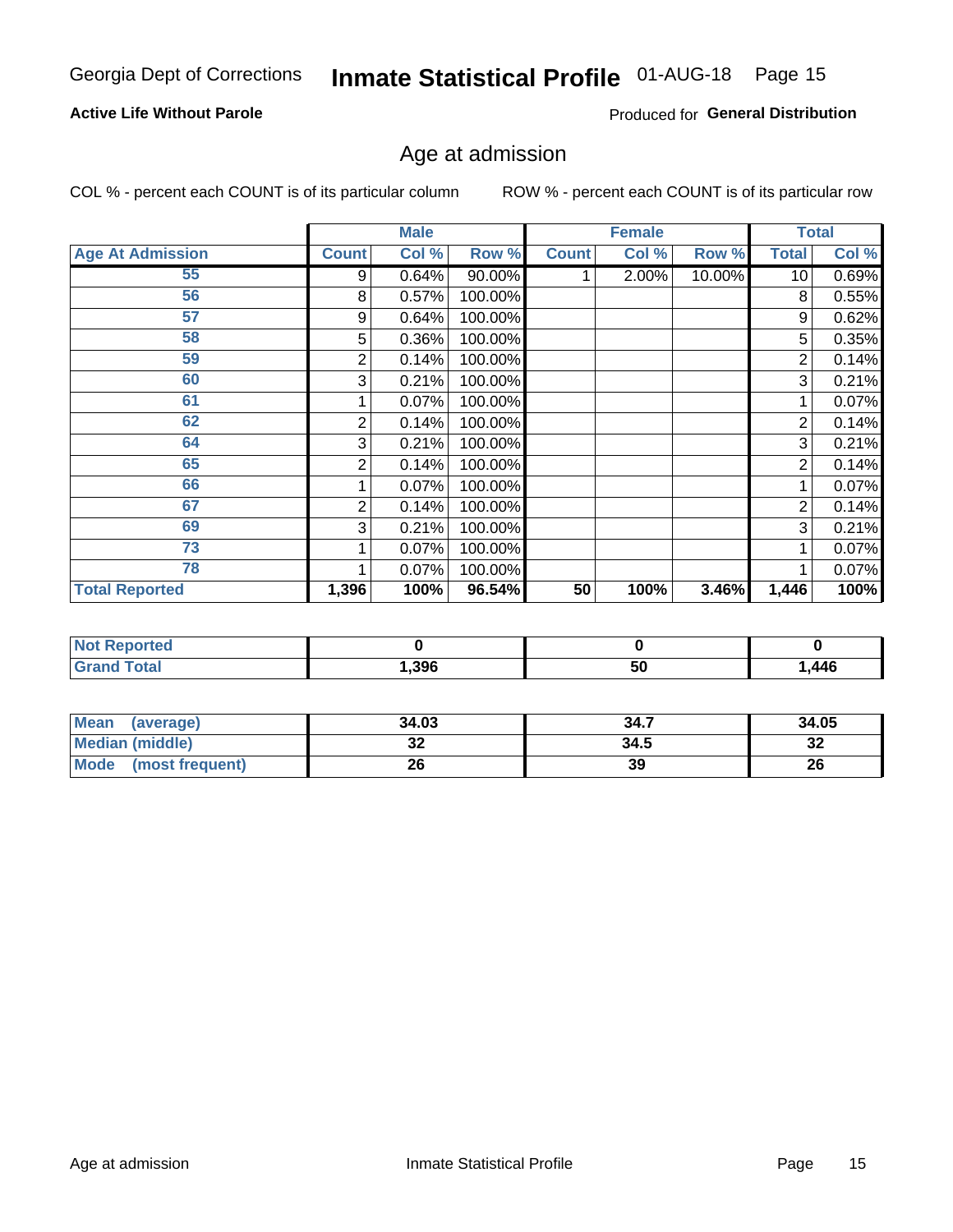#### **Active Life Without Parole**

#### Produced for General Distribution

### Height, measured at entry to prison

COL % - percent each COUNT is of its particular column

|                       |                | <b>Male</b> |         |                 | <b>Female</b> |         |                | <b>Total</b> |
|-----------------------|----------------|-------------|---------|-----------------|---------------|---------|----------------|--------------|
| <b>Height</b>         | <b>Count</b>   | Col %       | Row %   | <b>Count</b>    | Col %         | Row %   | <b>Total</b>   | Col %        |
| $\bf{0}$              | $\overline{7}$ | 0.50%       | 100.00% |                 |               |         | 7              | 0.48%        |
| 4'10''                |                |             |         | $\mathbf{1}$    | 2.00%         | 100.00% | 1              | 0.07%        |
| 5'00''                | $\mathbf 2$    | 0.14%       | 100.00% |                 |               |         | $\overline{2}$ | 0.14%        |
| 5'01"                 | 4              | 0.29%       | 66.67%  | $\overline{2}$  | 4.00%         | 33.33%  | 6              | 0.41%        |
| 5'02"                 | 5              | 0.36%       | 100.00% |                 |               |         | 5              | 0.35%        |
| 5'03''                | 13             | 0.93%       | 61.90%  | 8               | 16.00%        | 38.10%  | 21             | 1.45%        |
| 5'04"                 | 12             | 0.86%       | 44.44%  | 15              | 30.00%        | 55.56%  | 27             | 1.87%        |
| 5'05"                 | 37             | 2.65%       | 86.05%  | 6               | 12.00%        | 13.95%  | 43             | 2.97%        |
| 5'06''                | 98             | 7.02%       | 94.23%  | 6               | 12.00%        | 5.77%   | 104            | 7.19%        |
| 5'07''                | 96             | 6.88%       | 94.12%  | 6               | 12.00%        | 5.88%   | 102            | 7.05%        |
| 5'08''                | 139            | 9.96%       | 99.29%  | 1               | 2.00%         | 0.71%   | 140            | 9.68%        |
| 5'09''                | 179            | 12.82%      | 98.90%  | $\overline{2}$  | 4.00%         | 1.10%   | 181            | 12.52%       |
| 5'10''                | 162            | 11.60%      | 99.39%  | 1               | 2.00%         | 0.61%   | 163            | 11.27%       |
| 5'11"                 | 180            | 12.89%      | 100.00% |                 |               |         | 180            | 12.45%       |
| 6'00''                | 149            | 10.67%      | 99.33%  | 1               | 2.00%         | 0.67%   | 150            | 10.37%       |
| 6'01''                | 111            | 7.95%       | 100.00% |                 |               |         | 111            | 7.68%        |
| 6'02"                 | 101            | 7.23%       | 100.00% |                 |               |         | 101            | 6.98%        |
| 6'03''                | 50             | 3.58%       | 98.04%  | $\mathbf{1}$    | 2.00%         | 1.96%   | 51             | 3.53%        |
| 6'04"                 | 34             | 2.44%       | 100.00% |                 |               |         | 34             | 2.35%        |
| 6'05"                 | 9              | 0.64%       | 100.00% |                 |               |         | 9              | 0.62%        |
| 6'06''                | 5              | 0.36%       | 100.00% |                 |               |         | 5              | 0.35%        |
| 6'07''                | $\overline{2}$ | 0.14%       | 100.00% |                 |               |         | $\overline{2}$ | 0.14%        |
| 6'11''                | 1              | 0.07%       | 100.00% |                 |               |         | 1              | 0.07%        |
| <b>Total Reported</b> | 1,396          | 100%        | 96.54%  | $\overline{50}$ | 100%          | 3.46%   | 1,446          | 100%         |

| ∖rteα<br>'N ( |        |           |        |
|---------------|--------|-----------|--------|
|               | 396, ا | -0<br>ູບບ | 446, ا |

| Mean | (average)       | 5'10" | 5'05" | 5'10" |  |
|------|-----------------|-------|-------|-------|--|
|      |                 |       |       |       |  |
| Mode | (most frequent) | 544"  | 5'04" | 5'09" |  |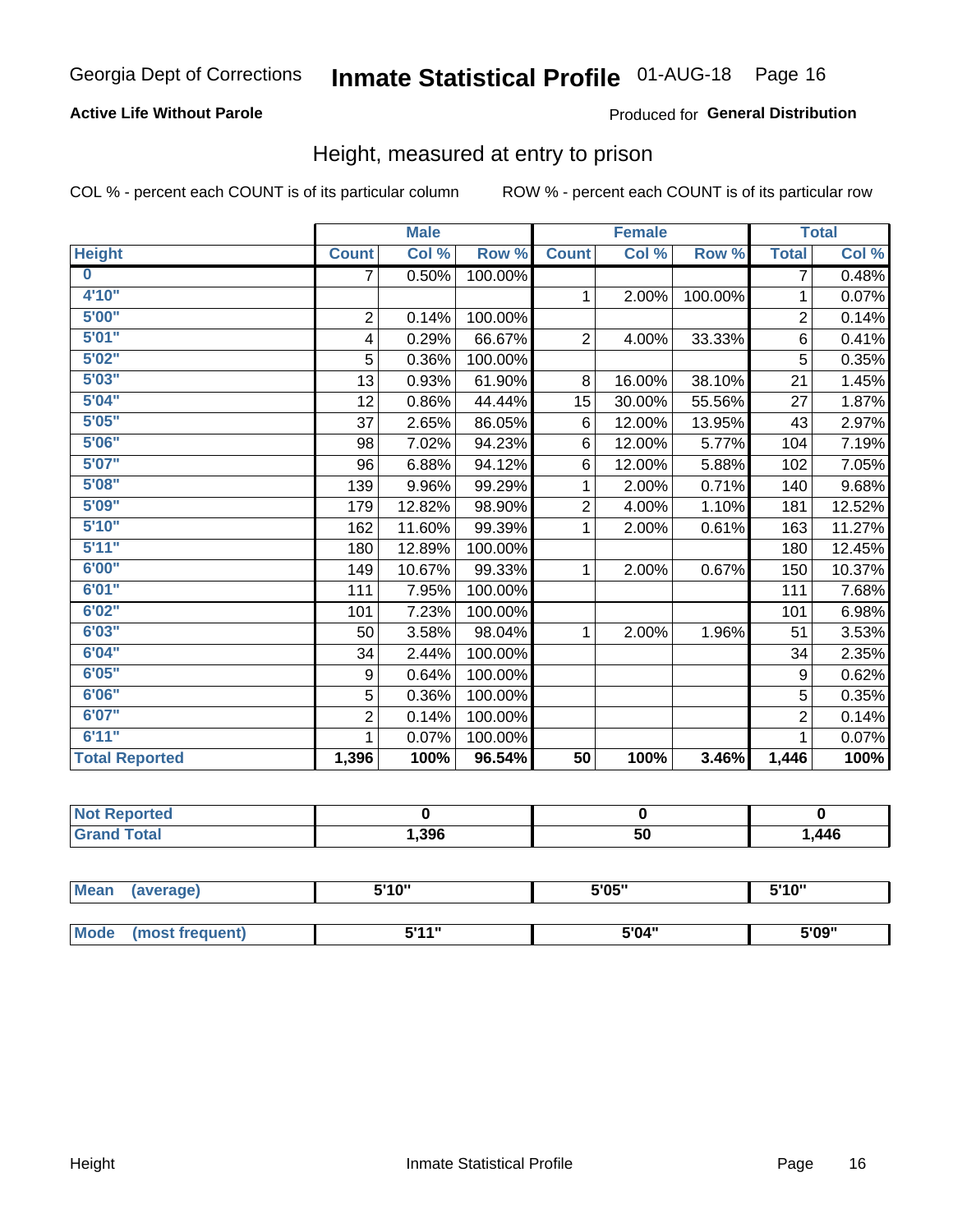**Active Life Without Parole** 

Produced for General Distribution

### Weight, measured at entry to prison

COL % - percent each COUNT is of its particular column

|                                |              | <b>Male</b> |         |                         | <b>Female</b> |         |                   | <b>Total</b> |  |
|--------------------------------|--------------|-------------|---------|-------------------------|---------------|---------|-------------------|--------------|--|
| Weight                         | <b>Count</b> | Col %       | Row %   | <b>Count</b>            | Col %         | Row %   | <b>Total</b>      | Col %        |  |
| 100 - 109 pounds               |              |             |         | 1                       | 2.00%         | 100.00% | 1                 | 0.07%        |  |
| 110 - 119 pounds               | 4            | 0.29%       | 66.67%  | $\overline{2}$          | 4.00%         | 33.33%  | 6                 | 0.42%        |  |
| 120 - 129 pounds               | 6            | 0.43%       | 75.00%  | $\overline{2}$          | 4.00%         | 25.00%  | 8                 | 0.55%        |  |
| 130 - 139 pounds               | 42           | 3.02%       | 93.33%  | 3                       | 6.00%         | 6.67%   | 45                | 3.12%        |  |
| 140 - 149 pounds               | 86           | 6.18%       | 95.56%  | 4                       | 8.00%         | 4.44%   | 90                | 6.24%        |  |
| 150 - 159 pounds               | 131          | 9.41%       | 96.32%  | 5                       | 10.00%        | 3.68%   | 136               | 9.43%        |  |
| 160 - 169 pounds               | 167          | 12.00%      | 97.66%  | $\overline{\mathbf{4}}$ | 8.00%         | 2.34%   | 171               | 11.86%       |  |
| 170 - 179 pounds               | 184          | 13.22%      | 97.87%  | 4                       | 8.00%         | 2.13%   | 188               | 13.04%       |  |
| 180 - 189 pounds               | 182          | 13.07%      | 97.33%  | 5                       | 10.00%        | 2.67%   | 187               | 12.97%       |  |
| 190 - 199 pounds               | 121          | 8.69%       | 96.03%  | 5                       | 10.00%        | 3.97%   | 126               | 8.74%        |  |
| 200 - 209 pounds               | 120          | 8.62%       | 97.56%  | 3                       | 6.00%         | 2.44%   | 123               | 8.53%        |  |
| 210 - 219 pounds               | 80           | 5.75%       | 93.02%  | 6                       | 12.00%        | 6.98%   | 86                | 5.96%        |  |
| 220 - 229 pounds               | 82           | 5.89%       | 98.80%  | 1                       | 2.00%         | 1.20%   | 83                | 5.76%        |  |
| 230 - 239 pounds               | 51           | 3.66%       | 98.08%  | 1                       | 2.00%         | 1.92%   | 52                | 3.61%        |  |
| 240 - 249 pounds               | 42           | 3.02%       | 100.00% |                         |               |         | 42                | 2.91%        |  |
| 250 - 259 pounds               | 30           | 2.16%       | 100.00% |                         |               |         | 30                | 2.08%        |  |
| 260 - 269 pounds               | 16           | 1.15%       | 100.00% |                         |               |         | 16                | 1.11%        |  |
| 270 - 279 pounds               | 14           | 1.01%       | 100.00% |                         |               |         | 14                | 0.97%        |  |
| 280 - 289 pounds               | 12           | 0.86%       | 92.31%  | 1                       | 2.00%         | 7.69%   | 13                | 0.90%        |  |
| 290 - 299 pounds               | $\,6$        | 0.43%       | 75.00%  | $\overline{2}$          | 4.00%         | 25.00%  | 8                 | 0.55%        |  |
| 300 - 309 pounds               | 4            | 0.29%       | 100.00% |                         |               |         | 4                 | 0.28%        |  |
| 310 - 319 pounds               | 1            | 0.07%       | 100.00% |                         |               |         | $\mathbf{1}$      | 0.07%        |  |
| 320 - 329 pounds               | 4            | 0.29%       | 100.00% |                         |               |         | 4                 | 0.28%        |  |
| 330 - 339 pounds               | 3            | 0.22%       | 100.00% |                         |               |         | 3                 | 0.21%        |  |
| 350 - 359 pounds               | 1            | 0.07%       | 100.00% |                         |               |         | 1                 | 0.07%        |  |
| 360 - 369 pounds               | 1            | 0.07%       | 100.00% |                         |               |         | 1                 | 0.07%        |  |
| 370 - 379 pounds               | 1            | 0.07%       | 100.00% |                         |               |         | 1                 | 0.07%        |  |
| 390 - 399 pounds               |              |             |         | 1                       | 2.00%         | 100.00% | 1                 | 0.07%        |  |
| 400 pounds and over            | 1            | 0.07%       | 100.00% |                         |               |         | 1                 | 0.07%        |  |
| <b>Total Reported</b>          | 1,392        | 100%        | 96.53%  | 50                      | 100%          | 3.47%   | 1,442             | 100.0%       |  |
|                                |              |             |         |                         |               |         |                   |              |  |
| <b>Not Reported</b>            | 4            |             | 0       |                         | 4             |         |                   |              |  |
| <b>Grand Total</b>             |              | 1,396       |         | $\overline{50}$         |               |         |                   | 1,446        |  |
| <b>Mean</b><br>(average)       |              | 189         |         |                         | 182           |         |                   | 188          |  |
| <b>Median (middle)</b>         |              | 180         |         |                         | 177.5         |         |                   |              |  |
| <b>Mode</b><br>(most frequent) |              | 180         |         | <b>180</b>              |               |         | 180<br><b>180</b> |              |  |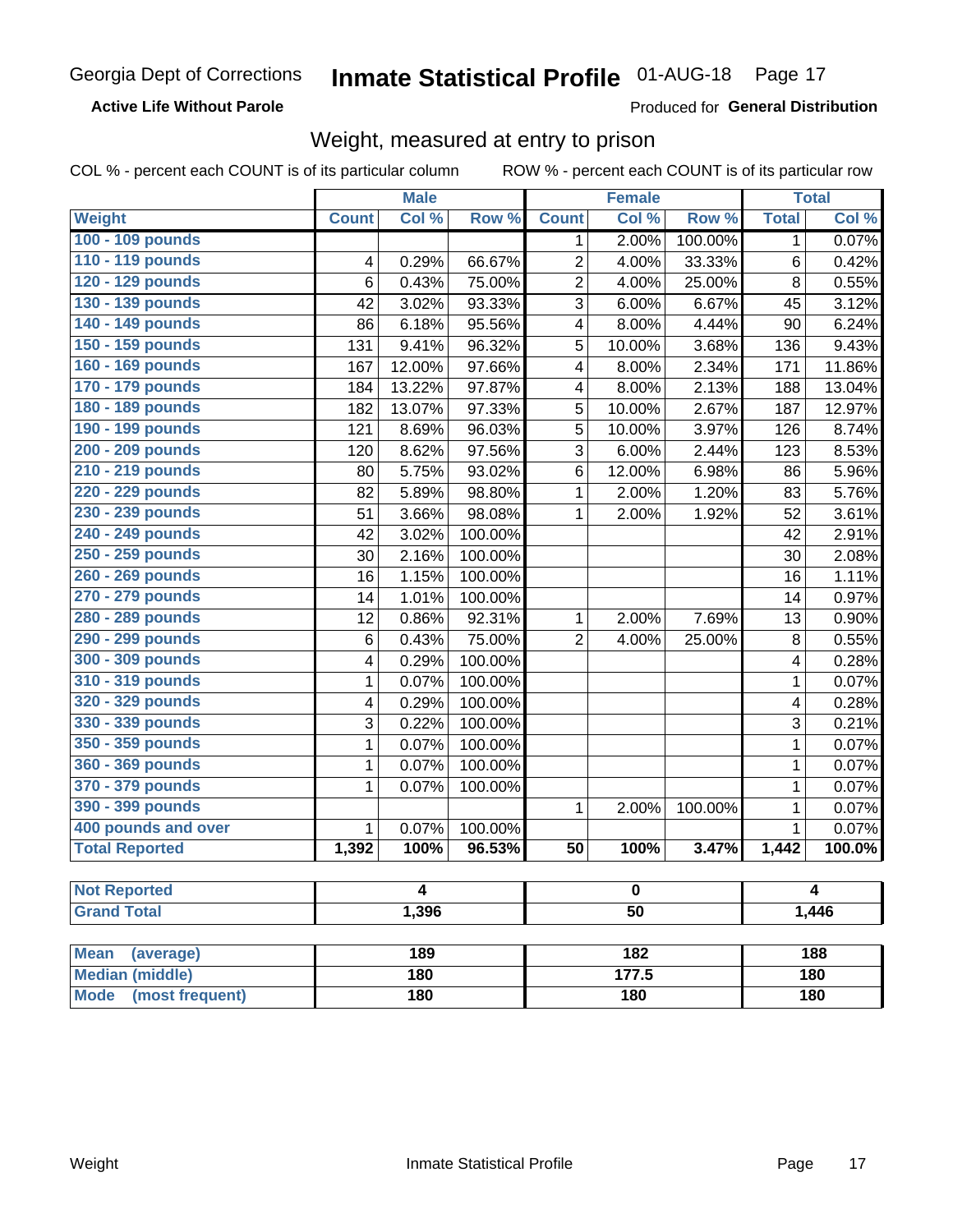## Inmate Statistical Profile 01-AUG-18 Page 18

#### **Active Life Without Parole**

#### Produced for General Distribution

### Veterans validated by Veteran's Administration

COL % - percent each COUNT is of its particular column

|                          |                 | <b>Male</b> |                    | <b>Female</b> |       |              | <b>Total</b> |
|--------------------------|-----------------|-------------|--------------------|---------------|-------|--------------|--------------|
| <b>Military service</b>  | <b>Count</b>    | Col %       | <b>Row % Count</b> | Col %         | Row % | <b>Total</b> | Col %        |
| <b>Others</b><br>0       | 51              | 43.59%      | 100.00%            |               |       | 51           | 43.22%       |
| <b>Air Force</b>         | 45              | 38.46%      | 97.83%             | 100.00%       | 2.17% | 46           | 38.98%       |
| <b>Army</b>              | 6               | 5.13%       | 100.00%            |               |       | 6            | 5.08%        |
| <b>Navy</b><br>3         | 5               | 4.27%       | 100.00%            |               |       | 5            | 4.24%        |
| <b>Coast Guard</b><br>5. | 10 <sub>1</sub> | 8.55%       | 100.00%            |               |       | 10           | 8.47%        |
| <b>Total Reported</b>    | 117             | 100%        | $99.15\%$          | 100%          | .85%  | 118          | 100%         |

| Reported<br><b>NOT</b> | 270<br>. . <i>l i j</i> | 49        | ,328 |
|------------------------|-------------------------|-----------|------|
| $\tau$ otal            | , 396                   | <b>50</b> | ,446 |

| Mo<br>m | ∖‡h∧rc<br>_____ | $-0.002$<br>28 F T<br>UI CE | <b>Others</b><br>____ |
|---------|-----------------|-----------------------------|-----------------------|
|         |                 |                             |                       |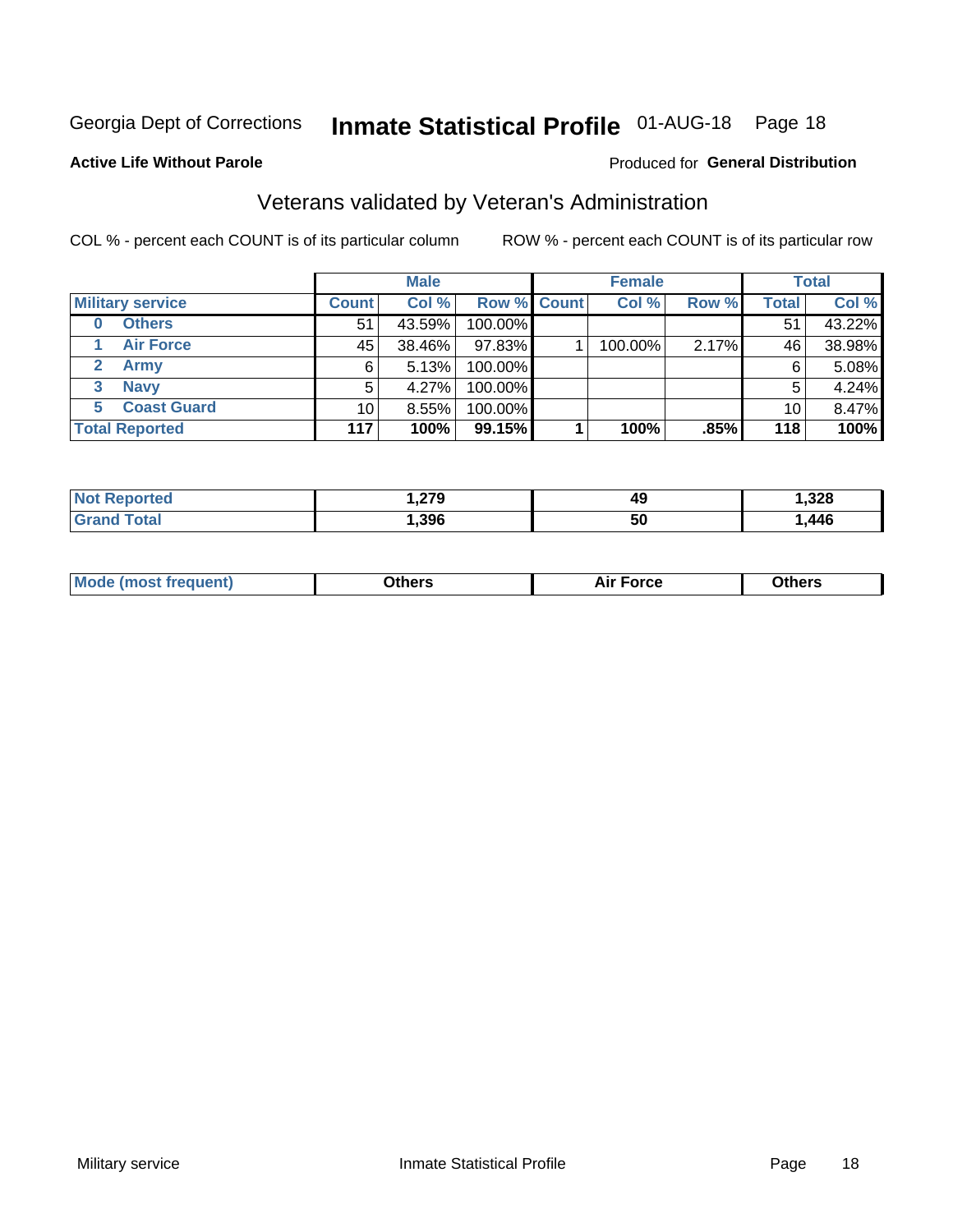## Inmate Statistical Profile 01-AUG-18 Page 19

#### **Active Life Without Parole**

#### Produced for General Distribution

### Type of admission to prison

COL % - percent each COUNT is of its particular column

|                                      |                 | <b>Male</b> |                    |    | <b>Female</b> |       |              | <b>Total</b> |
|--------------------------------------|-----------------|-------------|--------------------|----|---------------|-------|--------------|--------------|
| <b>Type of Admission</b>             | <b>Count</b>    | Col %       | <b>Row % Count</b> |    | Col %         | Row % | <b>Total</b> | Col %        |
| <b>New Sentence</b><br>52            | 1,326           | 94.99%      | 96.37%             | 50 | 100.00%       | 3.63% | 1,376        | 95.16%       |
| <b>Probation Rev Partial</b><br>53   | 6               | .43%        | 100.00%            |    |               |       | 6            | .41%         |
| <b>Probation Rev Remainder</b><br>54 | 12 <sub>2</sub> | .86%        | 100.00%            |    |               |       | 12           | .83%         |
| <b>Parole Rev New Sentence</b><br>55 | 20              | 1.43%       | 100.00%            |    |               |       | 20           | 1.38%        |
| <b>Parole Rev No New</b><br>56       | 18              | 1.29%       | 100.00%            |    |               |       | 18           | 1.24%        |
| <b>Sentence</b>                      |                 |             |                    |    |               |       |              |              |
| <b>Life W/O Parole</b><br>70         | 13              | .93%        | 100.00%            |    |               |       | 13           | .90%         |
| <b>Unknown</b><br>82                 |                 | .07%        | 100.00%            |    |               |       |              | .07%         |
| <b>Total Reported</b>                | 1,396           | 100%        | 96.54%             | 50 | 100%          | 3.46% | 1,446        | 100%         |

| <b>Not Reported</b> |      |    |      |
|---------------------|------|----|------|
| <b>Grand Total</b>  | ,396 | 50 | .446 |

| Mode (most frequent) | <b>New Sentence</b> | <b>New Sentence</b> | <b>New Sentence</b> |
|----------------------|---------------------|---------------------|---------------------|
|                      |                     |                     |                     |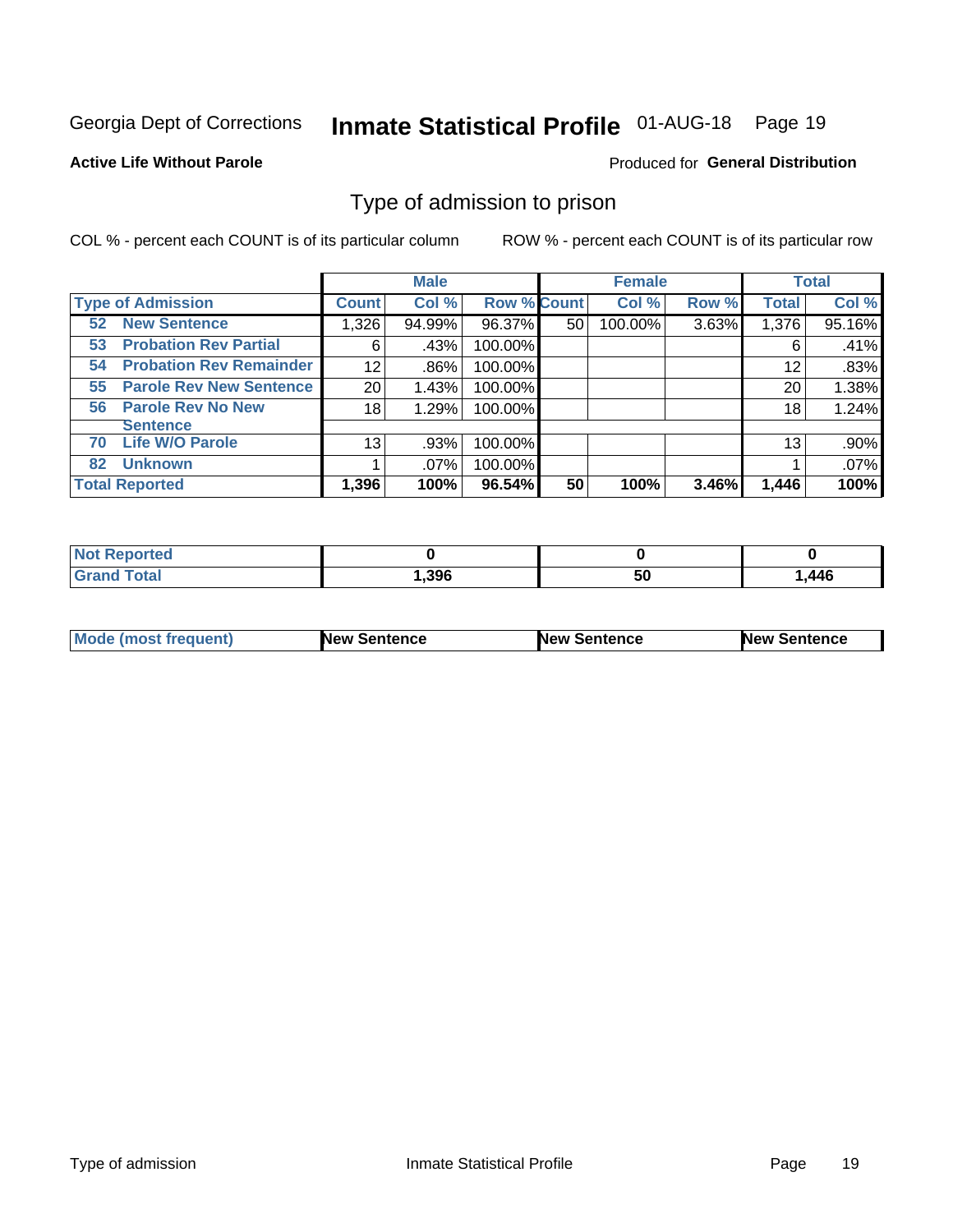## Inmate Statistical Profile 01-AUG-18 Page 20

**Active Life Without Parole** 

#### Produced for General Distribution

## Current / last supervision level

COL % - percent each COUNT is of its particular column

|                        |              | <b>Male</b> |                    |    | <b>Female</b> |       |       | <b>Total</b> |
|------------------------|--------------|-------------|--------------------|----|---------------|-------|-------|--------------|
| <b>Security Status</b> | <b>Count</b> | Col%        | <b>Row % Count</b> |    | Col %         | Row % | Total | Col %        |
| 4 Medium               | ົ            | $.21\%$     | 100.00%            |    | $.00\%$       |       |       | .21%         |
| 5 Close                | ∃393.        | 99.79%      | 96.53%             | 50 | 100.00%       | 3.47% | 1,443 | 99.79%       |
| <b>Total Reported</b>  | ∃396.،       | 100%        | 96.54%             | 50 | 100%          | 3.46% | 1,446 | 100%         |

| <b>Still being diagnosed</b> |       |    |       |
|------------------------------|-------|----|-------|
| <b>Not Reported</b>          |       |    |       |
| <b>Grand Total</b>           | 1,396 | 50 | 1,446 |

| <b>Mode (most frequent)</b> | Close | ∵lose | Close |
|-----------------------------|-------|-------|-------|
|                             |       |       |       |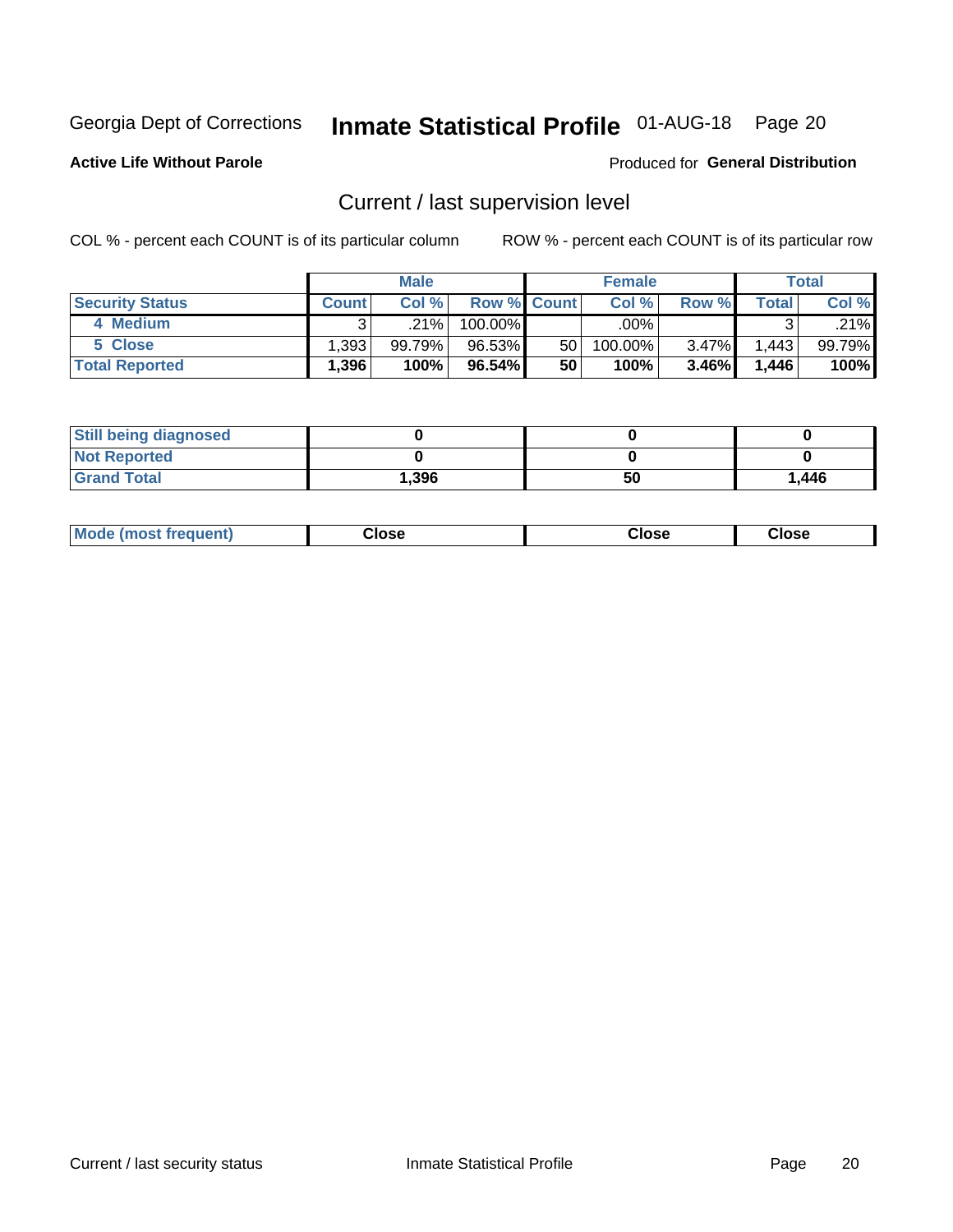## Inmate Statistical Profile 01-AUG-18 Page 21

**Active Life Without Parole** 

Produced for General Distribution

## Current / last type of institution

COL % - percent each COUNT is of its particular column

|                            |              | <b>Male</b> |                    |    | <b>Female</b> |          |             | <b>Total</b> |
|----------------------------|--------------|-------------|--------------------|----|---------------|----------|-------------|--------------|
| <b>Type of Institution</b> | <b>Count</b> | Col%        | <b>Row % Count</b> |    | Col %         | Row %    | $\tau$ otal | Col %        |
| <b>State Prison</b>        | .396         | $100.00\%$  | $96.54\%$          | 50 | $100.00\%$    | $3.46\%$ | .446        | 100.00%      |
| <b>Total Reported</b>      | 1,396        | 100%        | $96.54\%$          | 50 | $100\%$       | $3.46\%$ | 1,446       | 100%         |

| tet |      |    |      |
|-----|------|----|------|
|     | .396 | 50 | ,446 |

|  | <b>Mode (most frequent)</b> | State Prison | <b>State Prison</b> | <b>State Prison</b> |
|--|-----------------------------|--------------|---------------------|---------------------|
|--|-----------------------------|--------------|---------------------|---------------------|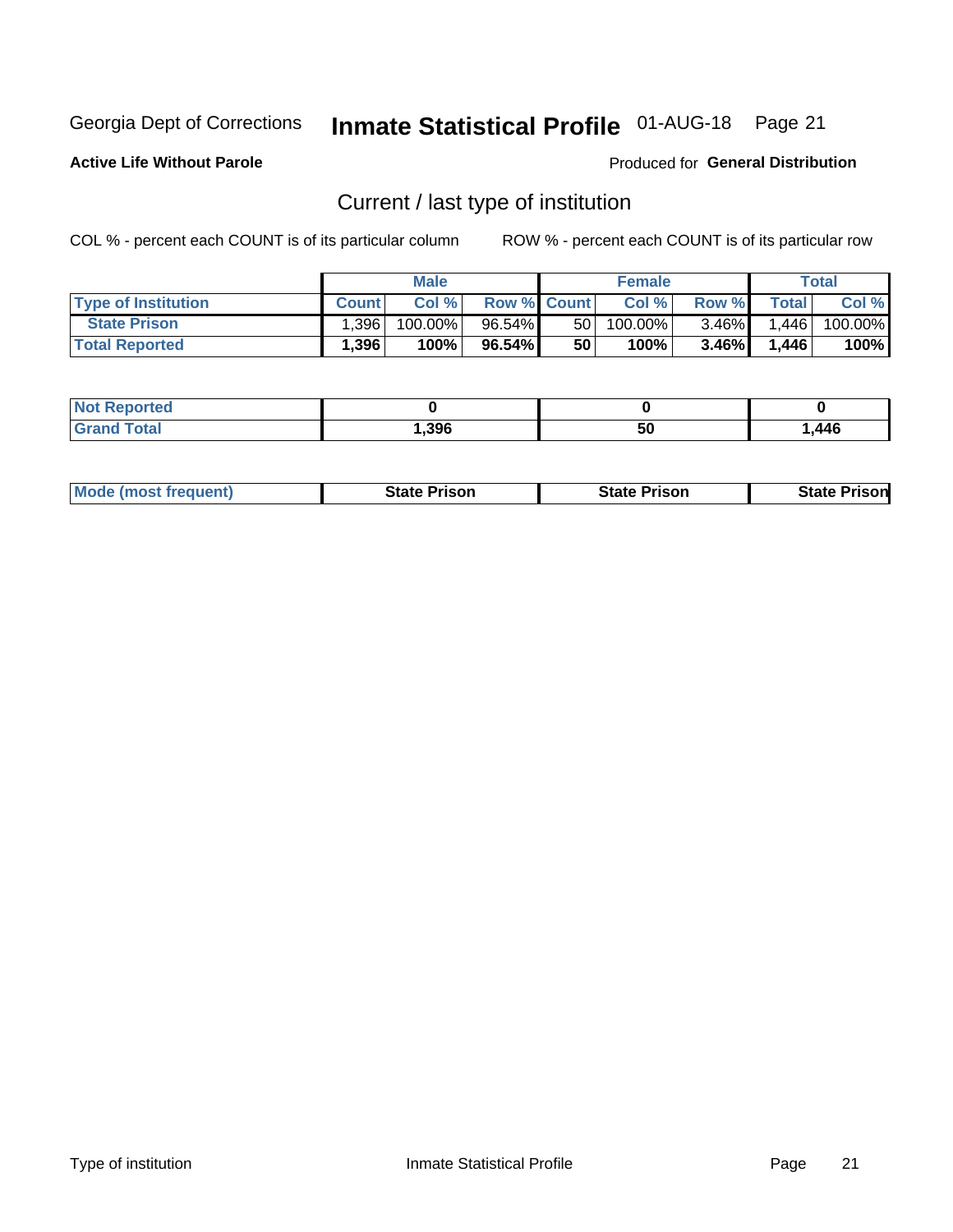## Inmate Statistical Profile 01-AUG-18 Page 22

#### **Active Life Without Parole**

#### Produced for General Distribution

### Institution type - transitional centers

COL % - percent each COUNT is of its particular column

|                                                | <b>Male</b> |                    | <b>Female</b> |             | <b>Total</b> |
|------------------------------------------------|-------------|--------------------|---------------|-------------|--------------|
| <b>Institution Type - Trans. Centers Count</b> | CoI%        | <b>Row % Count</b> | Col % I       | Row % Total | Col %        |
| <b>Total Reported</b>                          |             |                    |               |             |              |

| <b>Reported</b><br><b>NOT</b><br>$\sim$            |  |  |
|----------------------------------------------------|--|--|
| $f$ $f \circ f \circ f$<br>$C = 1$<br><b>TULAI</b> |  |  |

| Mode (most frequent) | <b>Null</b> | <b>Null</b> | <b>Null</b> |
|----------------------|-------------|-------------|-------------|
|                      |             |             |             |
|                      |             |             |             |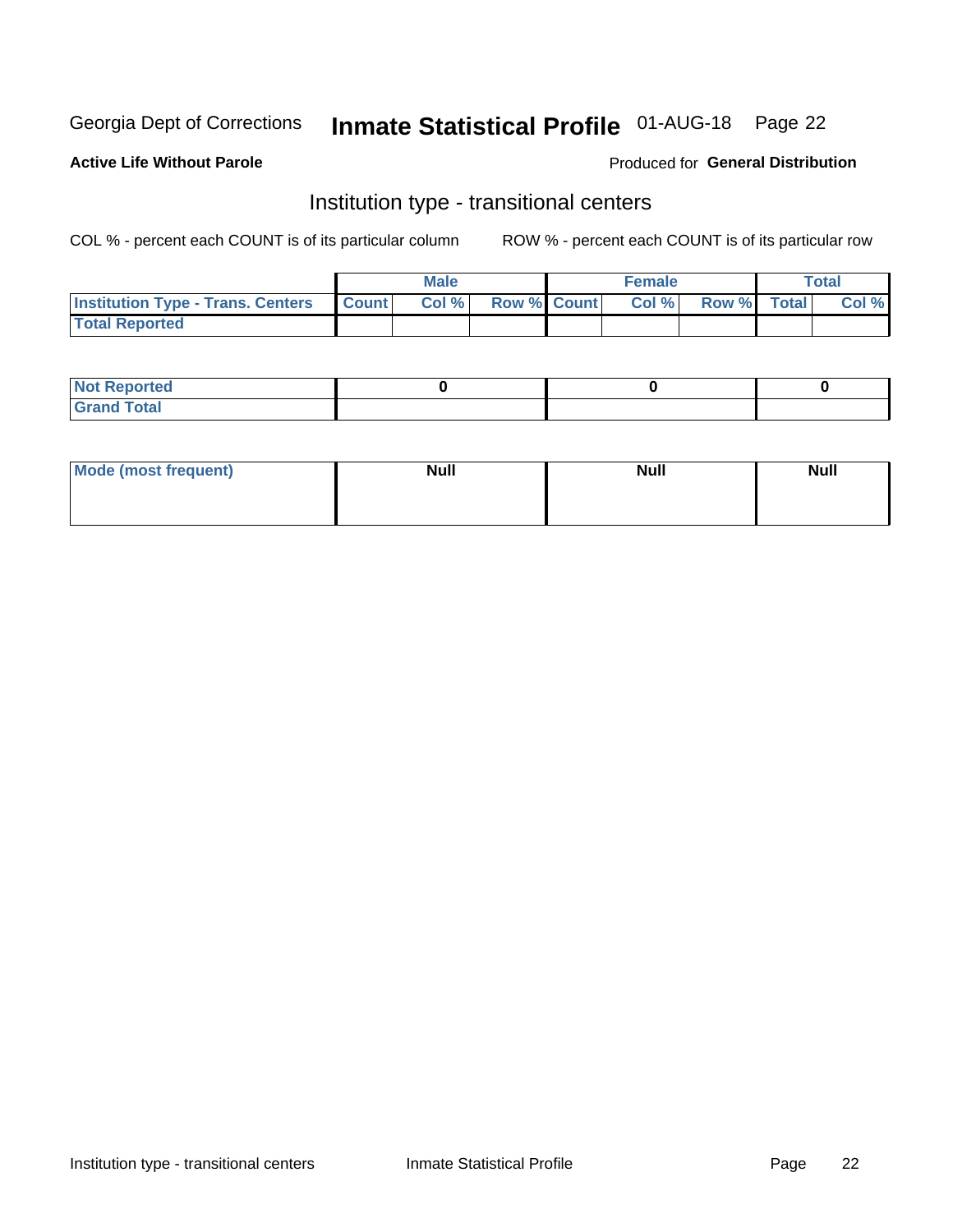## Inmate Statistical Profile 01-AUG-18 Page 23

**Active Life Without Parole** 

Produced for General Distribution

### Institution type - county prisons

COL % - percent each COUNT is of its particular column

|                                                    | <b>Male</b> |       |  | <b>Female</b> |                          |             | <b>Total</b> |       |
|----------------------------------------------------|-------------|-------|--|---------------|--------------------------|-------------|--------------|-------|
| <b>Institution Type - County Prisons   Count  </b> |             | Col % |  |               | <b>Row % Count Col %</b> | Row % Total |              | Col % |
| <b>Total Reported</b>                              |             |       |  |               |                          |             |              |       |

| <b>Not Reported</b>   |  |  |
|-----------------------|--|--|
| <b>Total</b><br>Granc |  |  |

| Mode (most frequent) | <b>Null</b> | <b>Null</b><br><b>Null</b> |
|----------------------|-------------|----------------------------|
|                      |             |                            |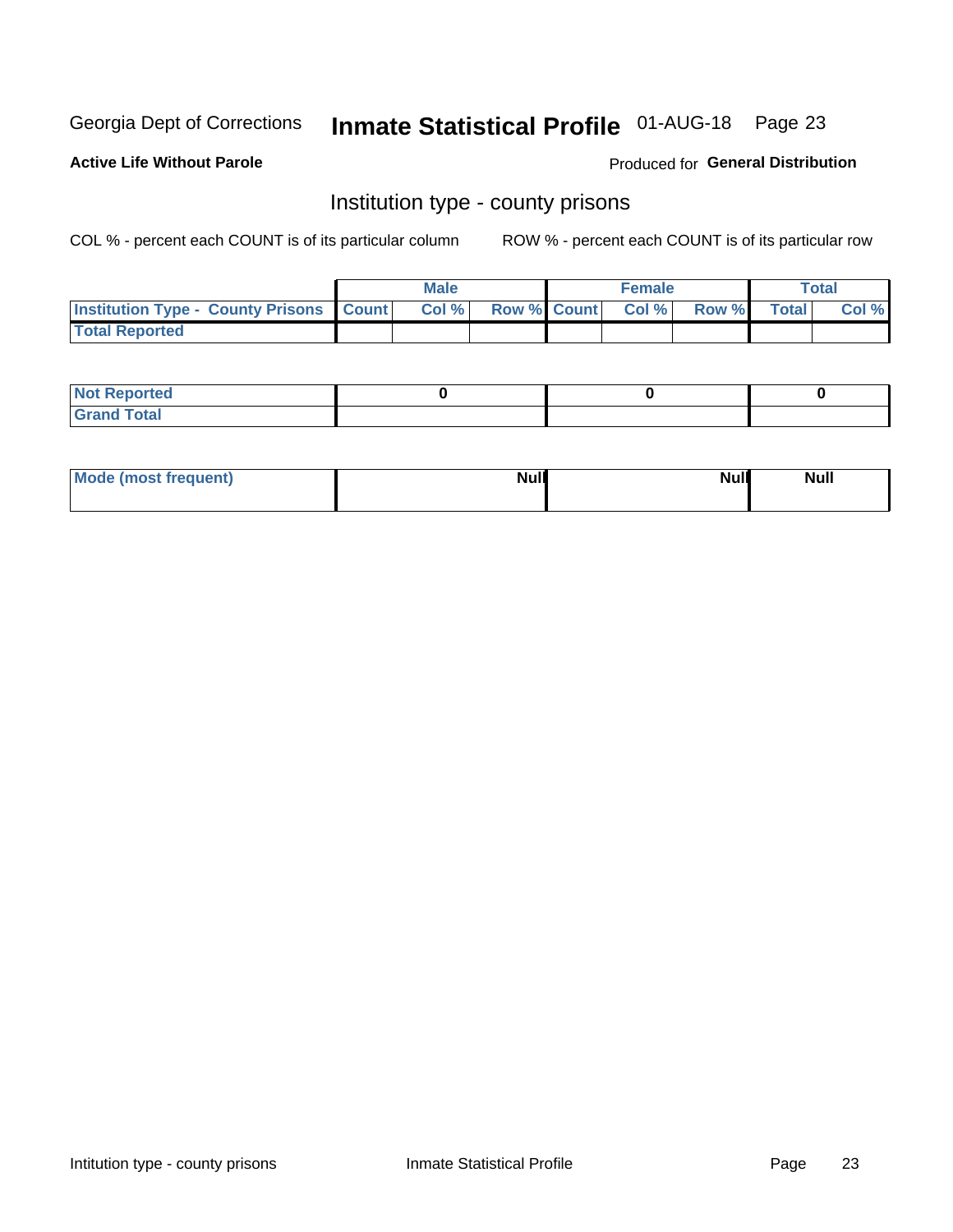## Inmate Statistical Profile 01-AUG-18 Page 24

#### **Active Life Without Parole**

#### **Produced for General Distribution**

### Institution type - state prisons

|                                                    | <b>Male</b>               |        |         | <b>Female</b>                 |        |         | <b>Total</b>                        |        |
|----------------------------------------------------|---------------------------|--------|---------|-------------------------------|--------|---------|-------------------------------------|--------|
| <b>Institution Type - State Prisons</b>            | <b>Count</b>              | Col %  | Row %   | <b>Count</b>                  | Col %  | Row %   | <b>Total</b>                        | Col %  |
| <b>Arrendale State Prison</b>                      |                           |        |         | 25                            | 50.00% | 100.00% | $\overline{25}$                     | 1.73%  |
| <b>Augusta State Med. Prison</b>                   | 68                        | 4.87%  | 100.00% |                               |        |         | 68                                  | 4.70%  |
| <b>Autry State Prison</b>                          | 1                         | .07%   | 100.00% |                               |        |         | 1                                   | .07%   |
| <b>Baldwin State Prison</b>                        | 46                        | 3.30%  | 100.00% |                               |        |         | 46                                  | 3.18%  |
| <b>Burruss Correctional Training</b><br><b>Ctr</b> | 1                         | .07%   | 100.00% |                               |        |         | 1                                   | .07%   |
| <b>Calhoun State Prison</b>                        | 1                         | .07%   | 100.00% |                               |        |         | 1                                   | .07%   |
| <b>Central State Prison</b>                        | 4                         | .29%   | 100.00% |                               |        |         | 4                                   | .28%   |
| <b>Coastal State Prison</b>                        | 4                         | .29%   | 100.00% |                               |        |         | 4                                   | .28%   |
| <b>Ga Diag Class Prison</b>                        | 52                        | 3.72%  | 100.00% |                               |        |         | 52                                  | 3.60%  |
| <b>Ga State Prison</b>                             | 32                        | 2.29%  | 100.00% |                               |        |         | 32                                  | 2.21%  |
| <b>Hancock State Prison</b>                        | 166                       | 11.89% | 100.00% |                               |        |         | 166                                 | 11.48% |
| <b>Hays State Prison</b>                           | 115                       | 8.24%  | 100.00% |                               |        |         | 115                                 | 7.95%  |
| <b>Helms Facility</b>                              |                           |        |         | 1.                            | 2.00%  | 100.00% | 1                                   | .07%   |
| <b>Macon State Prison</b>                          | 274                       | 19.63% | 100.00% |                               |        |         | 274                                 | 18.95% |
| <b>Phillips State Prison</b>                       | 27                        | 1.93%  | 100.00% |                               |        |         | 27                                  | 1.87%  |
| <b>Pulaski State Prison</b>                        |                           |        |         | 24                            | 48.00% | 100.00% | 24                                  | 1.66%  |
| <b>Smith State Prison</b>                          | 184                       | 13.18% | 100.00% |                               |        |         | 184                                 | 12.72% |
| <b>Telfair State Prison</b>                        | 199                       | 14.26% | 100.00% |                               |        |         | 199                                 | 13.76% |
| <b>Valdosta State Prison</b>                       | 114                       | 8.17%  | 100.00% |                               |        |         | 114                                 | 7.88%  |
| <b>Ware State Prison</b>                           | 108                       | 7.74%  | 100.00% |                               |        |         | 108                                 | 7.47%  |
| <b>Total Reported</b>                              | 1,396                     | 100%   | 96.54%  | 50                            | 100%   | 3.46%   | 1,446                               | 100%   |
| <b>Not Reported</b>                                |                           | 0      |         | $\bf{0}$                      |        |         | $\bf{0}$                            |        |
| <b>Grand Total</b>                                 |                           | 1,396  |         | 50                            |        |         |                                     | 1,446  |
| <b>Mode (most frequent)</b>                        | <b>Macon State Prison</b> |        |         | <b>Arrendale State Prison</b> |        |         | <b>Macon State</b><br><b>Prison</b> |        |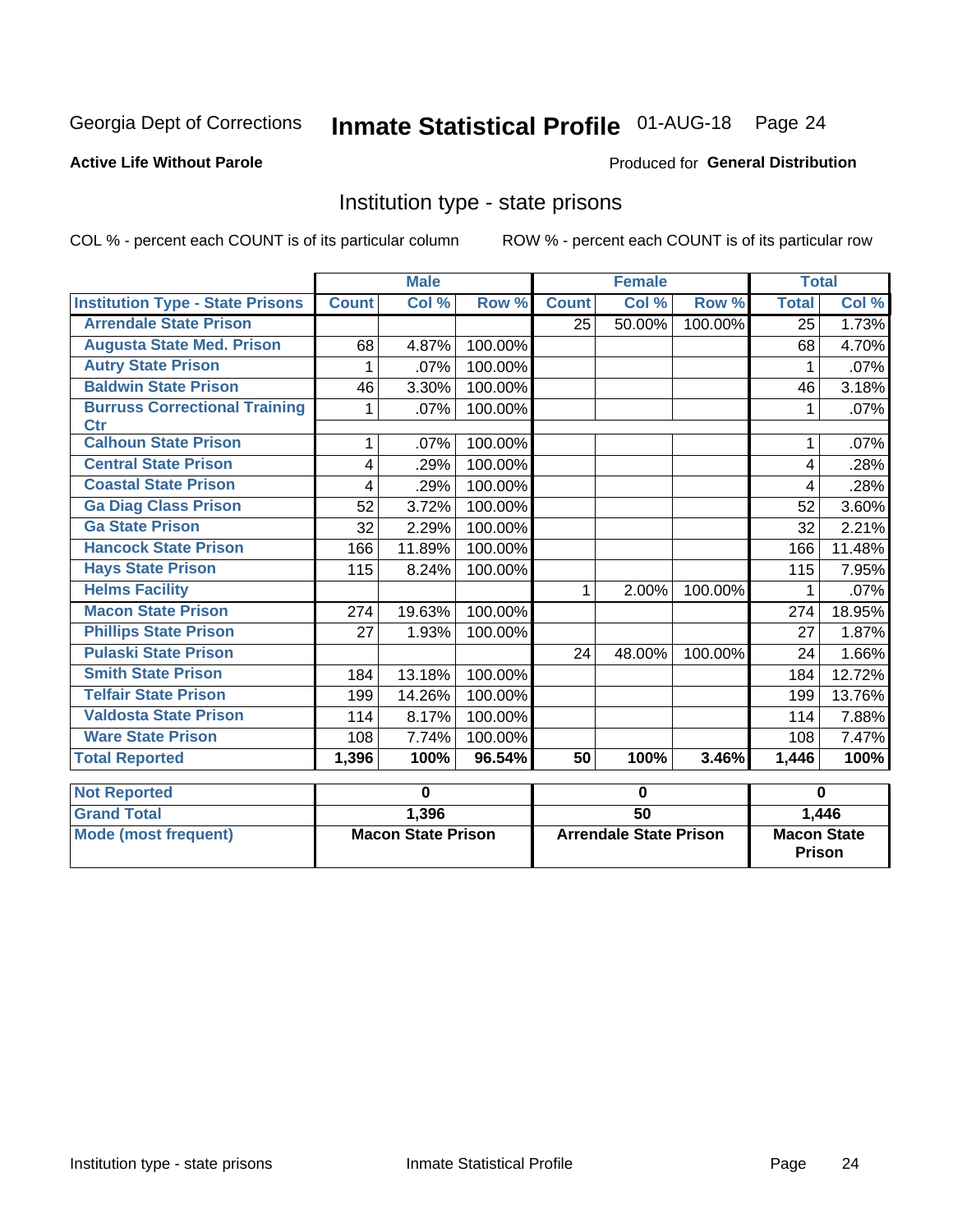## Inmate Statistical Profile 01-AUG-18 Page 25

**Active Life Without Parole** 

#### Produced for General Distribution

### Institution type - private prisons

COL % - percent each COUNT is of its particular column

|                                                     | <b>Male</b> |       |             | <b>Female</b> |       |             | <b>Total</b> |       |
|-----------------------------------------------------|-------------|-------|-------------|---------------|-------|-------------|--------------|-------|
| <b>Institution Type - Private Prisons   Count  </b> |             | Col % | Row % Count |               | Col % | Row % Total |              | Col % |
| <b>Total Reported</b>                               |             |       |             |               |       |             |              |       |

| Not Reported           |  |  |
|------------------------|--|--|
| <b>Cotal</b><br>______ |  |  |

| <b>Mo</b><br>frequent) | <b>Null</b> | <b>Null</b> | . . I *<br><b>IVUII</b> |
|------------------------|-------------|-------------|-------------------------|
|                        |             |             |                         |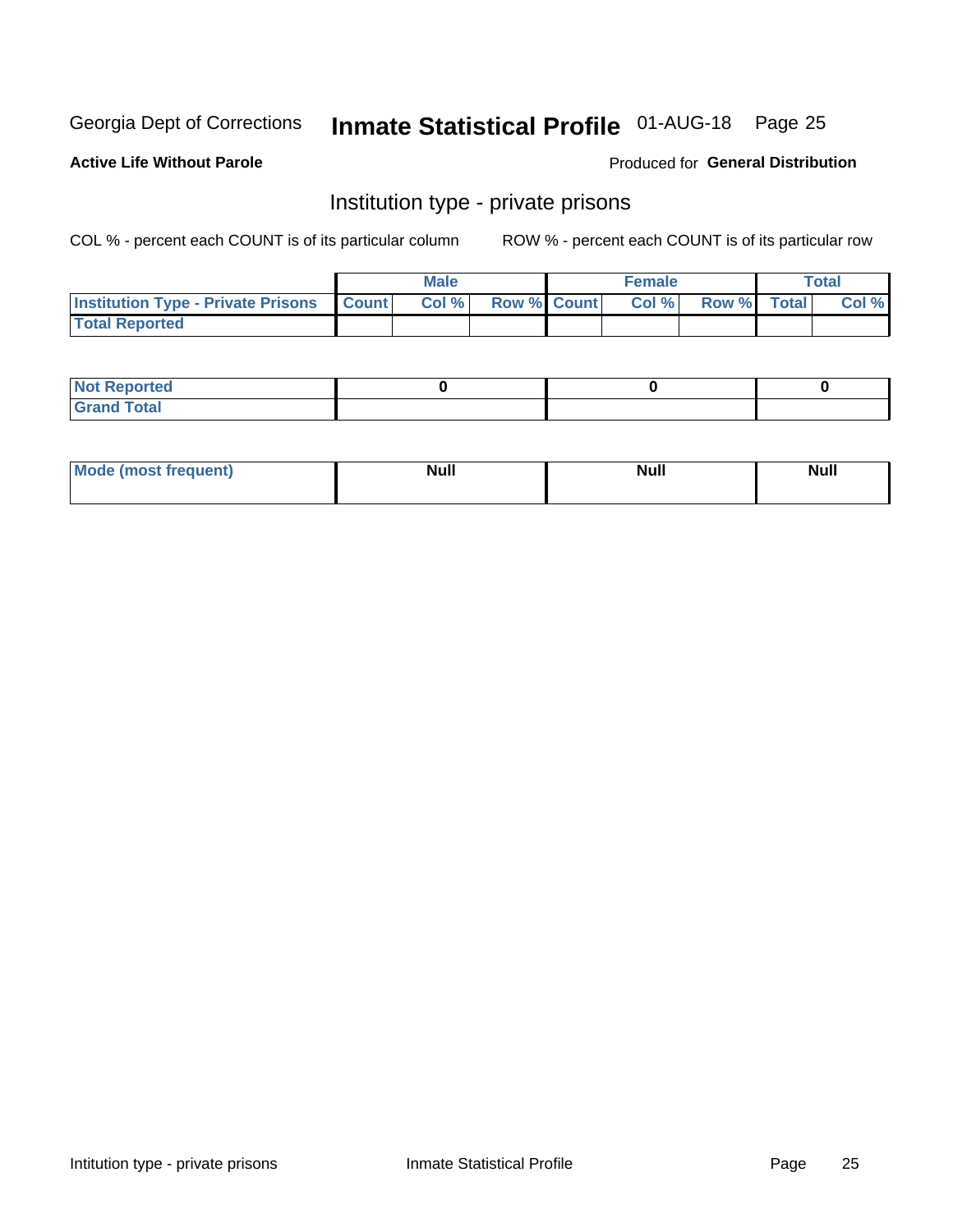## Inmate Statistical Profile 01-AUG-18 Page 26

#### **Active Life Without Parole**

#### Produced for General Distribution

### Institution type - inmate boot camp

COL % - percent each COUNT is of its particular column

|                                      | <b>Male</b>  |       |               |              | <b>Female</b> | <b>Total</b> |  |       |
|--------------------------------------|--------------|-------|---------------|--------------|---------------|--------------|--|-------|
| <b>Institution Type - Boot Camps</b> | <b>Count</b> | Col % | <b>Row %I</b> | <b>Count</b> | Col %         | Row % Total  |  | Col % |
| <b>Total Rported</b>                 |              |       |               |              |               |              |  |       |

| <b>Not Reported</b>            |  |  |
|--------------------------------|--|--|
| <b>Total</b><br>C <sub>r</sub> |  |  |

| Mod<br>uamo | Nul.<br>$- - - - - -$ | <b>Null</b> | <br>uu.<br>------ |
|-------------|-----------------------|-------------|-------------------|
|             |                       |             |                   |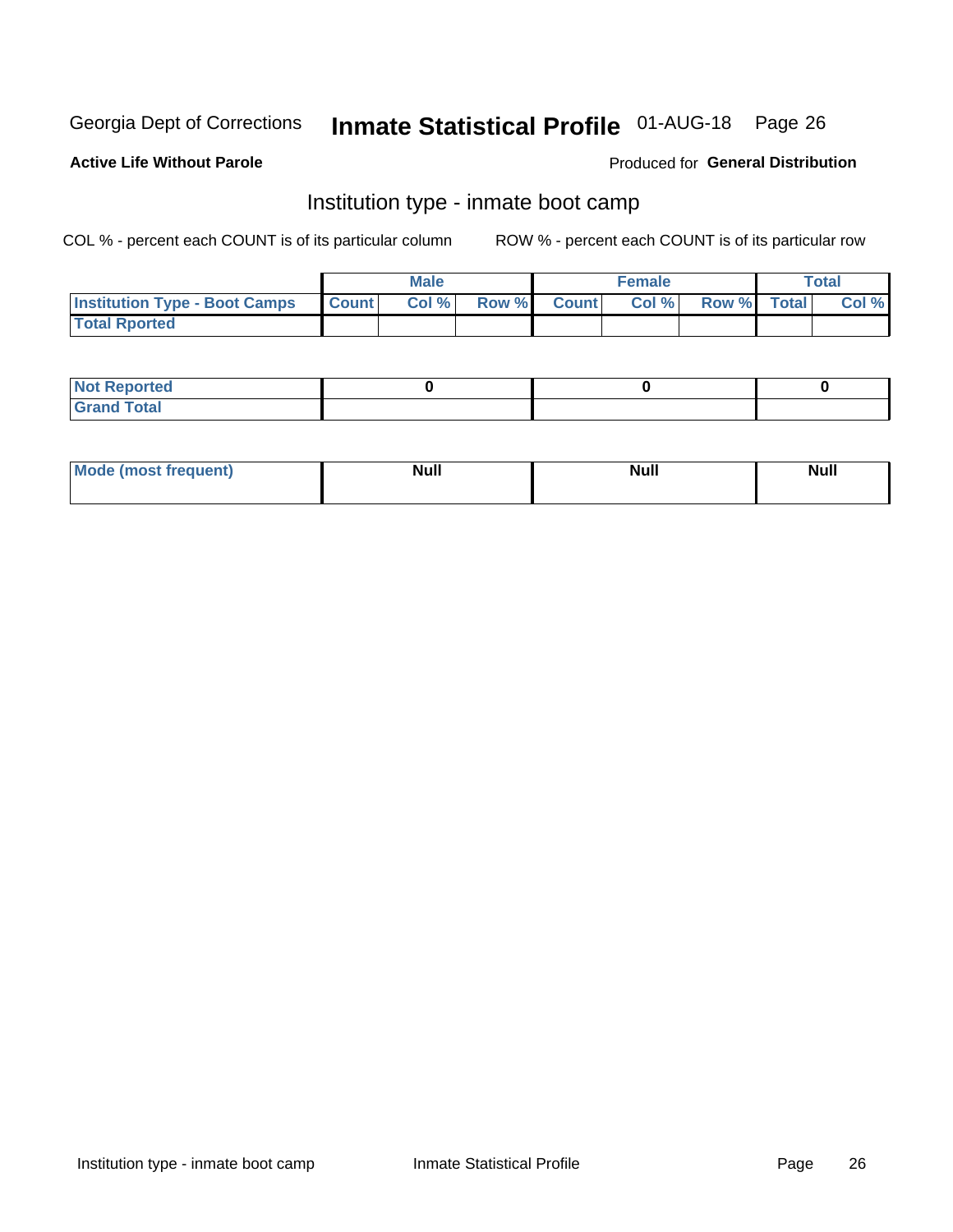## Inmate Statistical Profile 01-AUG-18 Page 27

#### **Active Life Without Parole**

#### Produced for General Distribution

### Number of disciplinary reports

COL % - percent each COUNT is of its particular column

|                                       | <b>Male</b>  |        |        | <b>Female</b> |          |          | <b>Total</b> |        |
|---------------------------------------|--------------|--------|--------|---------------|----------|----------|--------------|--------|
| <b>Number of Disciplinary Reports</b> | <b>Count</b> | Col %  | Row %  | <b>Count</b>  | Col %    | Row %    | Total        | Col %  |
|                                       | 390          | 27.94% | 95.59% | 18            | 36.00%   | 4.41%    | 408          | 28.22% |
|                                       | 194          | 13.90% | 97.00% | 6             | 12.00%   | $3.00\%$ | 200          | 13.83% |
| 2                                     | 127          | 9.10%  | 92.03% | 11            | 22.00%   | 7.97%    | 138          | 9.54%  |
| 3                                     | 101          | 7.23%  | 97.12% | 3             | $6.00\%$ | 2.88%    | 104          | 7.19%  |
|                                       | 69           | 4.94%  | 95.83% | 3             | 6.00%    | 4.17%    | 72           | 4.98%  |
| 5                                     | 62           | 4.44%  | 98.41% |               | 2.00%    | 1.59%    | 63           | 4.36%  |
| <b>More Than 5</b>                    | 453          | 32.45% | 98.26% | 8             | 16.00%   | 1.74%    | 461          | 31.88% |
| <b>Total Reported</b>                 | 1,396        | 100%   | 96.54% | 50            | 100%     | 3.46%    | 1,446        | 100%   |

| orted<br>NO  |      |    |      |
|--------------|------|----|------|
| <b>Total</b> | .396 | ວບ | ,446 |

| Mean (average)       | 6.90 | т. 4 | 6.81 |
|----------------------|------|------|------|
| Median (middle)      |      |      |      |
| Mode (most frequent) |      |      |      |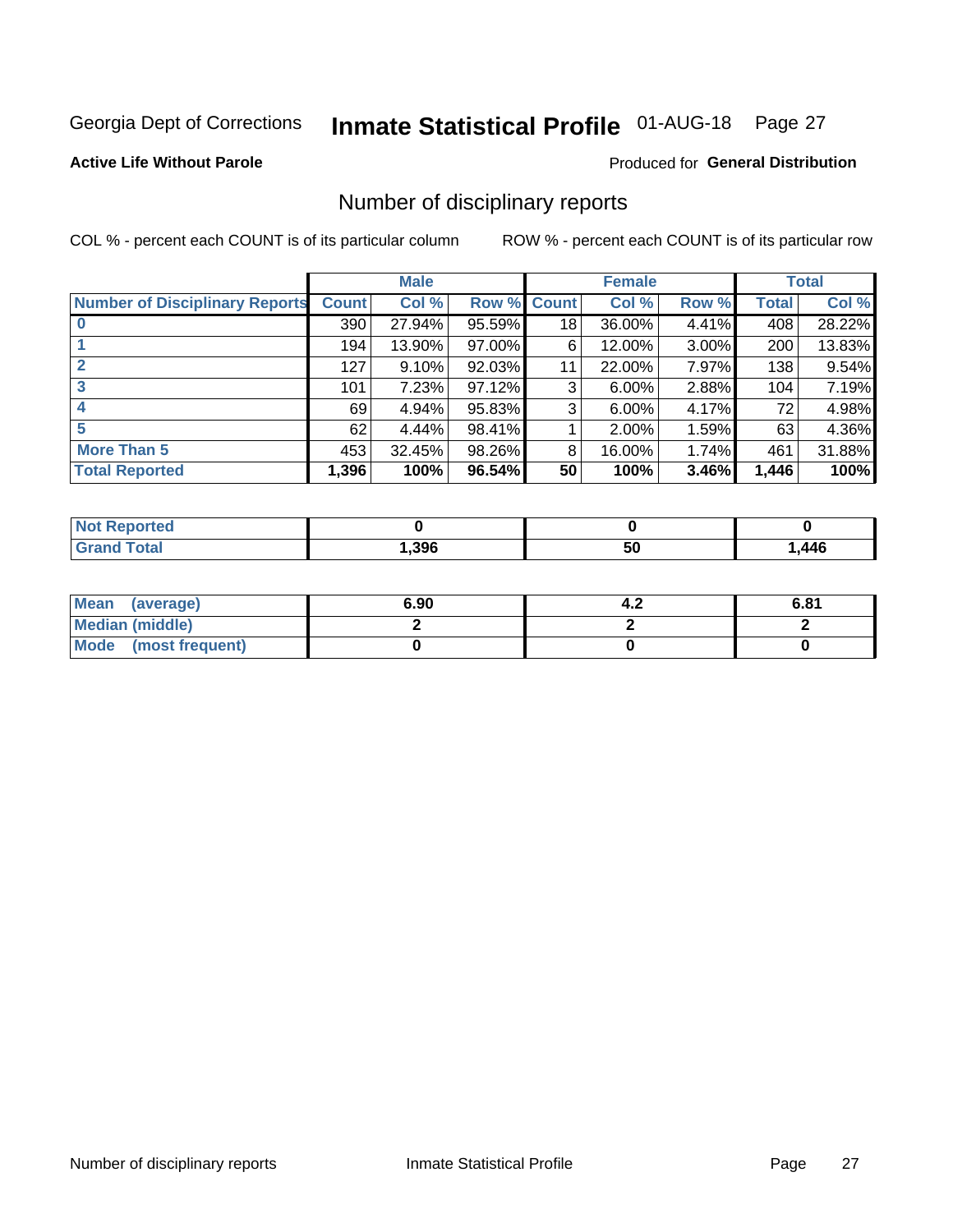## Inmate Statistical Profile 01-AUG-18 Page 28

#### **Active Life Without Parole**

#### **Produced for General Distribution**

### Number of transfers

COL % - percent each COUNT is of its particular column

|                            | <b>Male</b>     |        | <b>Female</b> |    |        | <b>Total</b> |       |        |
|----------------------------|-----------------|--------|---------------|----|--------|--------------|-------|--------|
| <b>Number of Transfers</b> | Count l         | Col %  | Row % Count   |    | Col %  | Row %        | Total | Col %  |
|                            | 30 <sub>1</sub> | 2.15%  | 78.95%        | 8  | 16.00% | 21.05%       | 38    | 2.63%  |
|                            | 378             | 27.08% | 94.50%        | 22 | 44.00% | $5.50\%$     | 400   | 27.66% |
| 2                          | 209             | 14.97% | 95.00%        | 11 | 22.00% | 5.00%        | 220   | 15.21% |
| 3                          | 146             | 10.46% | 97.99%        | 3  | 6.00%  | $2.01\%$     | 149   | 10.30% |
|                            | 97              | 6.95%  | 98.98%        |    | 2.00%  | 1.02%        | 98    | 6.78%  |
| 5                          | 59              | 4.23%  | 98.33%        |    | 2.00%  | 1.67%        | 60    | 4.15%  |
| <b>More Than 5</b>         | 477             | 34.17% | 99.17%        | 4  | 8.00%  | $0.83\%$     | 481   | 33.26% |
| <b>Total Reported</b>      | 1,396           | 100%   | 96.54%        | 50 | 100%   | 3.46%        | 1,446 | 100%   |

| prtea<br><b>NOT REDC</b> |      |    |      |
|--------------------------|------|----|------|
| <sup>-</sup> otal        | ,396 | 50 | ,446 |

| Mean (average)       | 5.85 | 1.82 | 5.71 |
|----------------------|------|------|------|
| Median (middle)      |      |      |      |
| Mode (most frequent) |      |      |      |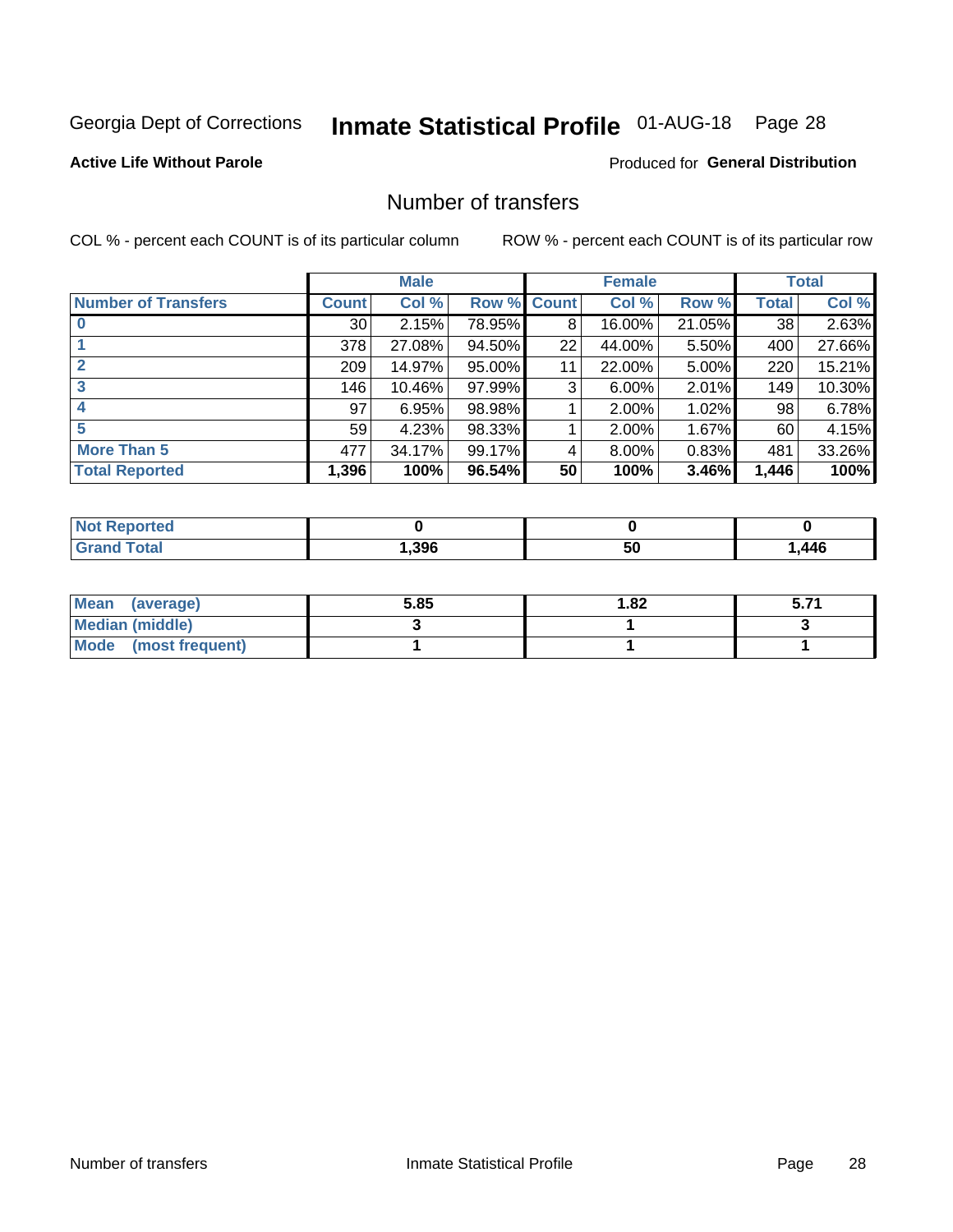## Inmate Statistical Profile 01-AUG-18 Page 29

**Active Life Without Parole** 

Produced for General Distribution

## Number of escapes

COL % - percent each COUNT is of its particular column

|                          | <b>Male</b>       |          |                    | <b>Female</b> |         |          | <b>Total</b> |        |
|--------------------------|-------------------|----------|--------------------|---------------|---------|----------|--------------|--------|
| <b>Number of Escapes</b> | Count l           | Col %    | <b>Row % Count</b> |               | Col %   | Row %    | Total        | Col %  |
|                          | $.393^+$          | 99.79%   | 96.53%             | 50            | 100.00% | $3.47\%$ | 1,443        | 99.79% |
|                          |                   | $0.07\%$ | 100.00%            |               |         |          |              | 0.07%  |
|                          |                   | 0.14%    | 100.00%            |               |         |          |              | 0.14%  |
| <b>Total Reported</b>    | .396 <sup>1</sup> | 100%     | 96.54%             | 50            | 100%    | 3.46%    | 1,446        | 100%   |

| <b>Not Reported</b> |      |    |      |
|---------------------|------|----|------|
| <b>Grand Total</b>  | .396 | 50 | ,446 |

| Mean (average)         |  |  |
|------------------------|--|--|
| <b>Median (middle)</b> |  |  |
| Mode (most frequent)   |  |  |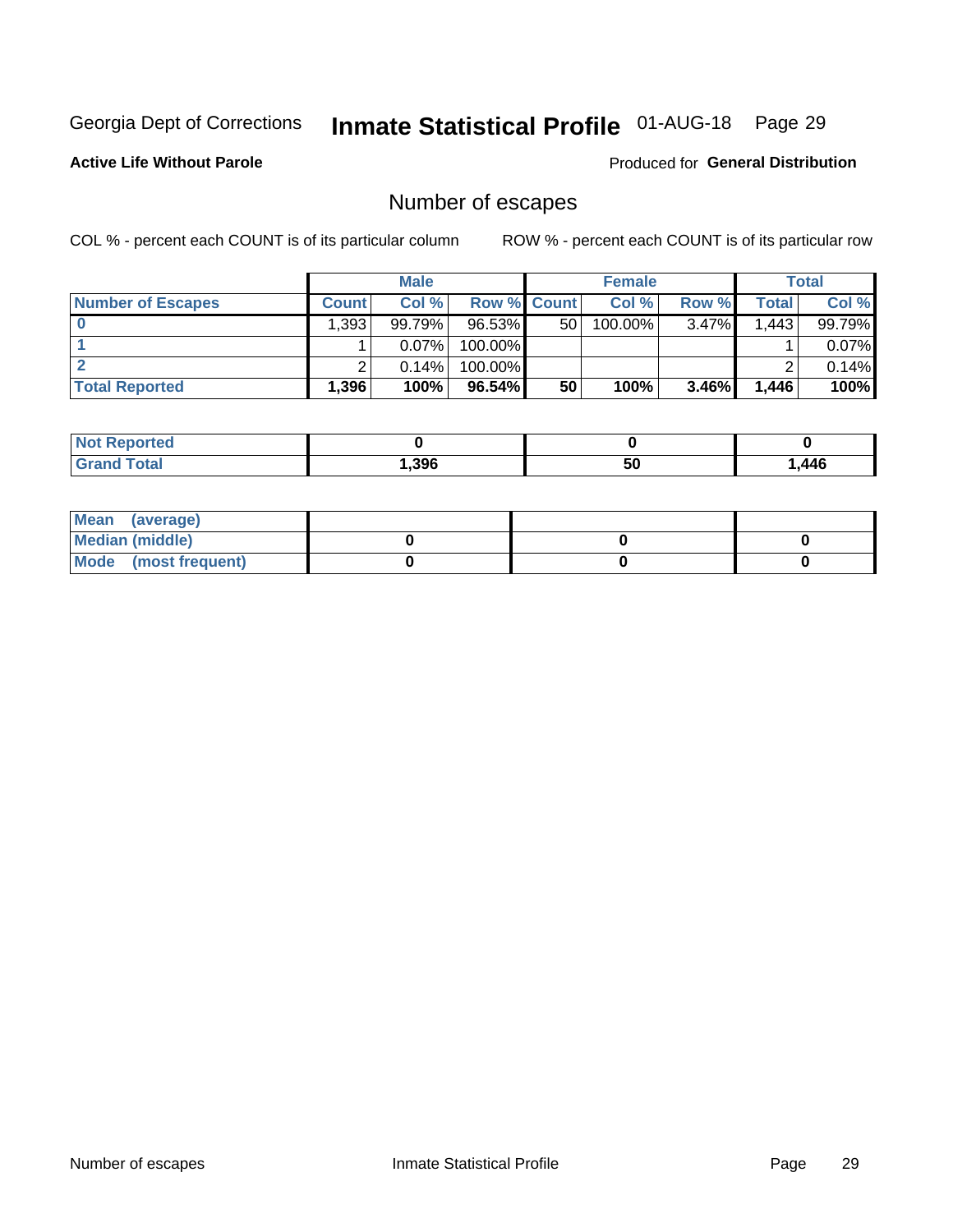#### **Active Life Without Parole**

#### **Produced for General Distribution**

### Time served in current (or last) institution

COL % - percent each COUNT is of its particular column

|                            |              | <b>Male</b> |         |                | <b>Female</b> |        | <b>Total</b> |        |
|----------------------------|--------------|-------------|---------|----------------|---------------|--------|--------------|--------|
| <b>Time In Institution</b> | <b>Count</b> | Col %       | Row %   | <b>Count</b>   | Col %         | Row %  | <b>Total</b> | Col %  |
| 0 to 3 months              | 193          | 13.83%      | 97.97%  | 4              | 8.00%         | 2.03%  | 197          | 13.62% |
| <b>3.01 to 6 months</b>    | 125          | 8.95%       | 99.21%  | 1              | 2.00%         | 0.79%  | 126          | 8.71%  |
| 6.01 to 9 months           | 116          | 8.31%       | 98.31%  | $\overline{2}$ | 4.00%         | 1.69%  | 118          | 8.16%  |
| 9.01 to 12 months          | 78           | 5.59%       | 97.50%  | $\overline{2}$ | 4.00%         | 2.50%  | 80           | 5.53%  |
| 12.01 to 18 months         | 156          | 11.17%      | 98.73%  | $\overline{2}$ | 4.00%         | 1.27%  | 158          | 10.93% |
| <b>18.01 to 24 months</b>  | 112          | 8.02%       | 98.25%  | $\overline{2}$ | 4.00%         | 1.75%  | 114          | 7.88%  |
| $2.01$ to 3 years          | 185          | 13.25%      | 92.04%  | 16             | 32.00%        | 7.96%  | 201          | 13.90% |
| $3.01$ to 4 years          | 103          | 7.38%       | 93.64%  | 7              | 14.00%        | 6.36%  | 110          | 7.61%  |
| 4.01 to 5 years            | 75           | 5.37%       | 97.40%  | $\overline{2}$ | 4.00%         | 2.60%  | 77           | 5.33%  |
| 5.01 to 6 years            | 74           | 5.30%       | 94.87%  | 4              | 8.00%         | 5.13%  | 78           | 5.39%  |
| $6.01$ to 7 years          | 41           | 2.94%       | 100.00% |                |               |        | 41           | 2.84%  |
| 7.01 to 8 years            | 34           | 2.44%       | 82.93%  | 7              | 14.00%        | 17.07% | 41           | 2.84%  |
| 8.01 to 9 years            | 23           | 1.65%       | 100.00% |                |               |        | 23           | 1.59%  |
| 9.01 to 10 years           | 19           | 1.36%       | 100.00% |                |               |        | 19           | 1.31%  |
| Over 10 years              | 62           | 4.44%       | 98.41%  | 1              | 2.00%         | 1.59%  | 63           | 4.36%  |
| <b>Total Reported</b>      | 1,396        | 100%        | 96.54%  | 50             | 100%          | 3.46%  | 1,446        | 100%   |

| <b>Not Reported</b> |      |    |      |
|---------------------|------|----|------|
| $T \cap f \cap f$   | ,396 | งบ | ,446 |

| <b>Mean</b><br>(average) | 33 months | 40 months | 34 months |
|--------------------------|-----------|-----------|-----------|
| Median (middle)          | 20 months | 32 months | 20 months |
| Mode (most frequent)     | 0 months  | 3 months  | 1 months  |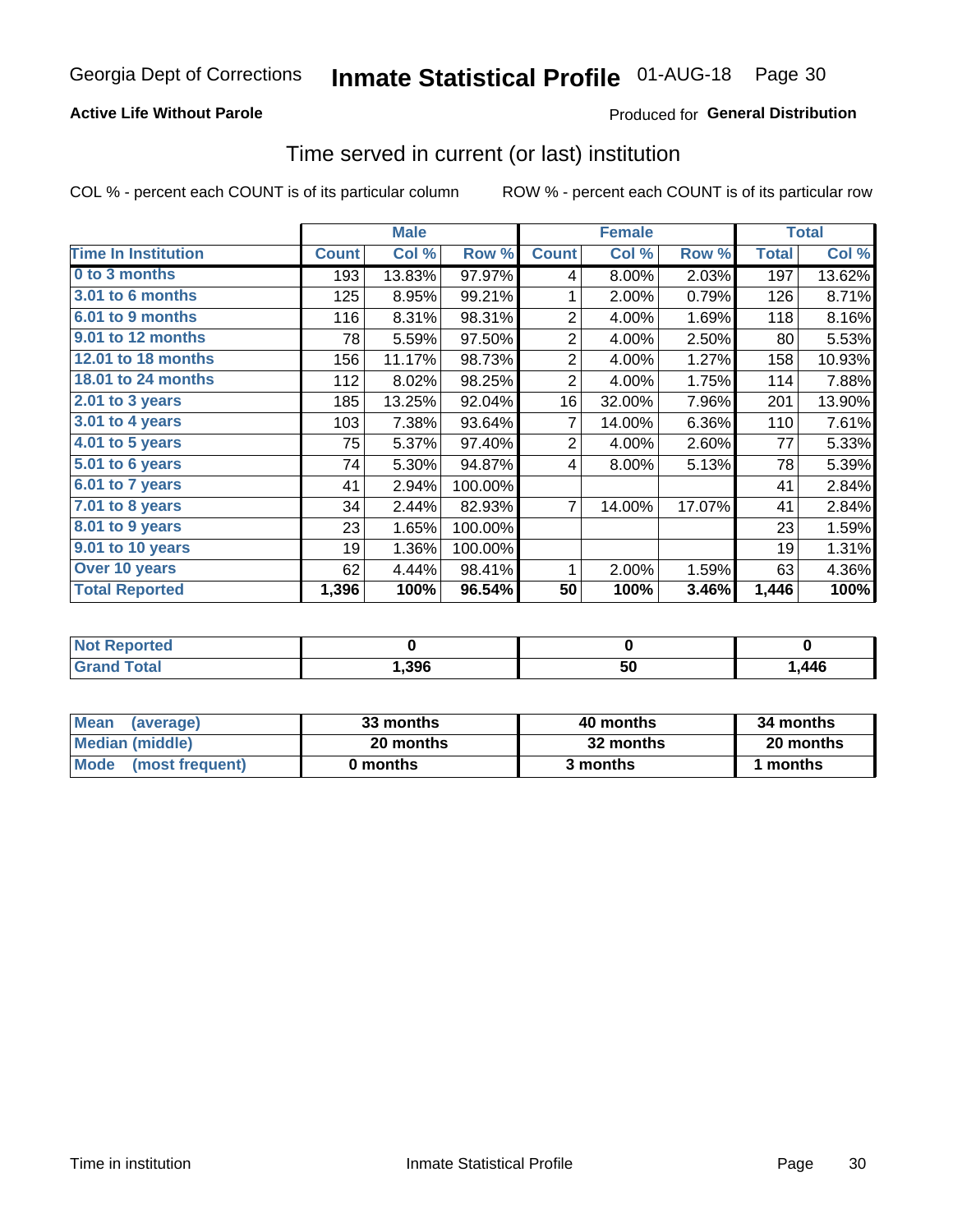## Inmate Statistical Profile 01-AUG-18 Page 31

#### **Active Life Without Parole**

#### Produced for General Distribution

### Highest grade level attained

COL % - percent each COUNT is of its particular column

|                              |                | <b>Male</b> |         |                 | <b>Female</b> |        |                | <b>Total</b> |
|------------------------------|----------------|-------------|---------|-----------------|---------------|--------|----------------|--------------|
| <b>Grade Level</b>           | <b>Count</b>   | Col %       | Row %   | <b>Count</b>    | Col %         | Row %  | <b>Total</b>   | Col %        |
| No school at all             | 2              | 0.19%       | 100.00% |                 |               |        | 2              | 0.18%        |
| <b>Grade 1</b>               | 1              | 0.09%       | 100.00% |                 |               |        | 1              | 0.09%        |
| <b>Grade 2</b>               | 1              | 0.09%       | 100.00% |                 |               |        | 1              | 0.09%        |
| <b>Grade 3</b>               | $\overline{2}$ | 0.19%       | 100.00% |                 |               |        | $\overline{2}$ | 0.18%        |
| <b>Grade 4</b>               | 3              | 0.28%       | 100.00% |                 |               |        | 3              | 0.27%        |
| Grade 5                      | 1              | 0.09%       | 100.00% |                 |               |        | 1              | 0.09%        |
| Grade 6                      | 9              | 0.84%       | 100.00% |                 |               |        | 9              | 0.82%        |
| <b>Grade 7</b>               | 36             | 3.36%       | 100.00% |                 |               |        | 36             | 3.28%        |
| Grade 8                      | 72             | 6.72%       | 98.63%  | 1               | 4.00%         | 1.37%  | 73             | 6.65%        |
| Grade 9                      | 134            | 12.50%      | 97.81%  | 3               | 12.00%        | 2.19%  | 137            | 12.49%       |
| Grade 10                     | 201            | 18.75%      | 97.10%  | 6               | 24.00%        | 2.90%  | 207            | 18.87%       |
| Grade 11                     | 185            | 17.26%      | 98.40%  | 3               | 12.00%        | 1.60%  | 188            | 17.14%       |
| <b>Grade 12 or GED</b>       | 279            | 26.03%      | 97.55%  | $\overline{7}$  | 28.00%        | 2.45%  | 286            | 26.07%       |
| <b>Some tech school</b>      | 14             | 1.31%       | 93.33%  | 1               | 4.00%         | 6.67%  | 15             | 1.37%        |
| <b>Completed tech school</b> | 15             | 1.40%       | 100.00% |                 |               |        | 15             | 1.37%        |
| College, 1 year              | 36             | 3.36%       | 97.30%  | 1               | 4.00%         | 2.70%  | 37             | 3.37%        |
| College, 2 year              | 39             | 3.64%       | 97.50%  | 1               | 4.00%         | 2.50%  | 40             | 3.65%        |
| College, 3 year              | 17             | 1.59%       | 100.00% |                 |               |        | 17             | 1.55%        |
| <b>Bachelor's degree</b>     | 18             | 1.68%       | 100.00% |                 |               |        | 18             | 1.64%        |
| <b>Master's degree</b>       | 4              | 0.37%       | 80.00%  | 1               | 4.00%         | 20.00% | 5              | 0.46%        |
| Ph.D. degree                 | 1              | 0.09%       | 50.00%  | 1               | 4.00%         | 50.00% | $\overline{2}$ | 0.18%        |
| Law degree                   | $\overline{2}$ | 0.19%       | 100.00% |                 |               |        | $\overline{2}$ | 0.18%        |
| <b>Total Reported</b>        | 1,072          | 100%        | 97.72%  | $\overline{25}$ | 100%          | 2.28%  | 1,097          | 100%         |

| orted | nn.<br>JZ4<br>. <u>.</u> | 2 J | 349  |
|-------|--------------------------|-----|------|
| otal  | .396                     | 50  | .446 |

| <b>Mean</b><br>(average) | 10.81           | 11.6            | 10.83           |  |
|--------------------------|-----------------|-----------------|-----------------|--|
| Median (middle)          | Grade 11        | Grade 11        | Grade 11        |  |
| Mode<br>(most frequent)  | Grade 12 or GED | Grade 12 or GED | Grade 12 or GED |  |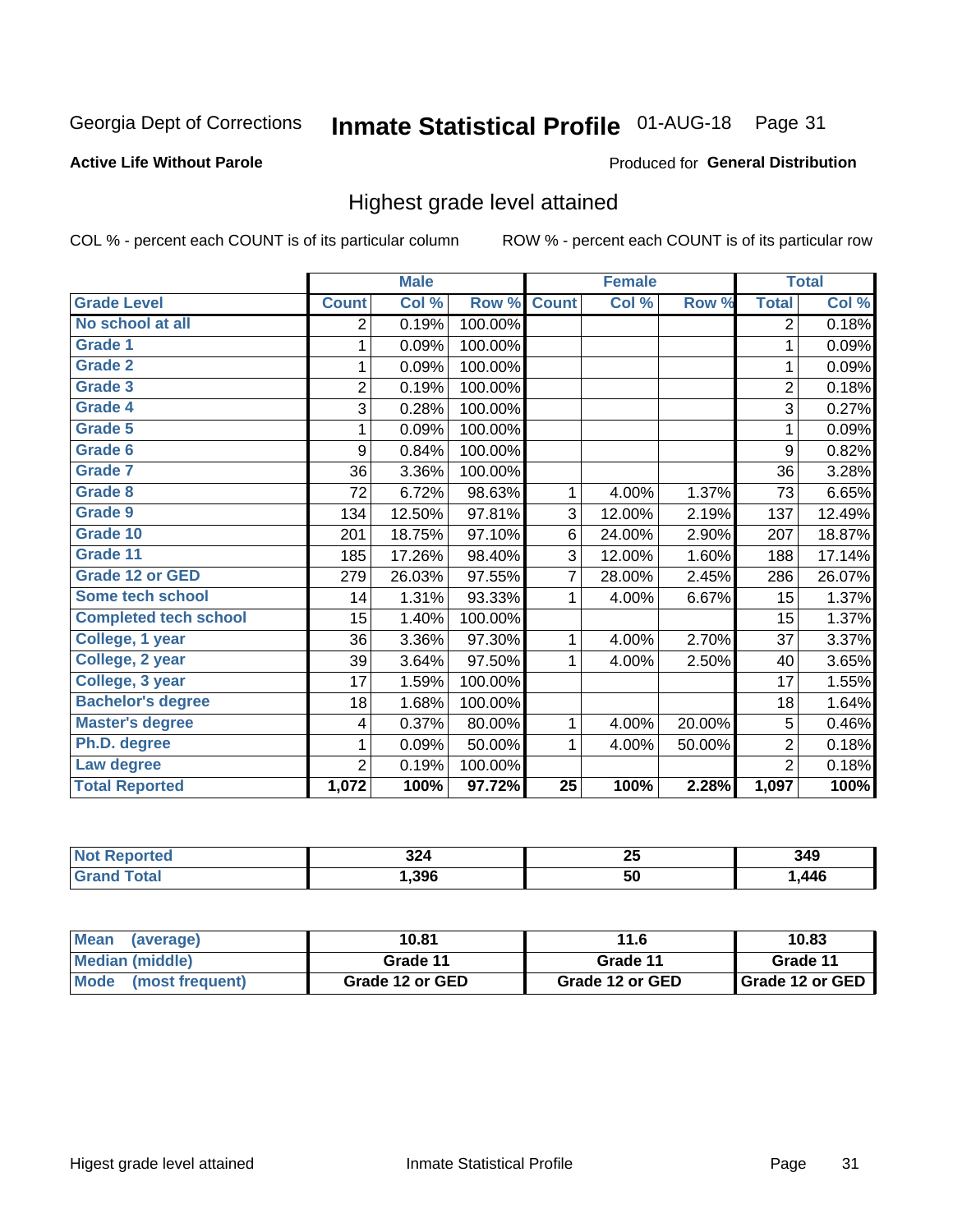## Inmate Statistical Profile 01-AUG-18 Page 32

#### **Active Life Without Parole**

#### **Produced for General Distribution**

### Culture fair IQ scores

COL % - percent each COUNT is of its particular column

|                       |              | <b>Male</b> |                    |                | <b>Female</b> |        |              | <b>Total</b> |
|-----------------------|--------------|-------------|--------------------|----------------|---------------|--------|--------------|--------------|
| <b>IQ Scores</b>      | <b>Count</b> | Col %       | <b>Row % Count</b> |                | Col %         | Row %  | <b>Total</b> | Col %        |
| $60 - 69$             | 42           | 3.52%       | 97.67%             |                | 2.63%         | 2.33%  | 43           | 3.49%        |
| $70 - 79$             | 93           | 7.79%       | 96.88%             | 3              | 7.89%         | 3.13%  | 96           | 7.79%        |
| $80 - 89$             | 167          | 13.99%      | 96.53%             | 6              | 15.79%        | 3.47%  | 173          | 14.04%       |
| $90 - 99$             | 308          | 25.80%      | 95.06%             | 16             | 42.11%        | 4.94%  | 324          | 26.30%       |
| $100 - 109$           | 321          | 26.88%      | 98.17%             | 6              | 15.79%        | 1.83%  | 327          | 26.54%       |
| $110 - 119$           | 219          | 18.34%      | 98.65%             | 3              | 7.89%         | 1.35%  | 222          | 18.02%       |
| $120 - 129$           | 42           | 3.52%       | 95.45%             | $\overline{2}$ | 5.26%         | 4.55%  | 44           | 3.57%        |
| $130 - 139$           | 2            | 0.17%       | 66.67%             | 1              | 2.63%         | 33.33% | 3            | 0.24%        |
| <b>Total Reported</b> | 1,194        | 100%        | 96.92%             | 38             | 100%          | 3.08%  | 1,232        | 100%         |

| <b>Not Reported</b>  | 186   |    | 194   |
|----------------------|-------|----|-------|
| Not Valid (under 60) | 1 C   |    | 20    |
| <b>Grand Total</b>   | 1,396 | 50 | 1,446 |

| Mean<br>(average)      | 98 |    | 98 |
|------------------------|----|----|----|
| <b>Median (middle)</b> | 99 | 94 | 99 |
| Mode (most frequent)   | 99 |    | 99 |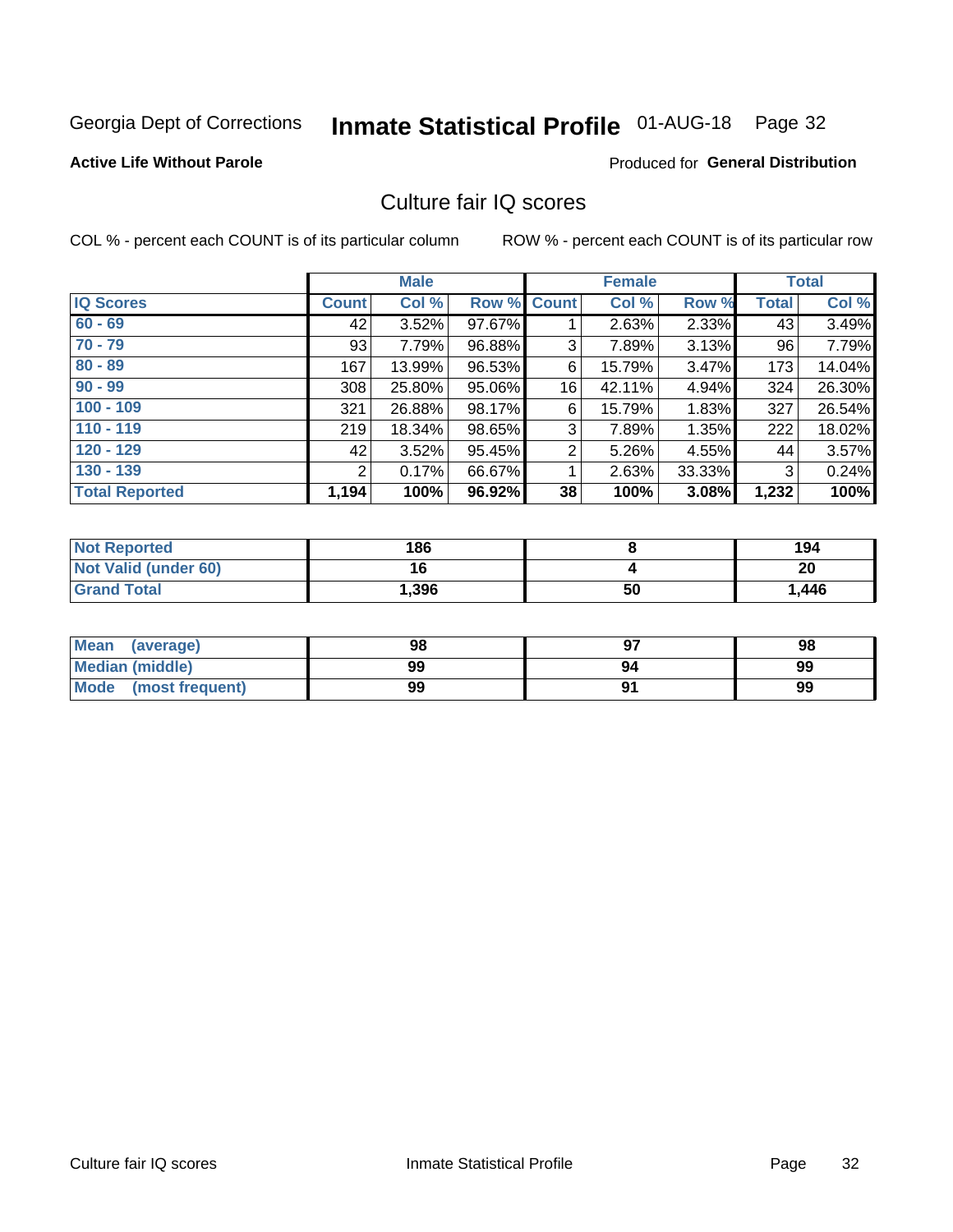## Inmate Statistical Profile 01-AUG-18 Page 33

#### **Active Life Without Parole**

#### Produced for General Distribution

## Wide Range Achievement Test (WRAT) reading score

COL % - percent each COUNT is of its particular column

|                           | <b>Male</b>  |        | <b>Female</b> |                |        | <b>Total</b> |              |        |
|---------------------------|--------------|--------|---------------|----------------|--------|--------------|--------------|--------|
| <b>WRAT Reading Score</b> | <b>Count</b> | Col %  | Row %         | <b>Count</b>   | Col %  | Row %        | <b>Total</b> | Col %  |
| $0.1$ to $0.9$            | 26           | 2.03%  | 100.00%       |                |        |              | 26           | 1.97%  |
| 1.0 to 1.9                | 19           | 1.49%  | 100.00%       |                |        |              | 19           | 1.44%  |
| 2.0 to 2.9                | 44           | 3.44%  | 95.65%        | $\overline{2}$ | 4.76%  | 4.35%        | 46           | 3.48%  |
| 3.0 to 3.9                | 78           | 6.10%  | 96.30%        | 3              | 7.14%  | 3.70%        | 81           | 6.14%  |
| 4.0 to 4.9                | 103          | 8.06%  | 96.26%        | 4              | 9.52%  | 3.74%        | 107          | 8.11%  |
| 5.0 to 5.9                | 123          | 9.62%  | 98.40%        | $\overline{2}$ | 4.76%  | 1.60%        | 125          | 9.47%  |
| 6.0 to 6.9                | 108          | 8.45%  | 98.18%        | $\overline{2}$ | 4.76%  | 1.82%        | 110          | 8.33%  |
| 7.0 to 7.9                | 33           | 2.58%  | 100.00%       |                |        |              | 33           | 2.50%  |
| 8.0 to 8.9                | 105          | 8.22%  | 98.13%        | $\overline{2}$ | 4.76%  | 1.87%        | 107          | 8.11%  |
| 9.0 to 9.9                | 71           | 5.56%  | 97.26%        | $\overline{2}$ | 4.76%  | 2.74%        | 73           | 5.53%  |
| 10.0 to 10.9              | 71           | 5.56%  | 98.61%        | 1              | 2.38%  | 1.39%        | 72           | 5.45%  |
| 11.0 to 11.9              | 127          | 9.94%  | 95.49%        | 6              | 14.29% | 4.51%        | 133          | 10.08% |
| 12.0 to 12.9              | 316          | 24.73% | 95.47%        | 15             | 35.71% | 4.53%        | 331          | 25.08% |
| 13                        | 54           | 4.23%  | 94.74%        | 3              | 7.14%  | 5.26%        | 57           | 4.32%  |
| <b>Total Reported</b>     | 1,278        | 100%   | 96.82%        | 42             | 100%   | 3.18%        | 1,320        | 100.0% |
|                           |              |        |               |                |        |              |              |        |

| <b>Not Reported</b>    | 118   |    | 1 つぐ<br>1 Z O |
|------------------------|-------|----|---------------|
| <b>Total</b><br>'Grand | 1,396 | 50 | 1,446         |

| Mean (average)       | 8.60 | 9.6  | 8.63 |
|----------------------|------|------|------|
| Median (middle)      | 8.95 | 11.4 | 9.2  |
| Mode (most frequent) | 12.9 | 12.9 | 12.9 |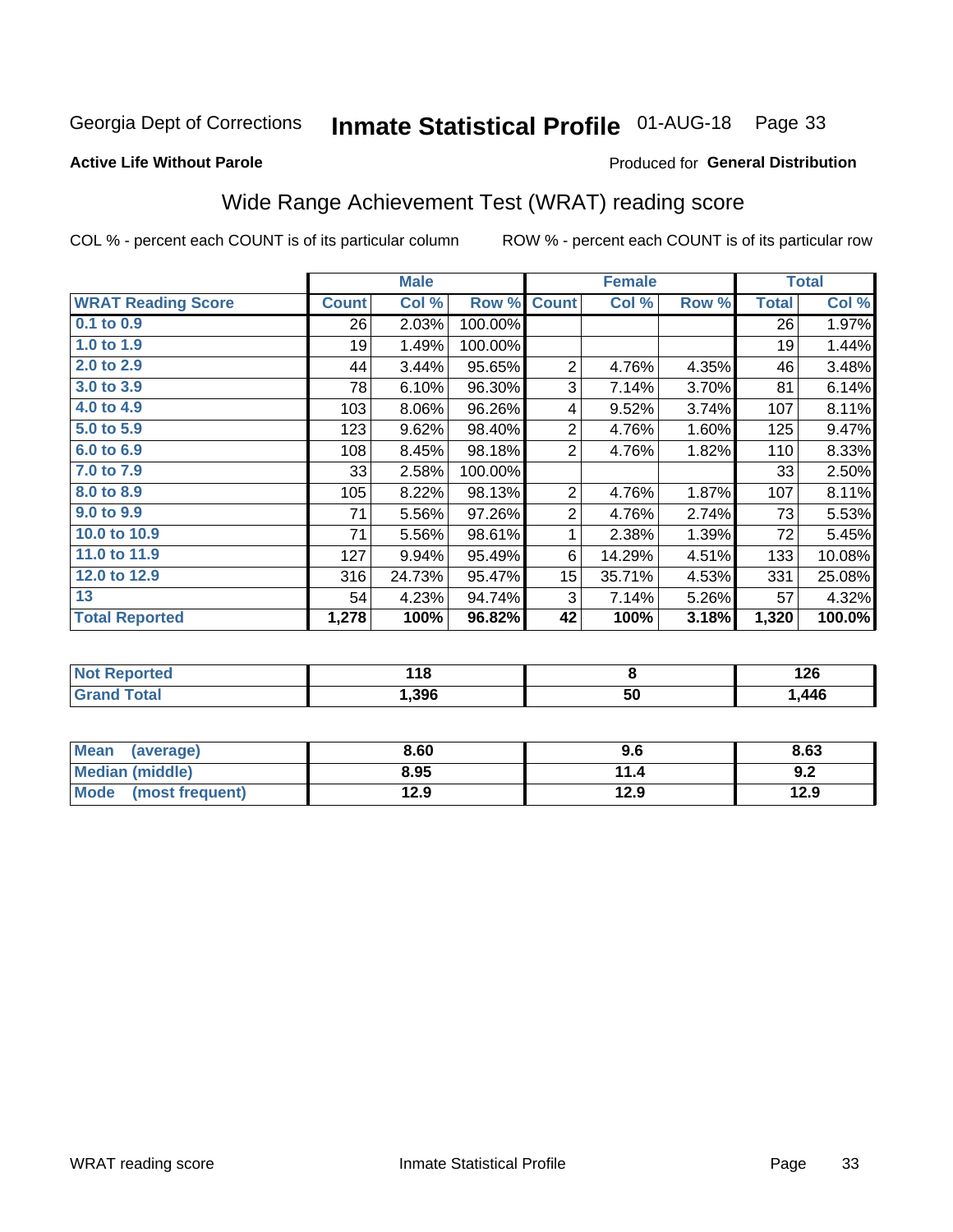## Inmate Statistical Profile 01-AUG-18 Page 34

#### **Active Life Without Parole**

#### Produced for General Distribution

## Wide Range Achievement Test (WRAT) math score

COL % - percent each COUNT is of its particular column

|                              |              | <b>Male</b> |         |                 | <b>Female</b> |        |              | <b>Total</b> |
|------------------------------|--------------|-------------|---------|-----------------|---------------|--------|--------------|--------------|
| <b>WRAT Mathematic Score</b> | <b>Count</b> | Col %       | Row %   | <b>Count</b>    | Col %         | Row %  | <b>Total</b> | Col %        |
| $0.1$ to $0.9$               | 3            | 0.23%       | 100.00% |                 |               |        | 3            | 0.23%        |
| 1.0 to 1.9                   | 8            | 0.63%       | 100.00% |                 |               |        | 8            | 0.61%        |
| 2.0 to 2.9                   | $30$         | 2.35%       | 96.77%  | 1               | 2.38%         | 3.23%  | 31           | 2.35%        |
| 3.0 to 3.9                   | 68           | 5.32%       | 97.14%  | $\overline{2}$  | 4.76%         | 2.86%  | 70           | 5.30%        |
| 4.0 to 4.9                   | 144          | 11.27%      | 97.30%  | 4               | 9.52%         | 2.70%  | 148          | 11.21%       |
| 5.0 to 5.9                   | 180          | 14.08%      | 98.36%  | 3               | 7.14%         | 1.64%  | 183          | 13.86%       |
| 6.0 to 6.9                   | 279          | 21.83%      | 97.21%  | 8               | 19.05%        | 2.79%  | 287          | 21.74%       |
| 7.0 to 7.9                   | 118          | 9.23%       | 96.72%  | 4               | 9.52%         | 3.28%  | 122          | 9.24%        |
| 8.0 to 8.9                   | 131          | 10.25%      | 97.76%  | 3               | 7.14%         | 2.24%  | 134          | 10.15%       |
| 9.0 to 9.9                   | 96           | 7.51%       | 95.05%  | 5               | 11.90%        | 4.95%  | 101          | 7.65%        |
| 10.0 to 10.9                 | 26           | 2.03%       | 100.00% |                 |               |        | 26           | 1.97%        |
| 11.0 to 11.9                 | 47           | 3.68%       | 97.92%  | 1               | 2.38%         | 2.08%  | 48           | 3.64%        |
| 12.0 to 12.9                 | 141          | 11.03%      | 93.38%  | 10 <sup>1</sup> | 23.81%        | 6.62%  | 151          | 11.44%       |
| 13                           | 7            | 0.55%       | 87.50%  | 1               | 2.38%         | 12.50% | 8            | 0.61%        |
| <b>Total Reported</b>        | 1,278        | 100%        | 96.82%  | 42              | 100%          | 3.18%  | 1,320        | 100%         |
|                              |              |             |         |                 |               |        |              |              |

| <b>Not Reported</b> | 18   |            | יים ו<br>1 Z U |
|---------------------|------|------------|----------------|
| <b>Total</b>        | ,396 | c o<br>้วบ | ,446           |

| Mean (average)         | 7.35 | 8.34 | 7.38 |
|------------------------|------|------|------|
| <b>Median (middle)</b> | 6.9  | 7. U | 6.9  |
| Mode (most frequent)   | 12.9 | 12.9 | 12.9 |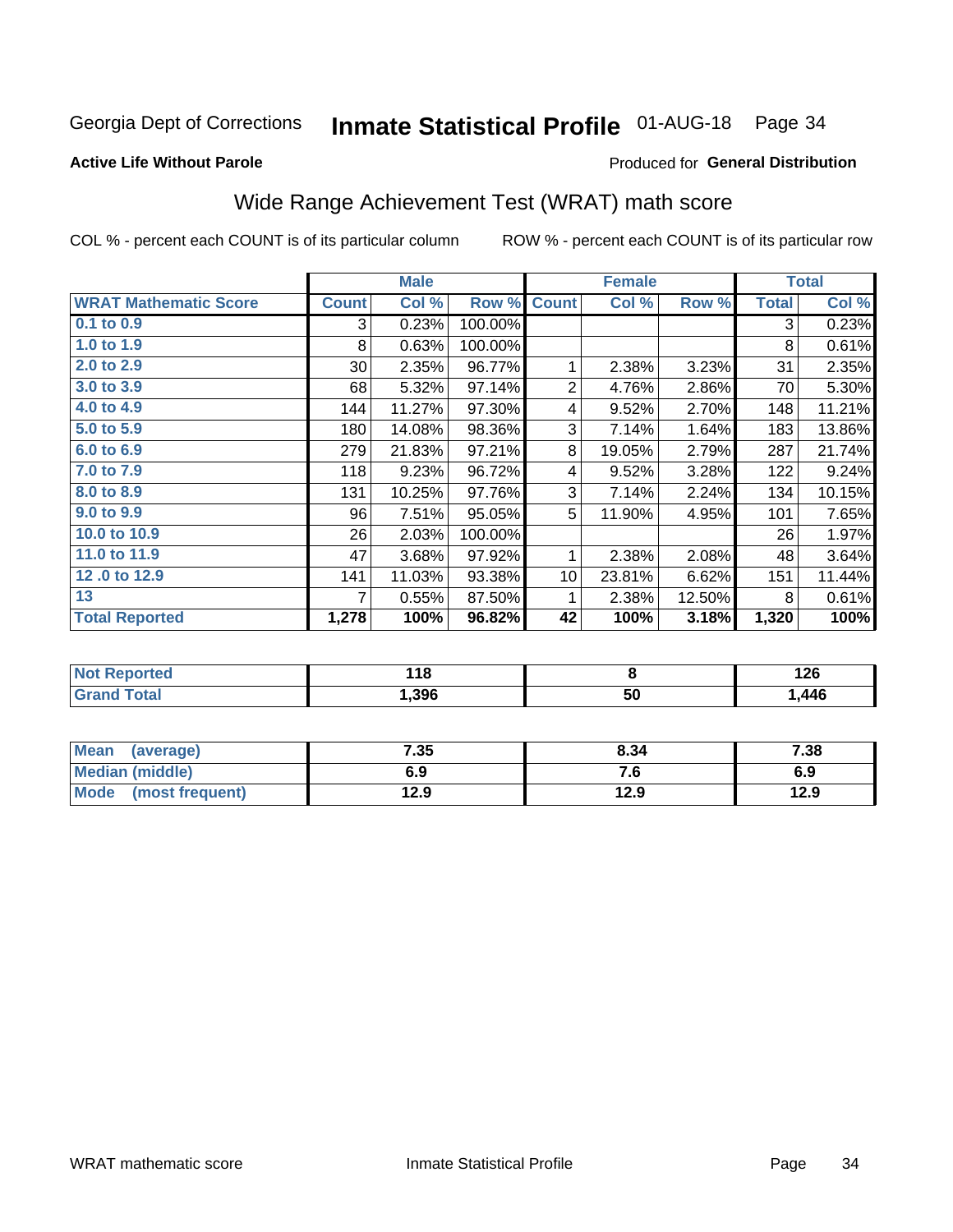#### **Inmate Statistical Profile 01-AUG-18** Page 35

#### **Active Life Without Parole**

#### Produced for General Distribution

### Wide Range Achievement Test (WRAT) spelling score

COL % - percent each COUNT is of its particular column

|                            |                 | <b>Male</b> |         | <b>Female</b>  |        |       | <b>Total</b> |        |
|----------------------------|-----------------|-------------|---------|----------------|--------|-------|--------------|--------|
| <b>WRAT Spelling Score</b> | <b>Count</b>    | Col %       | Row %   | <b>Count</b>   | Col %  | Row % | <b>Total</b> | Col %  |
| $0.1$ to $0.9$             | 22              | 1.72%       | 100.00% |                |        |       | 22           | 1.67%  |
| 1.0 to 1.9                 | 36              | 2.82%       | 100.00% |                |        |       | 36           | 2.73%  |
| 2.0 to 2.9                 | 51              | 4.00%       | 96.23%  | $\overline{2}$ | 4.76%  | 3.77% | 53           | 4.02%  |
| 3.0 to 3.9                 | 75              | 5.88%       | 97.40%  | $\mathbf{2}$   | 4.76%  | 2.60% | 77           | 5.84%  |
| 4.0 to 4.9                 | 77              | 6.03%       | 97.47%  | $\overline{2}$ | 4.76%  | 2.53% | 79           | 5.99%  |
| 5.0 to 5.9                 | 144             | 11.29%      | 99.31%  | 1              | 2.38%  | 0.69% | 145          | 11.00% |
| 6.0 to 6.9                 | 114             | 8.93%       | 99.13%  | 1              | 2.38%  | 0.87% | 115          | 8.73%  |
| 7.0 to 7.9                 | 111             | 8.70%       | 97.37%  | 3              | 7.14%  | 2.63% | 114          | 8.65%  |
| 8.0 to 8.9                 | 111             | 8.70%       | 97.37%  | 3              | 7.14%  | 2.63% | 114          | 8.65%  |
| 9.0 to 9.9                 | 73              | 5.72%       | 100.00% |                |        |       | 73           | 5.54%  |
| 10.0 to 10.9               | 61              | 4.78%       | 100.00% |                |        |       | 61           | 4.63%  |
| 11.0 to 11.9               | 93              | 7.29%       | 93.94%  | 6              | 14.29% | 6.06% | 99           | 7.51%  |
| 12.0 to 12.9               | 278             | 21.79%      | 92.98%  | 21             | 50.00% | 7.02% | 299          | 22.69% |
| 13                         | 30 <sup>°</sup> | 2.35%       | 96.77%  | 1              | 2.38%  | 3.23% | 31           | 2.35%  |
| <b>Total Reported</b>      | 1,276           | 100%        | 96.81%  | 42             | 100%   | 3.19% | 1,318        | 100%   |
|                            |                 |             |         |                |        |       |              |        |
| <b>Not Reported</b>        |                 | 120         |         |                | 8      |       |              | 128    |

| $\blacksquare$ | 1 Z V |    | 170  |
|----------------|-------|----|------|
| <b>otal</b>    | 1,396 | 50 | .446 |
|                |       |    |      |

| <b>Mean</b><br>(average) | 8.18      | 10.24 | 8.24 |
|--------------------------|-----------|-------|------|
| <b>Median (middle)</b>   | ວາ<br>ი.ა | 12.3  | ი.ა  |
| Mode<br>(most frequent)  | 12.9      | 12.9  | 12.9 |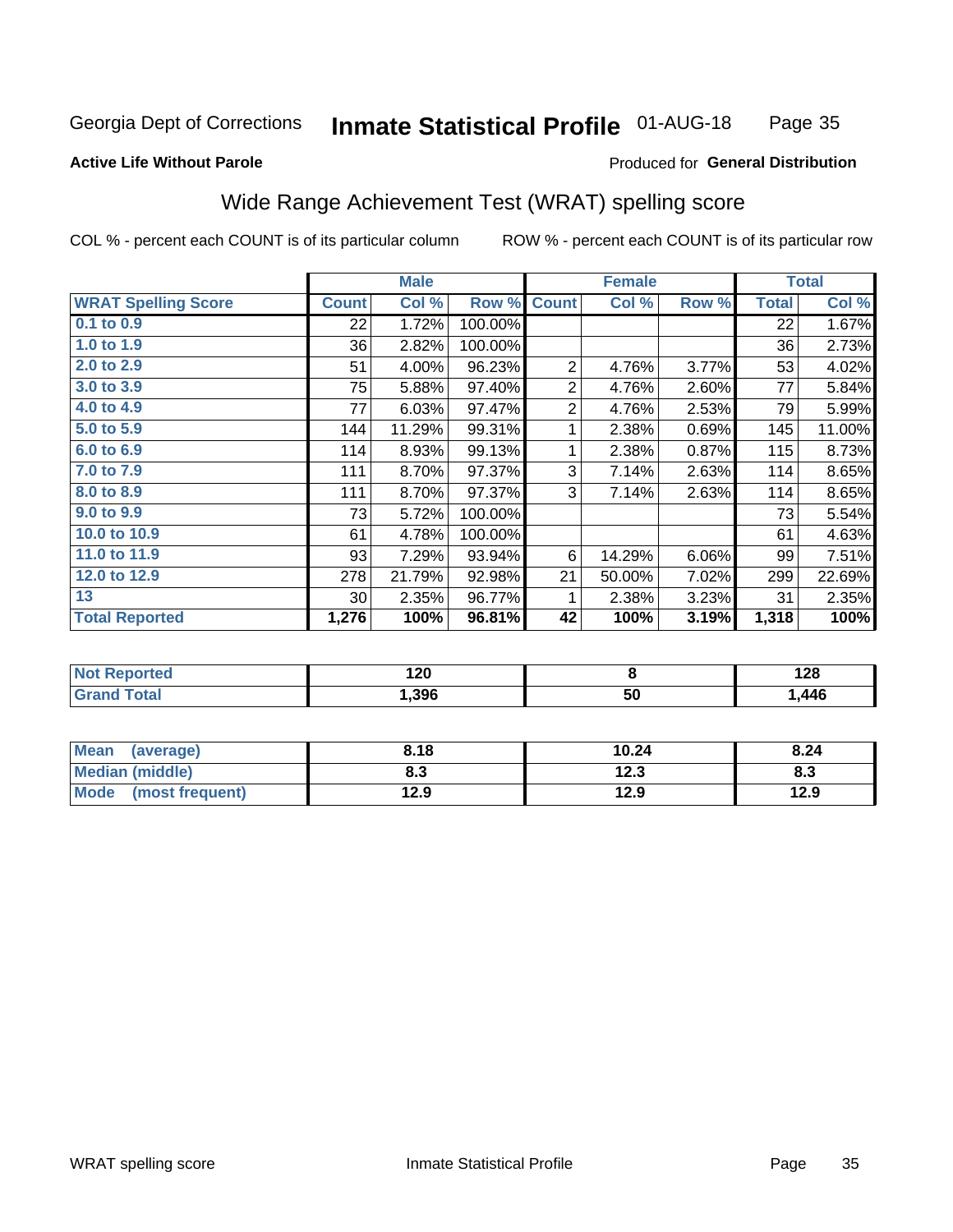## Inmate Statistical Profile 01-AUG-18 Page 36

#### **Active Life Without Parole**

#### Produced for General Distribution

## Current / last mental health treatment level

COL % - percent each COUNT is of its particular column

|                                    |              | <b>Male</b> |           |              | <b>Female</b> |       |                 | <b>Total</b> |
|------------------------------------|--------------|-------------|-----------|--------------|---------------|-------|-----------------|--------------|
| <b>Mental Health Treatment Lev</b> | <b>Count</b> | Col %       | Row %     | <b>Count</b> | Col %         | Row % | Total           | Col %        |
| 1 No problem at current time       | 251          | 41.15%      | 95.08%    | 13           | 30.95%        | 4.92% | 264             | 40.49%       |
| 2 Receiving outpatient             | 277          | 45.41%      | 91.12%    | 27           | 64.29%        | 8.88% | 304             | 46.63%       |
| <b>Treatment</b>                   |              |             |           |              |               |       |                 |              |
| 3 Inpatient, moderate              | 69           | 11.31%      | $97.18\%$ | 2            | 4.76%         | 2.82% | 71              | 10.89%       |
| <b>Treatment</b>                   |              |             |           |              |               |       |                 |              |
| 4 Inpatient, intensive             | 13           | 2.13%       | 100.00%   |              |               |       | 13 <sub>1</sub> | 1.99%        |
| Treatment                          |              |             |           |              |               |       |                 |              |
| <b>Total Evaluated</b>             | 610          | 100%        | 93.56%    | 42           | 100%          | 6.44% | 652             | 100%         |

| Never had MH evaluation | 786   |    | 794  |
|-------------------------|-------|----|------|
| Total                   | 1,396 | ას | .446 |

| <b>Median (middle)</b>         | <b>Receiving outpatient</b><br>treatment | <b>Receiving outpatient</b><br>treatment | <b>Receiving</b><br>outpatient<br>treatment |  |
|--------------------------------|------------------------------------------|------------------------------------------|---------------------------------------------|--|
| <b>Mode</b><br>(most frequent) | <b>Receiving outpatient</b><br>treatment | <b>Receiving outpatient</b><br>treatment | <b>Receiving</b><br>outpatient<br>treatment |  |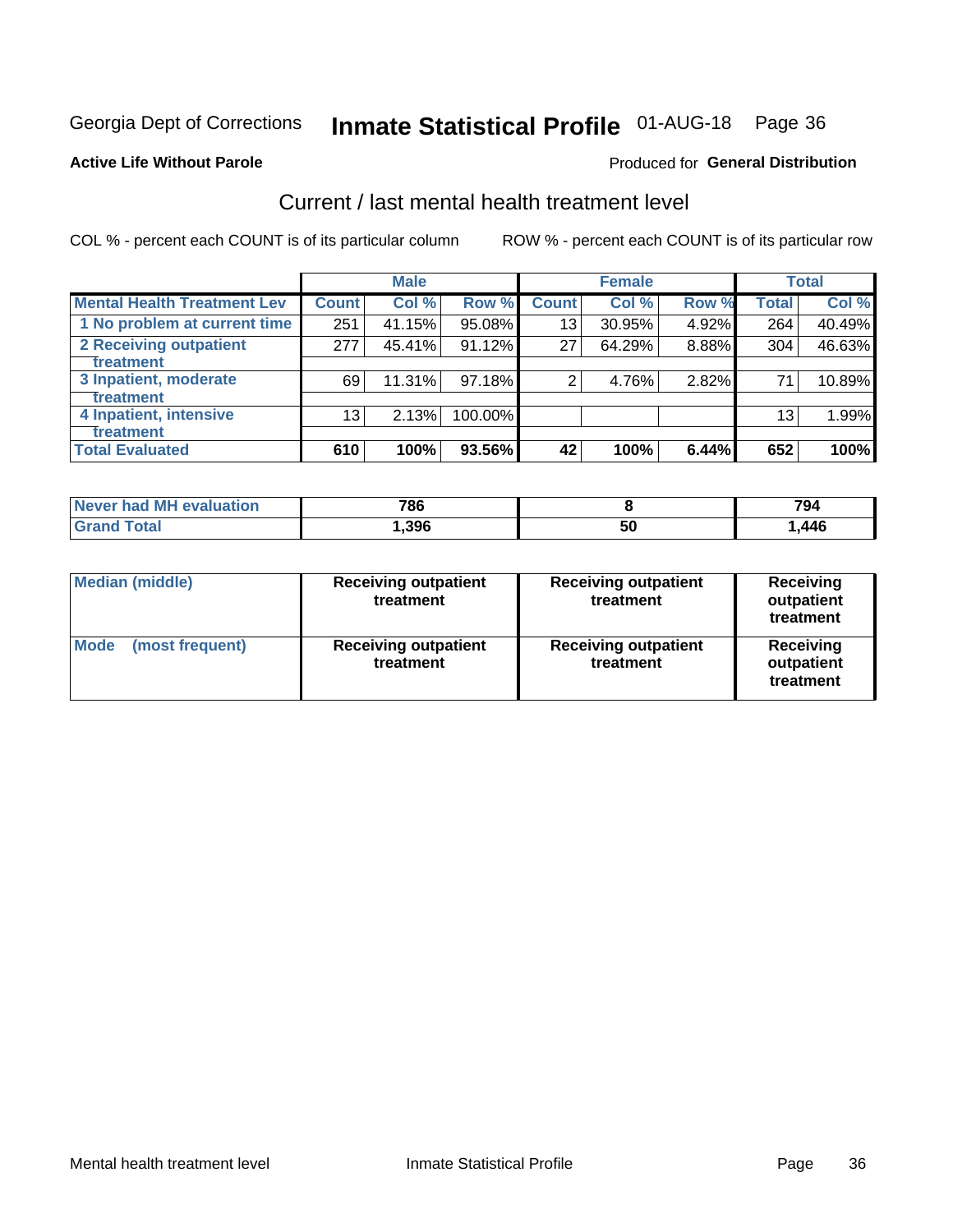#### Inmate Statistical Profile 01-AUG-18 Page 37

#### **Active Life Without Parole**

#### Produced for General Distribution

## PULHESDWIT medical scale - 'P' overall condition ('P'hysical)

COL % - percent each COUNT is of its particular column

|                                  |              | <b>Male</b> |         |              | <b>Female</b> |         |              | <b>Total</b> |
|----------------------------------|--------------|-------------|---------|--------------|---------------|---------|--------------|--------------|
| <b>P' Overall Condition</b>      | <b>Count</b> | Col %       | Row %   | <b>Count</b> | Col %         | Row %   | <b>Total</b> | Col %        |
| 1 No medical illness             | 976          | 75.84%      | 97.50%  | 25           | 50.00%        | 2.50%   | 1,001        | 74.87%       |
| 2 Well-controlled chronic        | 287          | 22.30%      | 92.58%  | 23           | 46.00%        | 7.42%   | 310          | 23.19%       |
| <b>lillness</b>                  |              |             |         |              |               |         |              |              |
| 3 Poorly-controlled chronic      | 23           | 1.79%       | 95.83%  |              | 2.00%         | 4.17%   | 24           | 1.80%        |
| <b>illness</b>                   |              |             |         |              |               |         |              |              |
| 4 Significant problems requiring |              | 0.08%       | 100.00% |              |               |         |              | 0.07%        |
| special housing                  |              |             |         |              |               |         |              |              |
| 6 Inmate is pregnant             |              |             |         |              | 2.00%         | 100.00% |              | 0.07%        |
| <b>Total Reported</b>            | 1,287        | 100%        | 96.26%  | 50           | 100%          | 3.74%   | 1,337        | 100%         |

| onted               | 1 ∩ ∩<br>ט ו |             | 109  |
|---------------------|--------------|-------------|------|
| <b>ota</b><br>_____ | ,396         | ่วเ<br>$ -$ | .446 |

| <b>Mode</b> | (most frequent) | 1 No medical illness | 1 No medical illness | No medical<br>illness |
|-------------|-----------------|----------------------|----------------------|-----------------------|
|-------------|-----------------|----------------------|----------------------|-----------------------|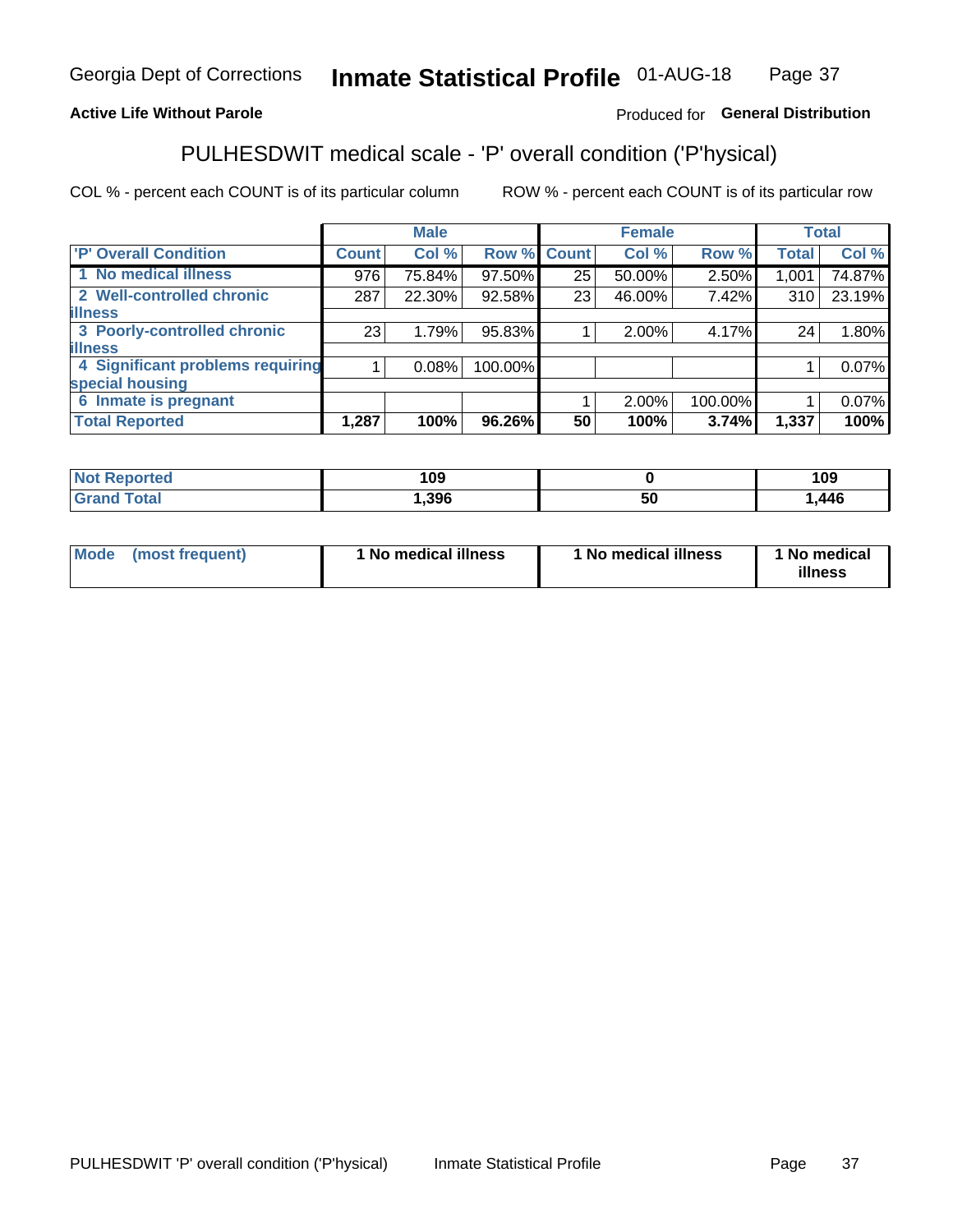#### **Active Life Without Parole**

#### Produced for General Distribution

## PULHESDWIT medical scale - 'U' upper body

COL % - percent each COUNT is of its particular column

|                              |              | <b>Male</b> |         |              | <b>Female</b> |       |              | <b>Total</b> |
|------------------------------|--------------|-------------|---------|--------------|---------------|-------|--------------|--------------|
| <b>'U' Upper Body</b>        | <b>Count</b> | Col %       | Row %   | <b>Count</b> | Col %         | Row % | <b>Total</b> | Col %        |
| 1 Upper bones, joints,       | 1,223        | 95.10%      | 96.45%  | 45           | 90.00%        | 3.55% | 1,268        | 94.91%       |
| muscles all OK               |              |             |         |              |               |       |              |              |
| 2 One or both arms minimally | 55           | 4.28%       | 91.67%  | 5            | 10.00%        | 8.33% | 60           | 4.49%        |
| limited                      |              |             |         |              |               |       |              |              |
| 3 One or both arms           | 7            | 0.54%       | 100.00% |              |               |       |              | 0.52%        |
| <b>moderately limited</b>    |              |             |         |              |               |       |              |              |
| 4 One arm disabled,          |              | 0.08%       | 100.00% |              |               |       |              | 0.07%        |
| paralyzed, or amputated      |              |             |         |              |               |       |              |              |
| <b>Total Reported</b>        | 1,286        | 100%        | 96.26%  | 50           | 100%          | 3.74% | 1,336        | 100%         |

| <b>Not Reported</b> | .<br>1 V |    | 44C  |
|---------------------|----------|----|------|
| <b>Total</b>        | ,396     | วบ | ,446 |

| Mode | (most frequent) | 1 Upper bones, joints,<br>muscles all OK | 1 Upper bones, joints,<br>muscles all OK | 1 Upper bones,<br>ljoints, muscles all<br>OK |
|------|-----------------|------------------------------------------|------------------------------------------|----------------------------------------------|
|------|-----------------|------------------------------------------|------------------------------------------|----------------------------------------------|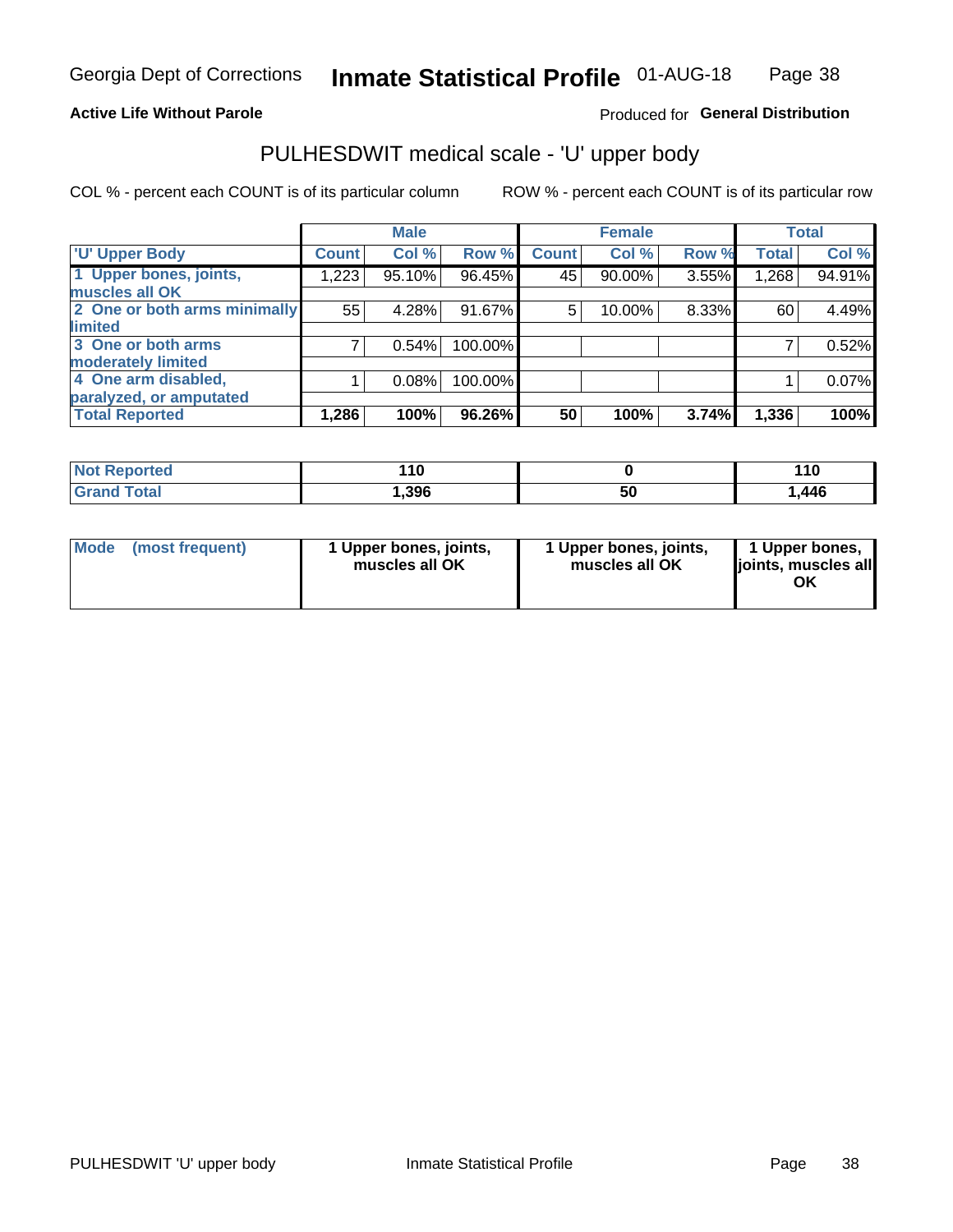#### **Active Life Without Parole**

#### Produced for General Distribution

### PULHESDWIT medical scale - 'L' lower body

COL % - percent each COUNT is of its particular column

|                                |                 | <b>Male</b> |         |              | <b>Female</b> |       |              | <b>Total</b> |
|--------------------------------|-----------------|-------------|---------|--------------|---------------|-------|--------------|--------------|
| 'L' Lower Body                 | <b>Count</b>    | Col %       | Row %   | <b>Count</b> | Col %         | Row % | <b>Total</b> | Col %        |
| 1 Lower bones, joints,         | 1,118           | 86.94%      | 96.55%  | 40           | 80.00%        | 3.45% | 1,158        | 86.68%       |
| muscles all OK                 |                 |             |         |              |               |       |              |              |
| 2 One or both legs minimally   | 150             | 11.66%      | 94.34%  | 9            | 18.00%        | 5.66% | 159          | 11.90%       |
| limited                        |                 |             |         |              |               |       |              |              |
| 3 One or both legs             | 15 <sub>1</sub> | 1.17%       | 93.75%  |              | 2.00%         | 6.25% | 16           | 1.20%        |
| moderately limited             |                 |             |         |              |               |       |              |              |
| 4 One leg disabled, paralyzed, | 3               | 0.23%       | 100.00% |              |               |       | 3            | 0.22%        |
| or amputated                   |                 |             |         |              |               |       |              |              |
| <b>Total Reported</b>          | 1,286           | 100%        | 96.26%  | 50           | 100%          | 3.74% | 1,336        | 100%         |

| <b>Not Reported</b> | .<br>1 V |    | 44C  |
|---------------------|----------|----|------|
| <b>Total</b>        | ,396     | วบ | ,446 |

| Mode | (most frequent) | 1 Lower bones, joints,<br>muscles all OK | 1 Lower bones, joints,<br>muscles all OK | 1 Lower bones,<br>ljoints, muscles all<br>OK |
|------|-----------------|------------------------------------------|------------------------------------------|----------------------------------------------|
|------|-----------------|------------------------------------------|------------------------------------------|----------------------------------------------|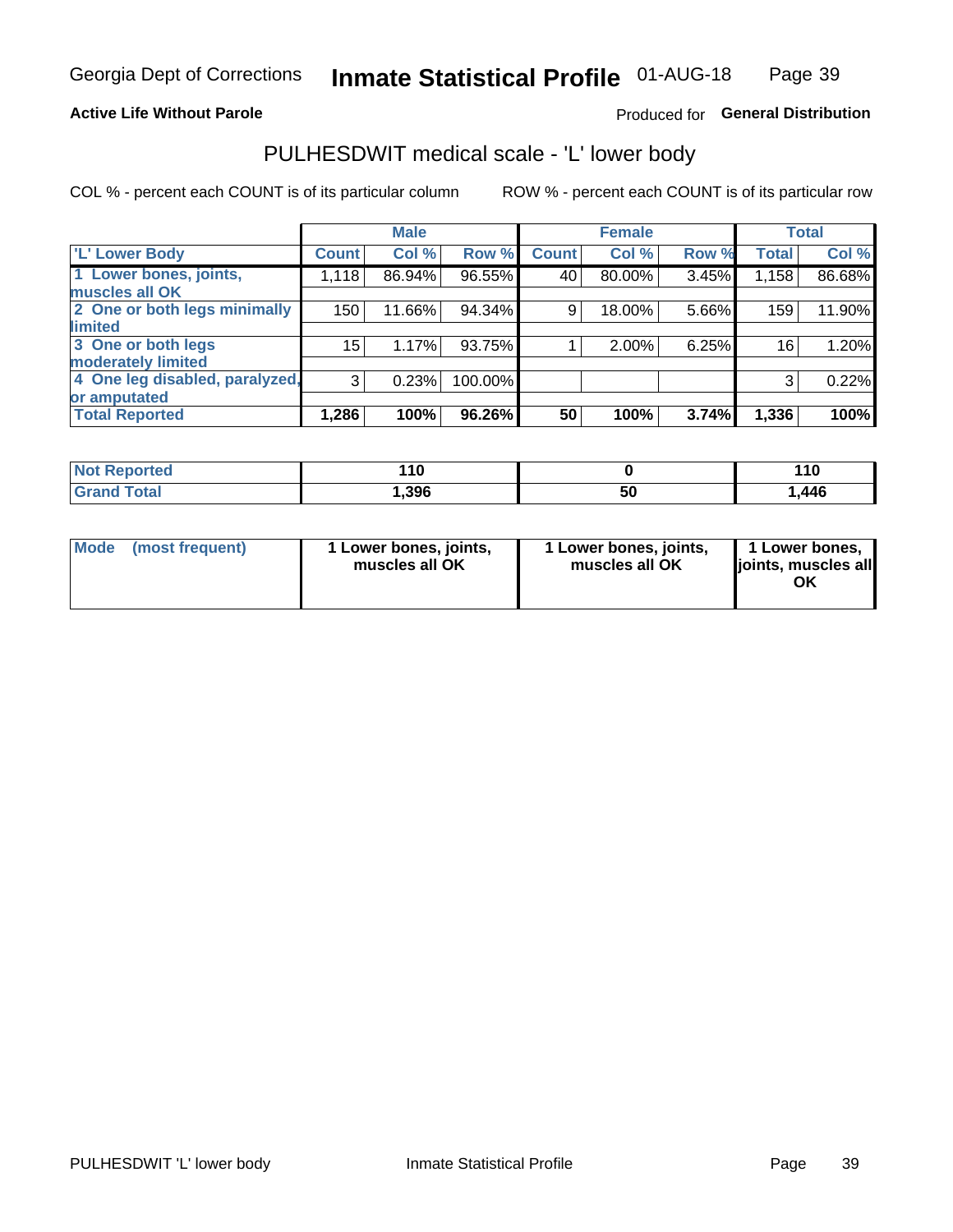#### **Active Life Without Parole**

Produced for General Distribution

### PULHESDWIT medical scale - 'H' hearing

COL % - percent each COUNT is of its particular column

|                                | <b>Male</b>  |        | <b>Female</b> |    |         | <b>Total</b> |              |        |
|--------------------------------|--------------|--------|---------------|----|---------|--------------|--------------|--------|
| <b>H' Hearing</b>              | <b>Count</b> | Col %  | Row % Count   |    | Col %   | Row %        | <b>Total</b> | Col %  |
| 1 Normal hearing both ears     | 1,267        | 98.60% | 96.20%        | 50 | 100.00% | 3.80%        | 1,317        | 98.65% |
| 2 Some loss in one ear with    | 12           | 0.93%  | 100.00%       |    |         |              | 12           | 0.90%  |
| other OK, or mild loss in both |              |        |               |    |         |              |              |        |
| 3 Total loss in one ear with   | 5            | 0.39%  | 100.00%       |    |         |              | 5            | 0.37%  |
| mild loss in other             |              |        |               |    |         |              |              |        |
| 4 Severe loss in both ears     |              | 0.08%  | 100.00%       |    |         |              |              | 0.07%  |
| <b>Total Reported</b>          | 1,285        | 100%   | 96.25%        | 50 | 100%    | 3.75%        | 1,335        | 100%   |

| <b>Not</b><br>: Reported | .    |    | 4 A J |
|--------------------------|------|----|-------|
| <b>Total</b>             | ,396 | 50 | 446,، |

| Mode (most frequent) | 1 Normal hearing both ears 1 Normal hearing both ears 1 Normal hearing | both ears |
|----------------------|------------------------------------------------------------------------|-----------|
|                      |                                                                        |           |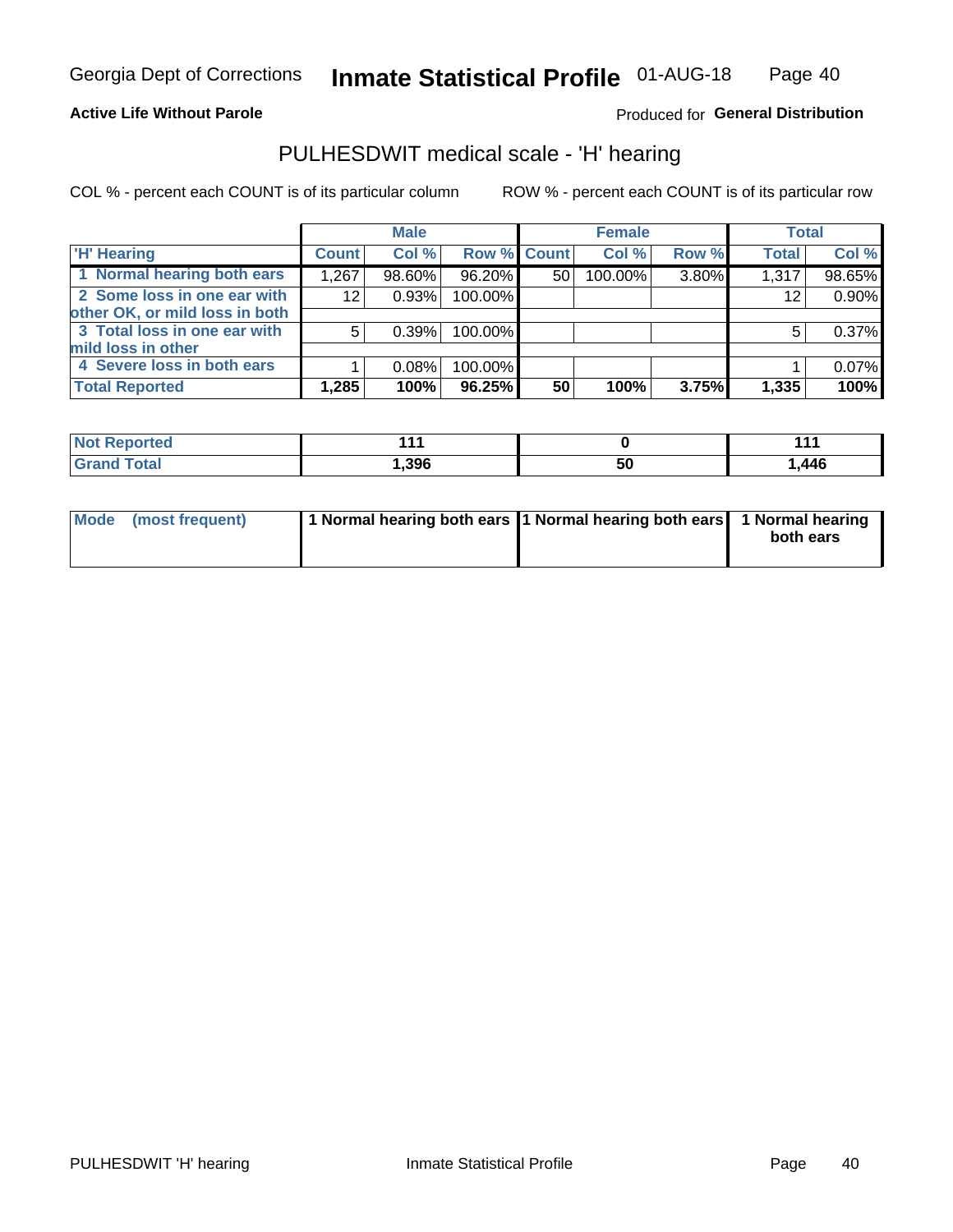#### **Active Life Without Parole**

#### Produced for General Distribution

### PULHESDWIT medical scale - 'E' vision

COL % - percent each COUNT is of its particular column

|                                |              | <b>Male</b> |         |              | <b>Female</b> |          |              | <b>Total</b> |
|--------------------------------|--------------|-------------|---------|--------------|---------------|----------|--------------|--------------|
| <b>E' Vision</b>               | <b>Count</b> | Col %       | Row %   | <b>Count</b> | Col %         | Row %    | <b>Total</b> | Col %        |
| 1 Correctable to 20/40 in both | 952          | 76.53%      | 97.54%  | 24           | 52.17%        | 2.46%    | 976          | 75.66%       |
| eyes                           |              |             |         |              |               |          |              |              |
| 2 Correctable to 20/70 in one  | 264          | 21.22%      | 92.63%  | 21           | 45.65%        | 7.37%    | 285          | 22.09%       |
| eye, may be blind in other     |              |             |         |              |               |          |              |              |
| 3 Correctable to 20/200 in one | 24           | 1.93%       | 96.00%  |              | 2.17%         | $4.00\%$ | 25           | 1.94%        |
| eye, may be blind in other     |              |             |         |              |               |          |              |              |
| 4 One eye not correctable to   | 4            | 0.32%       | 100.00% |              |               |          | 4            | 0.31%        |
| 20/200, other may be blind     |              |             |         |              |               |          |              |              |
| <b>Total Reported</b>          | 1,244        | 100%        | 96.43%  | 46           | 100%          | 3.57%    | 1,290        | 100%         |

| <b>Not Reported</b>   | 1 F A<br>1 J L |    | 156  |
|-----------------------|----------------|----|------|
| <b>Total</b><br>Grand | ,396           | 50 | ,446 |

| Mode (most frequent) | 1 Correctable to 20/40 in both<br>eves | 1 Correctable to 20/40 in   1 Correctable to<br>both eves | 20/40 in both eyes |
|----------------------|----------------------------------------|-----------------------------------------------------------|--------------------|
|                      |                                        |                                                           |                    |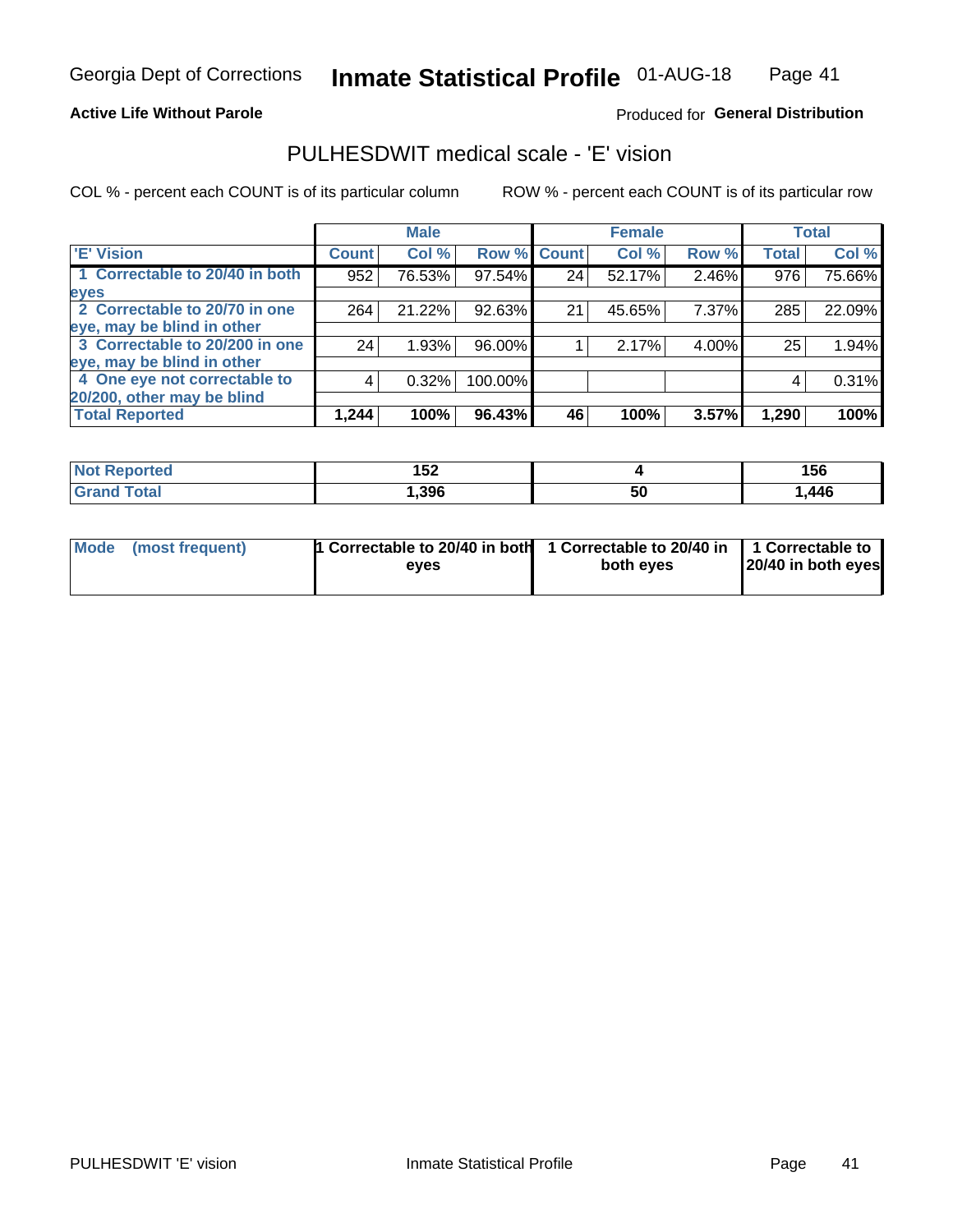#### **Active Life Without Parole**

#### Produced for General Distribution

## PULHESDWIT medical scale - 'S' pSychiatric

COL % - percent each COUNT is of its particular column

|                                        |              | <b>Male</b> |         |             | <b>Female</b> |        |              | <b>Total</b> |
|----------------------------------------|--------------|-------------|---------|-------------|---------------|--------|--------------|--------------|
| 'S' pSychiatric                        | <b>Count</b> | Col %       |         | Row % Count | Col %         | Row %  | <b>Total</b> | Col %        |
| 1 No impairment or disorders           | 1,090        | 82.95%      | 99.00%  | 11          | 29.73%        | 1.00%  | 1,101        | 81.50%       |
| 2 Stable, or in remission, or          | 164          | 12.48%      | 86.77%  | 25          | 67.57%        | 13.23% | 189          | 13.99%       |
| mild impairment or retardation         |              |             |         |             |               |        |              |              |
| 3 Requires moderate inpatient          | 49           | 3.73%       | 98.00%  |             | 2.70%         | 2.00%  | 50           | 3.70%        |
| <b>treatment</b>                       |              |             |         |             |               |        |              |              |
| 4 Requires intensive inpatient         | 9            | 0.68%       | 100.00% |             |               |        | 9            | 0.67%        |
| treatment                              |              |             |         |             |               |        |              |              |
| <b>5 Requires Crisis Stabilization</b> | 2            | 0.15%       | 100.00% |             |               |        | 2            | 0.15%        |
| Unit (CSU) inpatient care              |              |             |         |             |               |        |              |              |
| <b>Total Reported</b>                  | 1,314        | 100%        | 97.26%  | 37          | 100%          | 2.74%  | 1,351        | 100.0%       |

| <b>Not Reported</b> | $\sim$<br>vΔ | . . | 95    |
|---------------------|--------------|-----|-------|
| Total<br>Grand      | 396, ا       | ას  | . 446 |

| Mode | (most frequent) | <b>1 No impairment or disorders</b> 2 Stable, or in remission, 1 No impairment or |                       |           |
|------|-----------------|-----------------------------------------------------------------------------------|-----------------------|-----------|
|      |                 |                                                                                   | or mild impairment or | disorders |
|      |                 |                                                                                   | retardation           |           |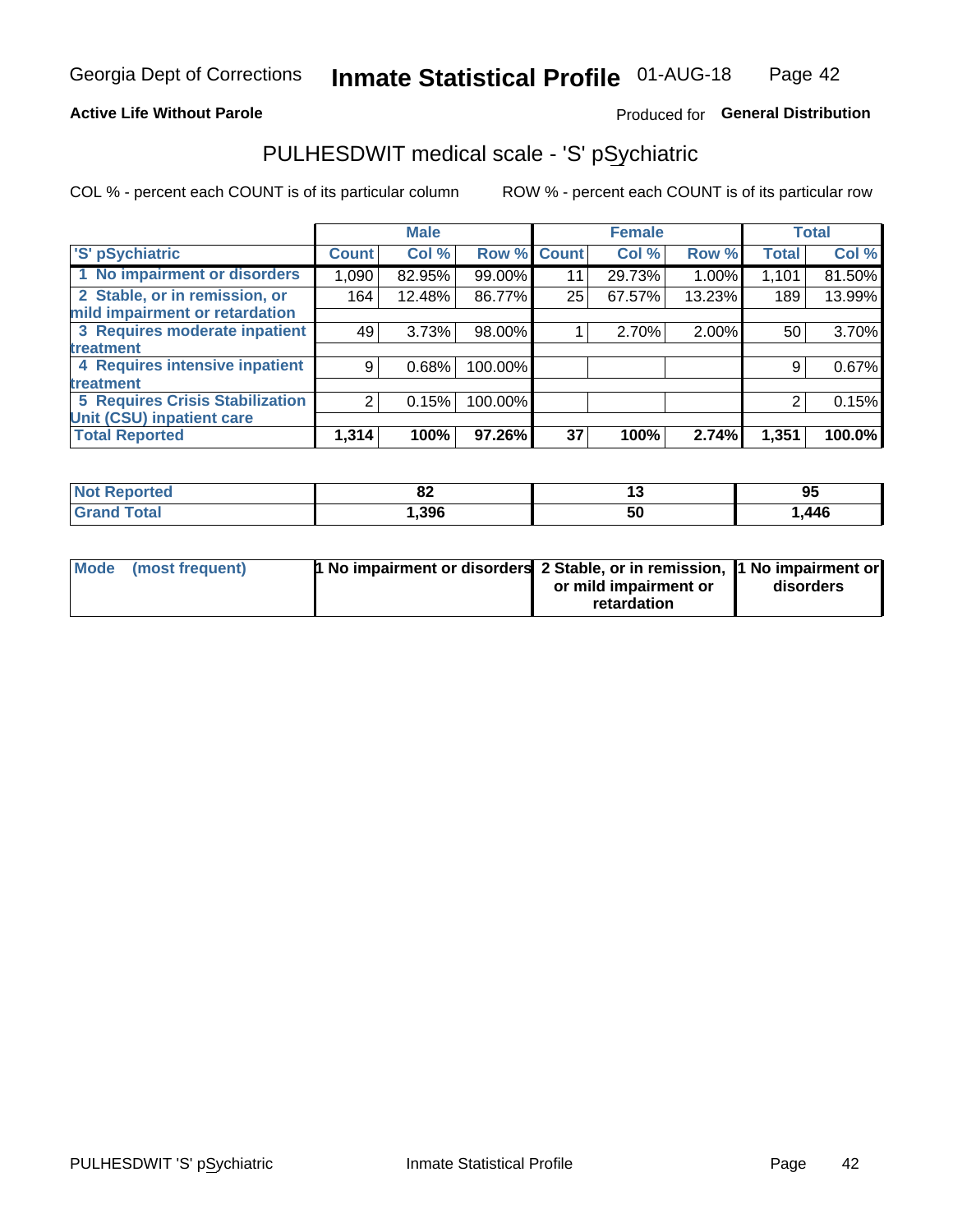#### **Active Life Without Parole**

#### Produced for General Distribution

## PULHESDWIT medical scale - 'D' dental

COL % - percent each COUNT is of its particular column

|                                 |              | <b>Male</b> |         |              | <b>Female</b> |          |              | <b>Total</b> |
|---------------------------------|--------------|-------------|---------|--------------|---------------|----------|--------------|--------------|
| <b>D'</b> Dental                | <b>Count</b> | Col %       | Row %   | <b>Count</b> | Col %         | Row %    | <b>Total</b> | Col %        |
| 1 Minimal routine dental health | 912          | 74.69%      | 95.80%  | 40           | 88.89%        | 4.20%    | 952          | 75.20%       |
| <b>needs</b>                    |              |             |         |              |               |          |              |              |
| 2 Moderate cavities and/or gum  | 259          | 21.21%      | 98.85%  | 3            | 6.67%         | 1.15%    | 262          | 20.70%       |
| disease                         |              |             |         |              |               |          |              |              |
| 3 Extensive gum disease         | 49           | 4.01%       | 96.08%  |              | 4.44%         | $3.92\%$ | 51           | 4.03%        |
| and/or widespread decay         |              |             |         |              |               |          |              |              |
| 4 Urgent need for dental        |              | 0.08%       | 100.00% |              |               |          |              | 0.08%        |
| <b>services</b>                 |              |             |         |              |               |          |              |              |
| <b>Total Reported</b>           | 1,221        | 100%        | 96.45%  | 45           | 100%          | 3.55%    | 1,266        | 100.0%       |

| <b>Not Reported</b> | 17ド  |    | 180  |
|---------------------|------|----|------|
| Total               | .396 | 50 | ,446 |

| <b>Mode</b> | (most frequent) | <b>Minimal routine dental</b><br>health needs | 1 Minimal routine dental 1 Minimal routine<br>health needs | dental health<br>needs |
|-------------|-----------------|-----------------------------------------------|------------------------------------------------------------|------------------------|
|-------------|-----------------|-----------------------------------------------|------------------------------------------------------------|------------------------|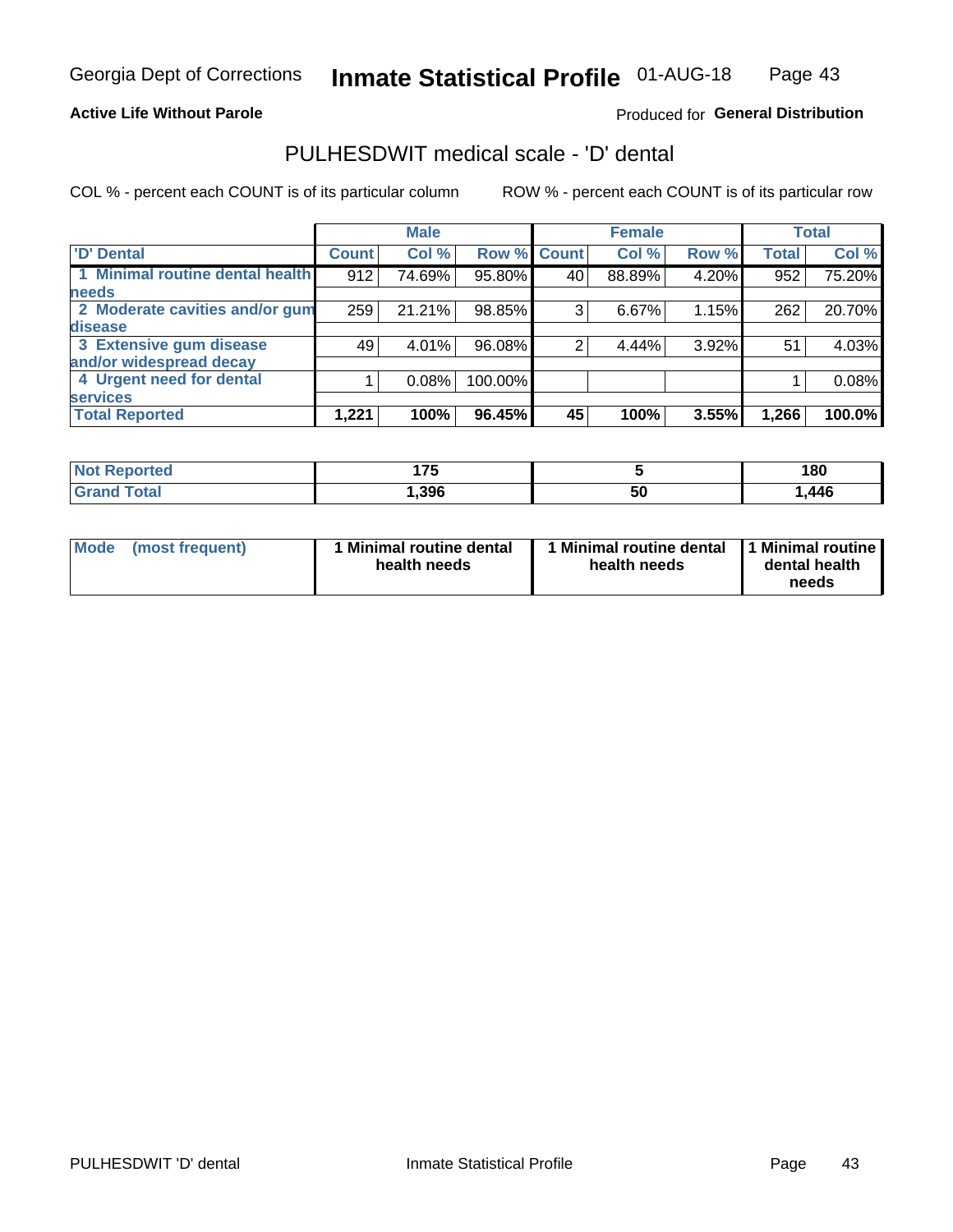#### **Active Life Without Parole**

#### Produced for General Distribution

### PULHESDWIT medical scale - 'W' work ability

COL % - percent each COUNT is of its particular column

|                                 |              | <b>Male</b> |         |             | <b>Female</b> |       |              | <b>Total</b> |
|---------------------------------|--------------|-------------|---------|-------------|---------------|-------|--------------|--------------|
| <b>W' work ability</b>          | <b>Count</b> | Col %       |         | Row % Count | Col %         | Row % | <b>Total</b> | Col %        |
| 1 Unrestricted work or activity | 1,076        | 83.67%      | 97.02%  | 33          | 66.00%        | 2.98% | 1,109        | 83.01%       |
| 2 Minor restrictions on type of | 165          | 12.83%      | 91.16%  | 16          | 32.00%        | 8.84% | 181          | 13.55%       |
| <b>work</b>                     |              |             |         |             |               |       |              |              |
| 3 Moderate restrictions on type | 29           | $2.26\%$    | 100.00% |             |               |       | 29           | 2.17%        |
| lof work                        |              |             |         |             |               |       |              |              |
| 4 Major restrictions on type of | 14           | 1.09%       | 93.33%  |             | 2.00%         | 6.67% | 15           | 1.12%        |
| <b>work</b>                     |              |             |         |             |               |       |              |              |
| 5 Cannot work under any         | 2            | 0.16%       | 100.00% |             |               |       | 2            | 0.15%        |
| <b>circumstances</b>            |              |             |         |             |               |       |              |              |
| <b>Total Reported</b>           | 1,286        | 100%        | 96.26%  | 50          | 100%          | 3.74% | 1,336        | 100%         |

| <b>Not Reported</b>   | 447<br>. .<br>$ -$ |   | 110  |
|-----------------------|--------------------|---|------|
| <b>Total</b><br>Cron/ | 396،،              | ჯ | ,446 |

| Mode            | 1 Unrestricted work or | 1 Unrestricted work or | 1 Unrestricted   |
|-----------------|------------------------|------------------------|------------------|
| (most frequent) | activity               | activity               | work or activity |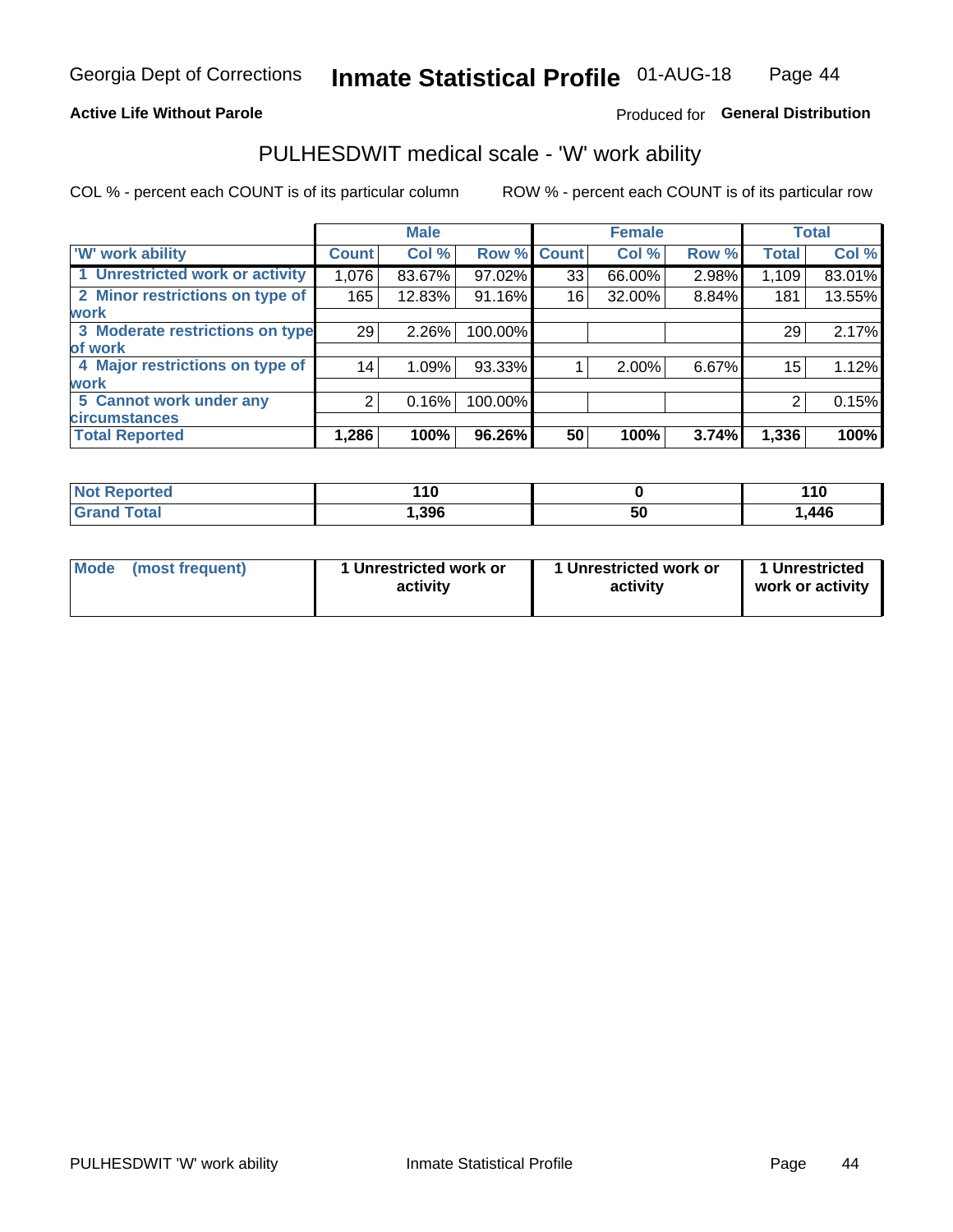#### **Active Life Without Parole**

#### Produced for General Distribution

## PULHESDWIT medical scale - 'I' impairment

|                                   |              | <b>Male</b> |         |              | <b>Female</b> |       |              | <b>Total</b> |
|-----------------------------------|--------------|-------------|---------|--------------|---------------|-------|--------------|--------------|
| <b>T' Impairment</b>              | <b>Count</b> | Col %       | Row %   | <b>Count</b> | Col %         | Row % | <b>Total</b> | Col %        |
| 1 No impairments or               | .269         | 98.75%      | 96.21%  | 50           | 100.00%       | 3.79% | 1,319        | 98.80%       |
| disabilities                      |              |             |         |              |               |       |              |              |
| 2 Wheelchair-bound but            | 8            | 0.62%       | 100.00% |              |               |       | 8            | 0.60%        |
| otherwise OK                      |              |             |         |              |               |       |              |              |
| <b>3 Needs low-level Assisted</b> | 4            | 0.31%       | 100.00% |              |               |       | 4            | 0.30%        |
| Living (level I)                  |              |             |         |              |               |       |              |              |
| 4 Needs moderate Assisted         | 2            | 0.16%       | 100.00% |              |               |       | 2            | 0.15%        |
| <b>Living (level II)</b>          |              |             |         |              |               |       |              |              |
| <b>5 Needs maximal Assisted</b>   | 2            | 0.16%       | 100.00% |              |               |       | 2            | 0.15%        |
| <b>Living (level III)</b>         |              |             |         |              |               |       |              |              |
| <b>Total Reported</b>             | 1,285        | 100%        | 96.25%  | 50           | 100%          | 3.75% | 1,335        | 100%         |

| วorted | 44    |    | 4 A A<br>. |
|--------|-------|----|------------|
| `otal  | 1,396 | ວບ | ,446       |

| <b>Mode</b> | (most frequent) | <b>No impairments or</b><br>disabilities | 1 No impairments or<br>disabilities | 1 No impairments<br>or disabilities |
|-------------|-----------------|------------------------------------------|-------------------------------------|-------------------------------------|
|-------------|-----------------|------------------------------------------|-------------------------------------|-------------------------------------|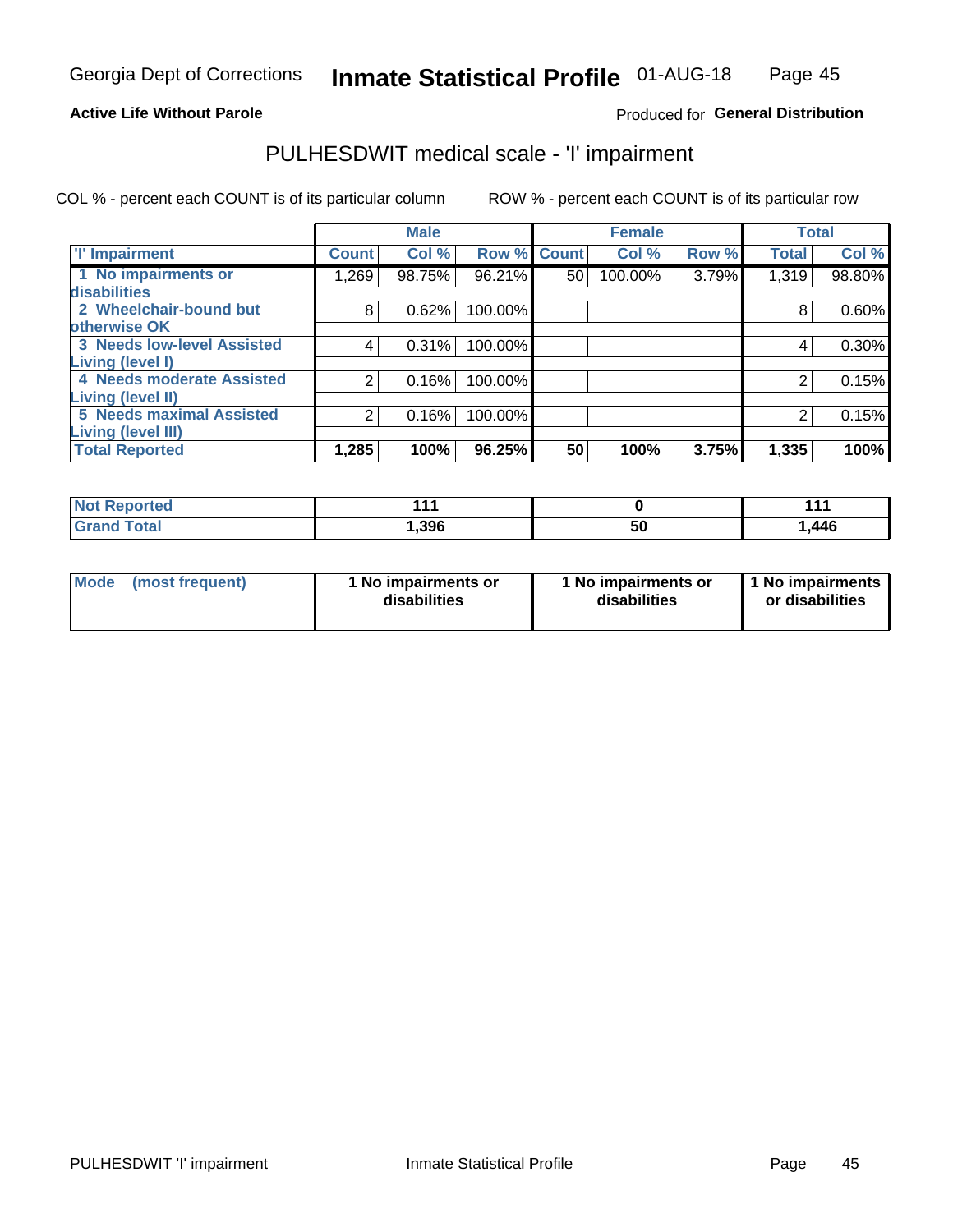#### **Active Life Without Parole**

#### Produced fo General Distribution

## PULHESDWIT medical scale - 'T' transportability

COL % - percent each COUNT is of its particular column

|                             | <b>Male</b>  |        | <b>Female</b> |                 |         | <b>Total</b> |              |          |
|-----------------------------|--------------|--------|---------------|-----------------|---------|--------------|--------------|----------|
| <b>T' Transportability</b>  | <b>Count</b> | Col %  | Row % Count   |                 | Col %   | Row %        | <b>Total</b> | Col %    |
| 1 Can be transported in any | 1,284        | 99.38% | 96.25%        | 50 <sup>1</sup> | 100.00% | 3.75%        | 1,334        | 99.40%   |
| ordinary approved vehicle   |              |        |               |                 |         |              |              |          |
| 2 Wheelchair-bound, not     |              | 0.31%  | 100.00%       |                 |         |              |              | $0.30\%$ |
| needing special vehicle     |              |        |               |                 |         |              |              |          |
| 5 Requires ambulance        |              | 0.31%  | 100.00%       |                 |         |              |              | $0.30\%$ |
| transport                   |              |        |               |                 |         |              |              |          |
| <b>Total Reported</b>       | 292. ا       | 100%   | 96.27%        | 50              | 100%    | 3.73%        | 1,342        | 100%     |

| rted |      |    | 104   |
|------|------|----|-------|
| otal | .396 | 50 | 446،، |

| Mode (most frequent) | 1 Can be transported in any 1 Can be transported in any | ordinary approved vehicle   ordinary approved vehicle   transported in any | 1 Can be<br>ordinary approved<br>vehicle |
|----------------------|---------------------------------------------------------|----------------------------------------------------------------------------|------------------------------------------|
|                      |                                                         |                                                                            |                                          |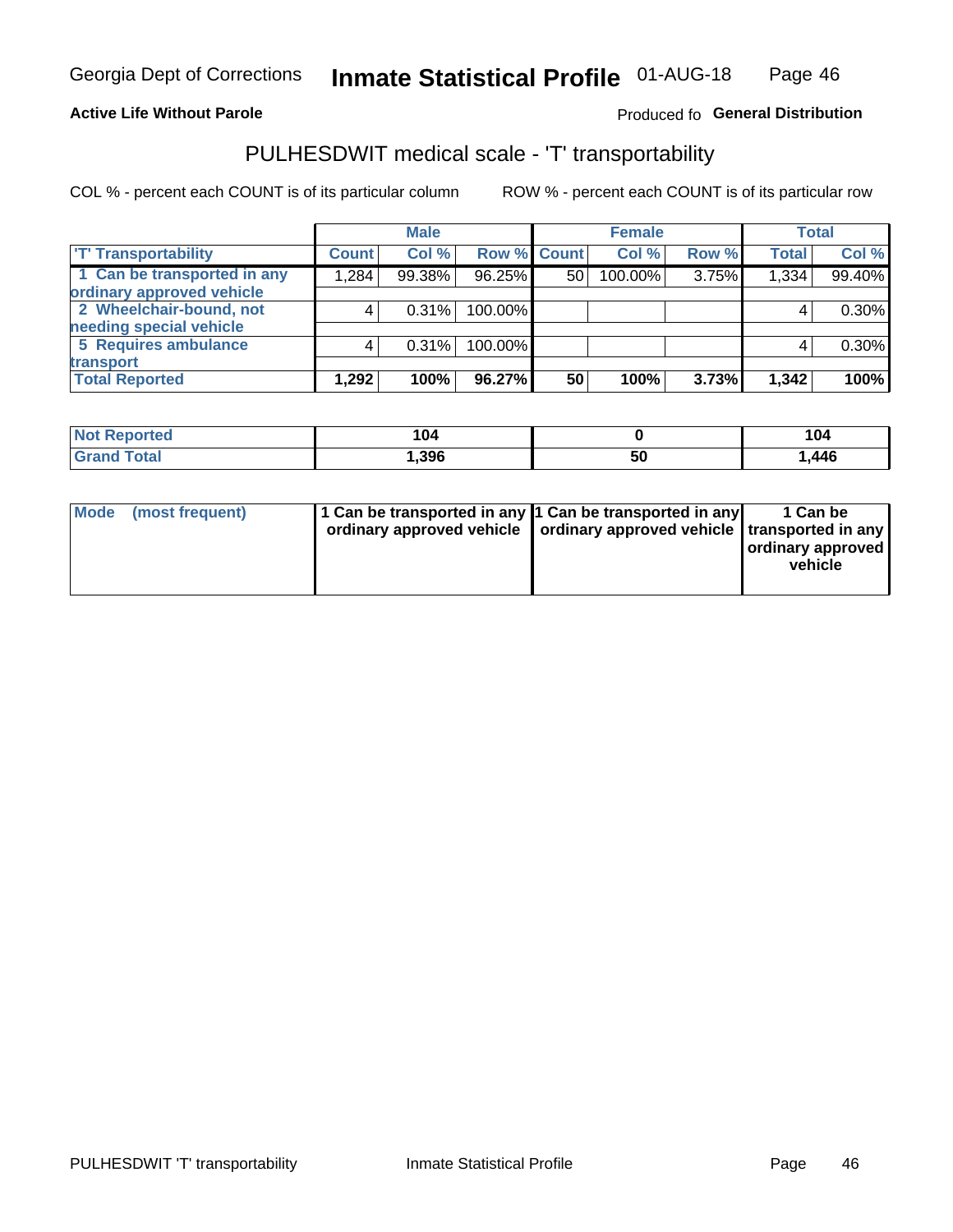## Inmate Statistical Profile 01-AUG-18 Page 47

#### **Active Life Without Parole**

#### **Produced for General Distribution**

### Number of prior Georgia incarcerations

COL % - percent each COUNT is of its particular column

|                                       |                 | <b>Male</b> |                    |    | <b>Female</b> |       |       | <b>Total</b> |
|---------------------------------------|-----------------|-------------|--------------------|----|---------------|-------|-------|--------------|
| <b>Num of Prior GA Incarcerations</b> | <b>Count</b>    | Col %       | <b>Row % Count</b> |    | Col %         | Row % | Total | Col %        |
|                                       | 705             | 50.50%      | 94.63%             | 40 | 80.00%        | 5.37% | 745   | 51.52%       |
|                                       | 280             | 20.06%      | 98.25%             | 5  | 10.00%        | 1.75% | 285   | 19.71%       |
|                                       | 173             | 12.39%      | 98.86%             | 2  | 4.00%         | 1.14% | 175   | 12.10%       |
| 3                                     | 112             | 8.02%       | 98.25%             | 2  | 4.00%         | 1.75% | 114   | 7.88%        |
| 4                                     | 60              | 4.30%       | 100.00%            |    |               |       | 60    | 4.15%        |
| 5                                     | 36              | 2.58%       | 100.00%            |    |               |       | 36    | 2.49%        |
| <b>More Than 5</b>                    | 30 <sup>°</sup> | 2.15%       | 96.77%             |    | 2.00%         | 3.23% | 31    | 2.14%        |
| <b>Total Reported</b>                 | 1,396           | 100%        | 96.54%             | 50 | 100%          | 3.46% | 1,446 | 100%         |

| eported<br><b>NOT</b> |      |    |      |
|-----------------------|------|----|------|
| Total                 | .396 | 50 | ,446 |

| Mean (average)       | 1 1 2 | .44 | 444 |
|----------------------|-------|-----|-----|
| Median (middle)      |       |     |     |
| Mode (most frequent) |       |     |     |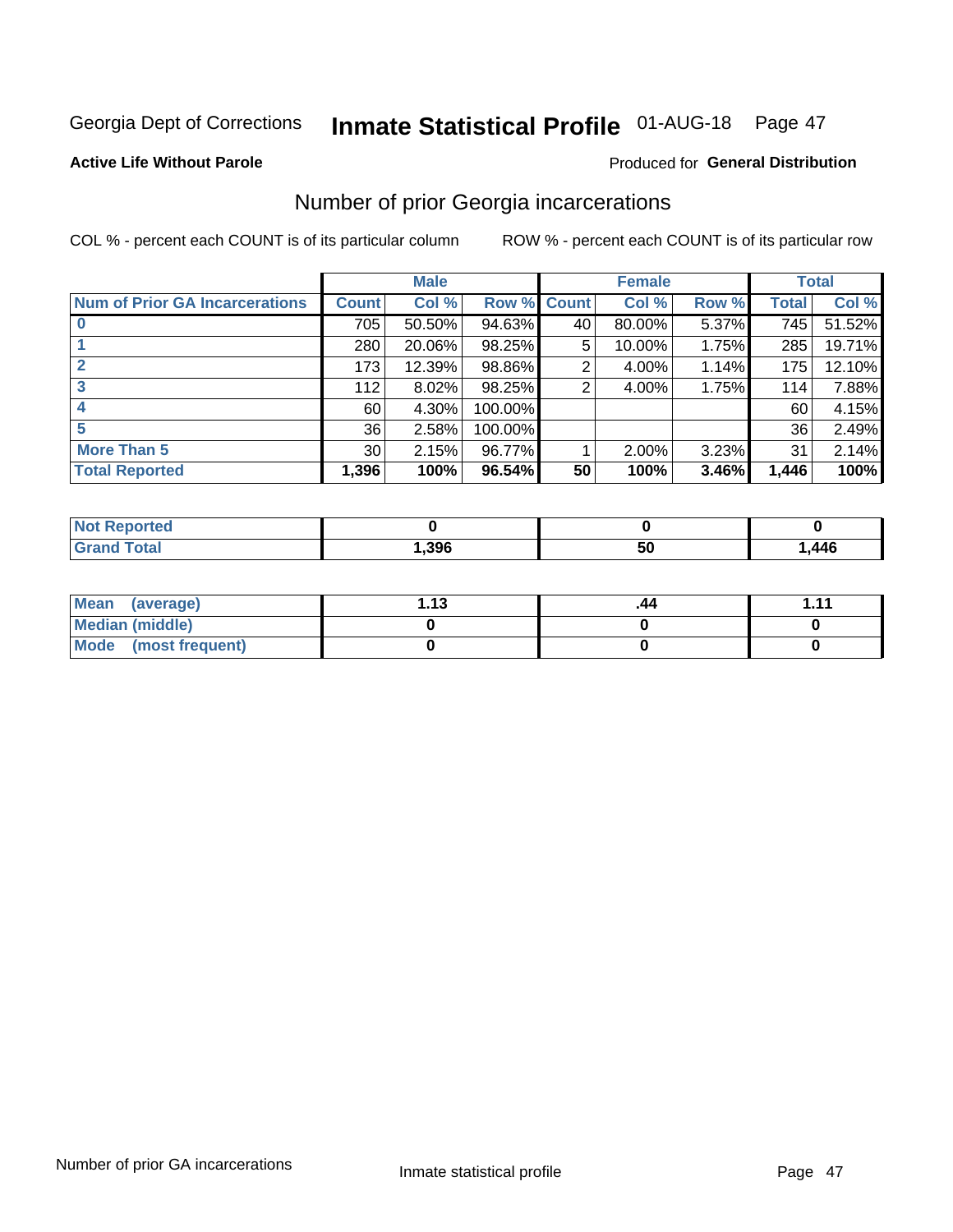## Inmate Statistical Profile 01-AUG-18 Page 48

**Active Life Without Parole** 

Produced for General Distribution

### Prison sentence in years

COL % - percent each COUNT is of its particular column

ROW % - percent each COUNT is of its particular row

|                                 |              | <b>Male</b> |                    |    | <b>Female</b> |          |       | Total  |
|---------------------------------|--------------|-------------|--------------------|----|---------------|----------|-------|--------|
| <b>Prison Sentence In Years</b> | <b>Count</b> | Col %       | <b>Row % Count</b> |    | Col %         | Row %    | Total | Col %  |
| <b>Life Without Parole</b>      | .395         | 99.93%      | $96.54\%$          | 50 | 100.00%       | $3.46\%$ | 1.445 | 99.93% |
| <b>Youthful Offenders</b>       |              | 0.07%       | 100.00%            |    |               |          |       | 0.07%  |
| <b>Total Reported</b>           | 1,396        | 100%        | $96.54\%$          | 50 | 100%          | $3.46\%$ | 1,446 | 100%   |

| <b>Reported</b><br>⊹N∩ì ∶ |      |    |      |
|---------------------------|------|----|------|
| <b>Total</b>              | ,396 | วน | ,446 |

#### **Determinate (numeric) sentences only**

| Mean<br><b>CANG</b> |         |  |  |
|---------------------|---------|--|--|
|                     | 1112211 |  |  |

All sentences (including determinate), with life, life without parole, and death sentences figured at 45 years

| l Mea<br>'апе<br>.<br> | ᠇<br>$\sim$ | $\sim$ |  |
|------------------------|-------------|--------|--|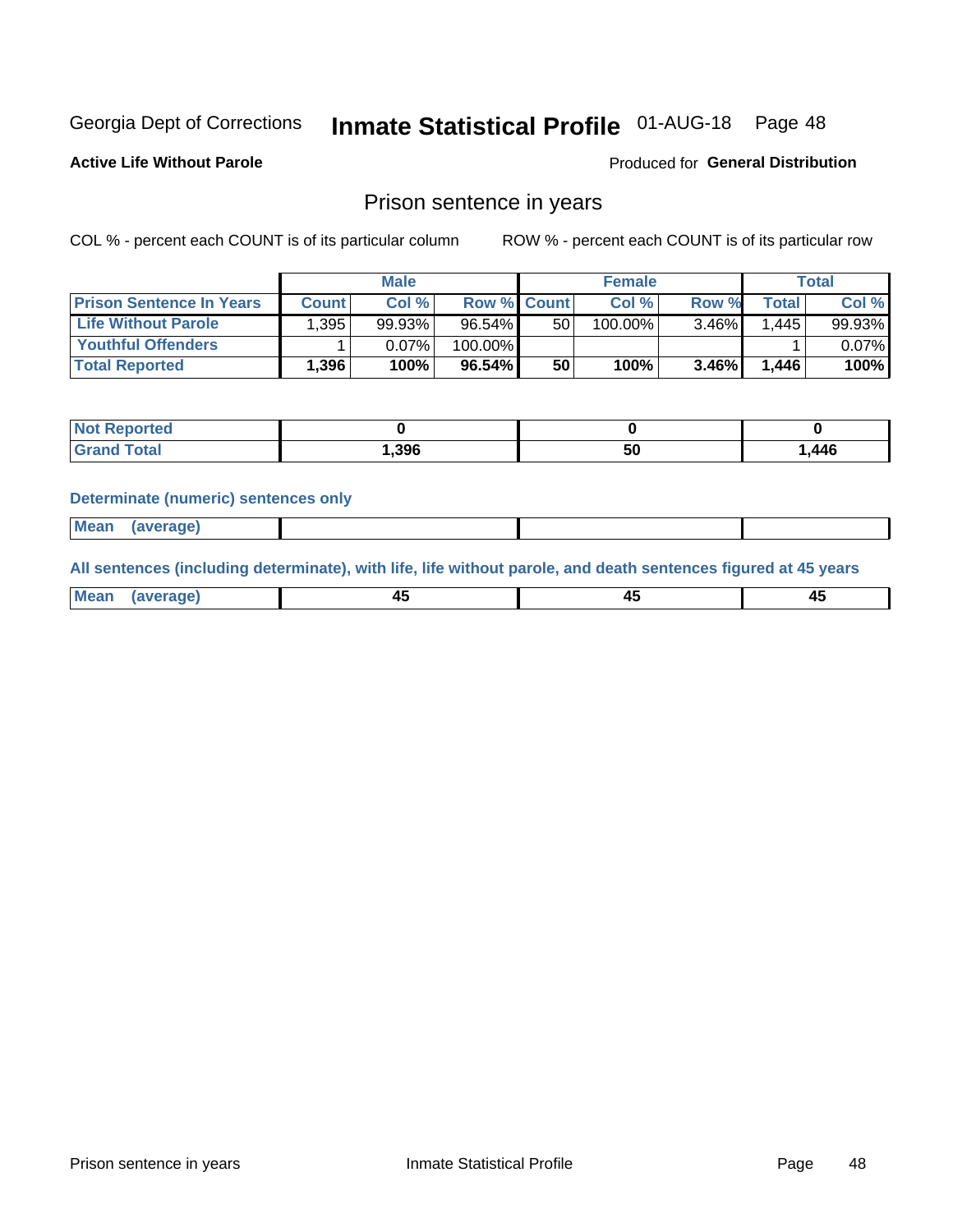#### Inmate Statistical Profile 01-AUG-18 Page 49 Georgia Dept of Corrections

#### **Active Life Without Parole**

#### Produced for General Distribution

### Primary offense, broken out into felonies vs misdemeanors

COL % - percent each COUNT is of its particular column

|                                  |              | <b>Male</b> |                    |                 | <b>Female</b> |          |              | Total   |
|----------------------------------|--------------|-------------|--------------------|-----------------|---------------|----------|--------------|---------|
| <b>Felonies and Misdemeanors</b> | <b>Count</b> | Col%        | <b>Row % Count</b> |                 | Col%          | Row %    | <b>Total</b> | Col %   |
| <b>Felonies</b>                  | .391         | 100.00%     | 96.66%             | 48 <sup>1</sup> | $100.00\%$    | $3.34\%$ | 1,439        | 100.00% |
| <b>Total Reported</b>            | .391         | 100%        | 96.66%             | <b>48</b>       | 100%          | 3.34%    | 1,439        | 100%    |

| <b>Not Reported</b> |      |      |       |
|---------------------|------|------|-------|
| <b>Grand Total</b>  | ,396 | ,393 | 446،، |

| <b>Mode</b><br>frequent)<br>nies<br>≧ (most tr.<br>. | onies<br>. | lonies<br>енл<br>____ |
|------------------------------------------------------|------------|-----------------------|
|------------------------------------------------------|------------|-----------------------|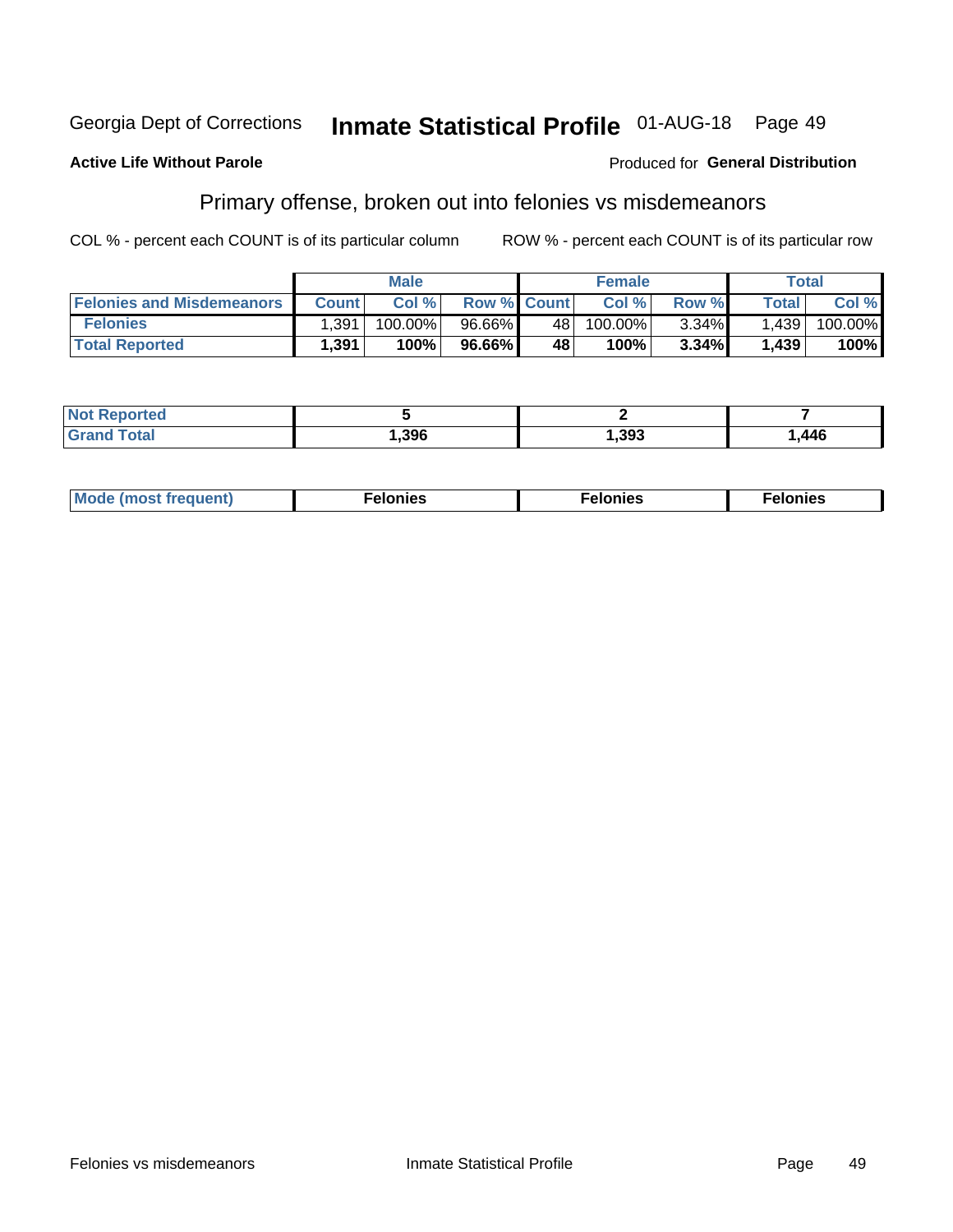## Inmate Statistical Profile 01-AUG-18 Page 50

#### **Active Life Without Parole**

#### Produced for General Distribution

### Primary offense, broken out into six broad crime categories

COL % - percent each COUNT is of its particular column

|                         |              | <b>Male</b> |           |             | <b>Female</b> |       |              | <b>Total</b> |
|-------------------------|--------------|-------------|-----------|-------------|---------------|-------|--------------|--------------|
| <b>Crime Categories</b> | <b>Count</b> | Col %       |           | Row % Count | Col %         | Row % | <b>Total</b> | Col %        |
| <b>Violent</b>          | .209         | 86.60%      | $96.10\%$ | 49          | $98.00\%$     | 3.90% | 1,258        | 87.00%       |
| <b>Sex Crime</b>        | 179          | 12.82%      | 99.44%    |             | $2.00\%$      | .56%  | 180          | 12.45%       |
| <b>Drug</b><br>4        | 6            | .43%        | 100.00%   |             | .00%          |       | 6            | .41%         |
| <b>Other</b><br>6       | ົ            | .14%        | 100.00%   |             | .00%          |       |              | .14%         |
| <b>Total Reported</b>   | 1,396        | 100%        | $96.54\%$ | 50          | 100%          | 3.46% | 1,446        | 100%         |

| orted<br><b>NOT REPO</b> |      |    |      |  |
|--------------------------|------|----|------|--|
| Total                    | .396 | ວເ | .446 |  |

| <b>Mode (most frequent)</b> | <br>'iolent | Violent | --<br><b>Violent</b> |
|-----------------------------|-------------|---------|----------------------|
|                             |             |         |                      |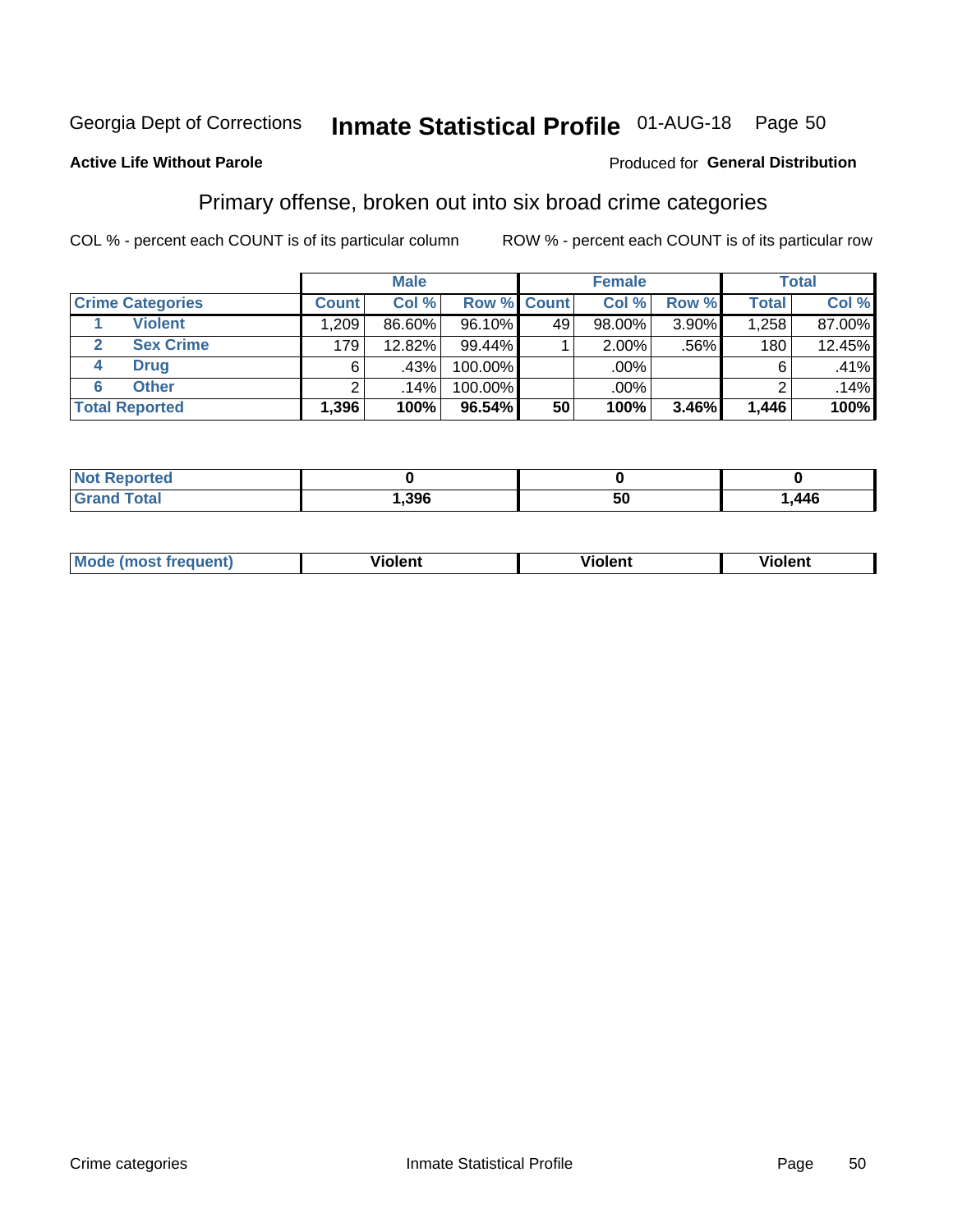## Inmate Statistical Profile 01-AUG-18 Page 51

#### **Active Life Without Parole**

#### Produced for General Distribution

## Primary offense, detailed offense code

COL % - percent each COUNT is of its particular column

|                                            |                | <b>Male</b>               |         |              | <b>Female</b> |       |                | <b>Total</b> |
|--------------------------------------------|----------------|---------------------------|---------|--------------|---------------|-------|----------------|--------------|
| <b>Primary Offense</b>                     | <b>Count</b>   | $\overline{\text{Col}}$ % | Row %   | <b>Count</b> | Col %         | Row % | <b>Total</b>   | Col %        |
| <b>Agg Sex Battery Atmpt (2099)</b>        |                | .07%                      | 100.00% |              |               |       |                | .07%         |
| <b>Aggrav Battery (1305)</b>               |                | .07%                      | 100.00% |              |               |       |                | .07%         |
| <b>Aggrav Child Molestation (2021)</b>     | 27             | 1.93%                     | 100.00% |              |               |       | 27             | 1.87%        |
| <b>Aggrav Sexual Battery (2009)</b>        | 6              | .43%                      | 100.00% |              |               |       | 6              | .41%         |
| <b>Aggrav Sodomy (2003)</b>                | 9              | .64%                      | 100.00% |              |               |       | 9              | .62%         |
| <b>Armed Robbery (1902)</b>                | 149            | 10.67%                    | 99.33%  | 1            | 2.00%         | .67%  | 150            | 10.37%       |
| <b>Child Molestation (2019)</b>            | 5              | .36%                      | 100.00% |              |               |       | 5              | .35%         |
| <b>False Imprisonment (1308)</b>           |                | .07%                      | 100.00% |              |               |       |                | .07%         |
| <b>Hijacking Motor Vehicle (1911)</b>      |                | .07%                      | 100.00% |              |               |       |                | .07%         |
| Kidnapping (1311)                          | 95             | 6.81%                     | 100.00% |              |               |       | 95             | 6.57%        |
| <b>Murder (1101)</b>                       | 960            | 68.77%                    | 95.24%  | 48           | 96.00%        | 4.76% | 1,008          | 69.71%       |
| <b>Poss Firearm Convct Felon</b>           | 2              | .14%                      | 100.00% |              |               |       | $\overline{2}$ | .14%         |
| (2914)                                     |                |                           |         |              |               |       |                |              |
| <b>Poss Of Firearm Dur Crime</b><br>(2910) |                | .07%                      | 100.00% |              |               |       |                | .07%         |
| Poss W Int Dist Cocaine (4050)             |                | .07%                      | 100.00% |              |               |       |                | .07%         |
| Rape (2001)                                | 131            | 9.38%                     | 99.24%  | 1            | 2.00%         | .76%  | 132            | 9.13%        |
| S/D Cont Sub Public (4017)                 |                | .07%                      | 100.00% |              |               |       |                | .07%         |
| S/D Cont Sub School (4018)                 |                | .07%                      | 100.00% |              |               |       | 1              | .07%         |
| <b>Traf Cocaine 401+ Gm (4103)</b>         | $\overline{2}$ | .14%                      | 100.00% |              |               |       | $\overline{2}$ | .14%         |
| <b>Traf Methamph 28-199 Gm</b>             | 1              | .07%                      | 100.00% |              |               |       | 1              | .07%         |
| (4140)                                     |                |                           |         |              |               |       |                |              |
| <b>Traffick Sexual Servitude (1331)</b>    |                | .07%                      | 100.00% |              |               |       | 1              | .07%         |
| <b>Total Rported</b>                       | 1,396          | 100%                      | 96.54%  | 50           | 100%          | 3.46% | 1,446          | 100%         |

| Reported<br><b>NOT</b> |      |    |      |
|------------------------|------|----|------|
| <b>Fotal</b>           | ,396 | 50 | .446 |

| Mode (most frequent) | 1101 Murder | 1101 Murder | 1101 Murder |
|----------------------|-------------|-------------|-------------|
|                      |             |             |             |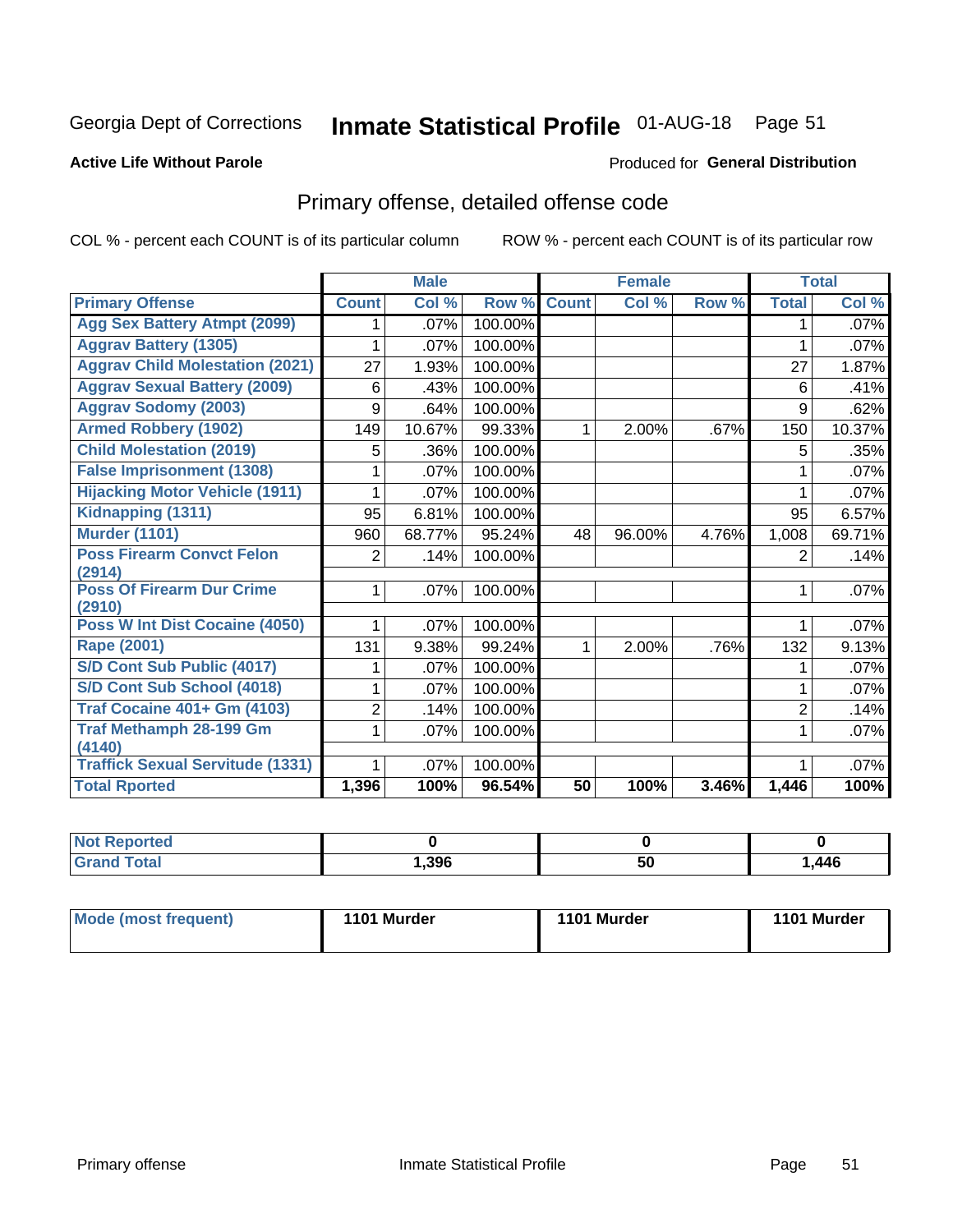## Inmate Statistical Profile 01-AUG-18 Page 52

#### **Active Life Without Parole**

#### **Produced for General Distribution**

## County of conviction of primary offense

COL % - percent each COUNT is of its particular column

|                                |                         | <b>Male</b> |         |                | <b>Female</b> |        |                | <b>Total</b> |
|--------------------------------|-------------------------|-------------|---------|----------------|---------------|--------|----------------|--------------|
| <b>County of Conviction</b>    | <b>Count</b>            | Col %       | Row %   | <b>Count</b>   | Col %         | Row %  | <b>Total</b>   | Col %        |
| 000<br><b>Unknown</b>          | 5                       | .36%        | 71.43%  | $\overline{2}$ | 4.00%         | 28.57% | 7              | .48%         |
| <b>Appling County</b><br>001   | 4                       | .29%        | 100.00% |                |               |        | 4              | .28%         |
| <b>Atkinson County</b><br>002  | $\overline{\mathbf{c}}$ | .14%        | 100.00% |                |               |        | 2              | .14%         |
| <b>Bacon County</b><br>003     | 4                       | .29%        | 100.00% |                |               |        | 4              | .28%         |
| <b>Baker County</b><br>004     | 1                       | .07%        | 100.00% |                |               |        | $\mathbf{1}$   | .07%         |
| <b>Baldwin County</b><br>005   | 4                       | .29%        | 100.00% |                |               |        | 4              | .28%         |
| <b>Banks County</b><br>006     | 3                       | .21%        | 100.00% |                |               |        | 3              | .21%         |
| <b>Barrow County</b><br>007    | 7                       | .50%        | 100.00% |                |               |        | $\overline{7}$ | .48%         |
| <b>Bartow County</b><br>008    | 8                       | .57%        | 88.89%  | 1              | 2.00%         | 11.11% | 9              | .62%         |
| <b>Ben Hill County</b><br>009  | 8                       | .57%        | 100.00% |                |               |        | $\, 8$         | .55%         |
| <b>Berrien County</b><br>010   | $\overline{c}$          | .14%        | 100.00% |                |               |        | $\overline{2}$ | .14%         |
| <b>Bibb County</b><br>011      | 42                      | 3.01%       | 95.45%  | $\overline{2}$ | 4.00%         | 4.55%  | 44             | 3.04%        |
| <b>Bleckley County</b><br>012  | 1                       | .07%        | 100.00% |                |               |        | $\mathbf{1}$   | .07%         |
| <b>Brantley County</b><br>013  | $\overline{\mathbf{c}}$ | .14%        | 100.00% |                |               |        | $\overline{c}$ | .14%         |
| <b>Brooks County</b><br>014    | $\overline{c}$          | .14%        | 100.00% |                |               |        | $\overline{2}$ | .14%         |
| <b>Bryan County</b><br>015     | 1                       | .07%        | 100.00% |                |               |        | 1              | .07%         |
| <b>Bulloch County</b><br>016   | 7                       | .50%        | 87.50%  | 1              | 2.00%         | 12.50% | 8              | .55%         |
| <b>Burke County</b><br>017     | 12                      | .86%        | 100.00% |                |               |        | 12             | .83%         |
| <b>Butts County</b><br>018     | 5                       | .36%        | 100.00% |                |               |        | 5              | .35%         |
| <b>Camden County</b><br>020    | 6                       | .43%        | 100.00% |                |               |        | $\,6$          | .41%         |
| <b>Candler County</b><br>021   | 3                       | .21%        | 100.00% |                |               |        | 3              | .21%         |
| <b>Carroll County</b><br>022   | 5                       | .36%        | 100.00% |                |               |        | 5              | .35%         |
| <b>Catoosa County</b><br>023   | 4                       | .29%        | 80.00%  | 1              | 2.00%         | 20.00% | 5              | .35%         |
| <b>Chatham County</b><br>025   | 55                      | 3.94%       | 98.21%  | 1              | 2.00%         | 1.79%  | 56             | 3.87%        |
| <b>Chattooga County</b><br>027 | $\overline{c}$          | .14%        | 100.00% |                |               |        | $\overline{c}$ | .14%         |
| <b>Cherokee County</b><br>028  | $\overline{5}$          | .36%        | 100.00% |                |               |        | 5              | .35%         |
| <b>Clarke County</b><br>029    | 22                      | 1.58%       | 95.65%  | 1              | 2.00%         | 4.35%  | 23             | 1.59%        |
| <b>Clay County</b><br>030      | 1                       | .07%        | 100.00% |                |               |        | $\mathbf{1}$   | .07%         |
| <b>Clayton County</b><br>031   | 66                      | 4.73%       | 92.96%  | 5              | 10.00%        | 7.04%  | 71             | 4.91%        |
| <b>Clinch County</b><br>032    | 1                       | .07%        | 100.00% |                |               |        | $\mathbf 1$    | .07%         |
| <b>Cobb County</b><br>033      | 67                      | 4.80%       | 97.10%  | $\overline{2}$ | 4.00%         | 2.90%  | 69             | 4.77%        |
| <b>Coffee County</b><br>034    | 8                       | .57%        | 100.00% |                |               |        | 8              | .55%         |
| <b>Colquitt County</b><br>035  | 2                       | .14%        | 100.00% |                |               |        | $\overline{2}$ | .14%         |
| <b>Columbia County</b><br>036  | 9                       | .64%        | 81.82%  | $\overline{2}$ | 4.00%         | 18.18% | 11             | .76%         |
| <b>Cook County</b><br>037      | $\overline{5}$          | .36%        | 100.00% |                |               |        | 5              | .35%         |
| <b>Coweta County</b><br>038    | 9                       | .64%        | 100.00% |                |               |        | 9              | .62%         |
| <b>Crisp County</b><br>040     | 6                       | .43%        | 100.00% |                |               |        | 6              | .41%         |
| <b>Dade County</b><br>041      | 1                       | .07%        | 100.00% |                |               |        | 1              | .07%         |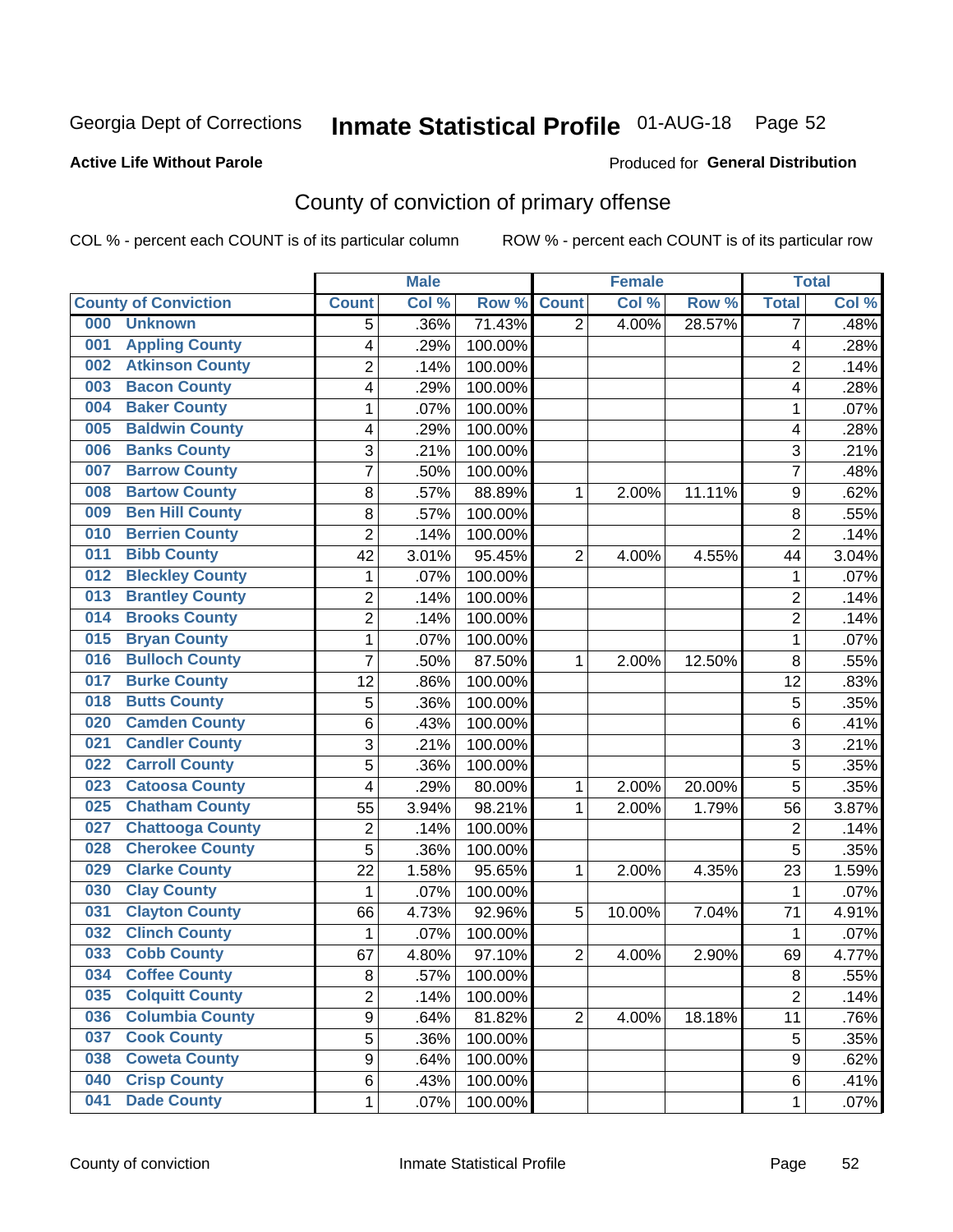## Inmate Statistical Profile 01-AUG-18 Page 53

#### **Active Life Without Parole**

#### Produced for General Distribution

## County of conviction of primary offense

COL % - percent each COUNT is of its particular column

|                                 |                         |                | <b>Male</b> |         |                | <b>Female</b> |        |                | <b>Total</b> |
|---------------------------------|-------------------------|----------------|-------------|---------|----------------|---------------|--------|----------------|--------------|
| <b>County of Conviction</b>     |                         | <b>Count</b>   | Col %       | Row %   | <b>Count</b>   | Col%          | Row %  | <b>Total</b>   | Col %        |
| <b>Dawson County</b><br>042     |                         | 2              | .14%        | 100.00% |                |               |        | 2              | .14%         |
| <b>Decatur County</b><br>043    |                         | 5              | .36%        | 100.00% |                |               |        | 5              | .35%         |
| <b>Dekalb County</b><br>044     |                         | 127            | 9.10%       | 97.69%  | 3              | 6.00%         | 2.31%  | 130            | 8.99%        |
| <b>Dooly County</b><br>046      |                         | $\overline{2}$ | .14%        | 100.00% |                |               |        | 2              | .14%         |
| 047                             | <b>Dougherty County</b> | 27             | 1.93%       | 96.43%  | $\mathbf{1}$   | 2.00%         | 3.57%  | 28             | 1.94%        |
| <b>Douglas County</b><br>048    |                         | 32             | 2.29%       | 94.12%  | $\overline{2}$ | 4.00%         | 5.88%  | 34             | 2.35%        |
| <b>Early County</b><br>049      |                         | $\overline{c}$ | .14%        | 100.00% |                |               |        | $\overline{2}$ | .14%         |
| <b>Effingham County</b><br>051  |                         | 5              | .36%        | 100.00% |                |               |        | 5              | .35%         |
| <b>Elbert County</b><br>052     |                         | $\overline{2}$ | .14%        | 100.00% |                |               |        | $\overline{2}$ | .14%         |
| <b>Emanuel County</b><br>053    |                         | 10             | .72%        | 100.00% |                |               |        | 10             | .69%         |
| <b>Fayette County</b><br>056    |                         | 8              | .57%        | 100.00% |                |               |        | 8              | .55%         |
| <b>Floyd County</b><br>057      |                         | 31             | 2.22%       | 96.88%  | 1              | 2.00%         | 3.13%  | 32             | 2.21%        |
| <b>Forsyth County</b><br>058    |                         | 5              | .36%        | 100.00% |                |               |        | 5              | .35%         |
| <b>Franklin County</b><br>059   |                         | 5              | .36%        | 83.33%  | 1              | 2.00%         | 16.67% | 6              | .41%         |
| <b>Fulton County</b><br>060     |                         | 177            | 12.68%      | 98.33%  | 3              | 6.00%         | 1.67%  | 180            | 12.45%       |
| <b>Gilmer County</b><br>061     |                         | $\overline{2}$ | .14%        | 100.00% |                |               |        | $\overline{2}$ | .14%         |
| <b>Glynn County</b><br>063      |                         | 20             | 1.43%       | 100.00% |                |               |        | 20             | 1.38%        |
| <b>Gordon County</b><br>064     |                         | $\overline{7}$ | .50%        | 100.00% |                |               |        | $\overline{7}$ | .48%         |
| <b>Grady County</b><br>065      |                         | $\overline{2}$ | .14%        | 100.00% |                |               |        | $\overline{2}$ | .14%         |
| <b>Greene County</b><br>066     |                         | $\overline{2}$ | .14%        | 100.00% |                |               |        | $\overline{2}$ | .14%         |
| <b>Gwinnett County</b><br>067   |                         | 62             | 4.44%       | 95.38%  | 3              | 6.00%         | 4.62%  | 65             | 4.50%        |
| 068                             | <b>Habersham County</b> | 3              | .21%        | 100.00% |                |               |        | 3              | .21%         |
| <b>Hall County</b><br>069       |                         | 22             | 1.58%       | 84.62%  | 4              | 8.00%         | 15.38% | 26             | 1.80%        |
| <b>Haralson County</b><br>071   |                         | 4              | .29%        | 100.00% |                |               |        | 4              | .28%         |
| <b>Harris County</b><br>072     |                         | 2              | .14%        | 100.00% |                |               |        | $\overline{2}$ | .14%         |
| <b>Hart County</b><br>073       |                         | 3              | .21%        | 100.00% |                |               |        | 3              | .21%         |
| <b>Henry County</b><br>075      |                         | 17             | 1.22%       | 94.44%  | 1              | 2.00%         | 5.56%  | 18             | 1.24%        |
| <b>Houston County</b><br>076    |                         | 21             | 1.50%       | 100.00% |                |               |        | 21             | 1.45%        |
| <b>Irwin County</b><br>077      |                         | $\overline{2}$ | .14%        | 100.00% |                |               |        | $\overline{2}$ | .14%         |
| <b>Jackson County</b><br>078    |                         | 11             | .79%        | 100.00% |                |               |        | 11             | .76%         |
| <b>Jasper County</b><br>079     |                         | $\mathbf{1}$   | .07%        | 100.00% |                |               |        | 1              | .07%         |
| <b>Jeff Davis County</b><br>080 |                         | 1              | .07%        | 100.00% |                |               |        | 1              | $.07\%$      |
| <b>Jefferson County</b><br>081  |                         | 5              | .36%        | 100.00% |                |               |        | 5              | .35%         |
| <b>Jenkins County</b><br>082    |                         | 1              | .07%        | 100.00% |                |               |        | $\mathbf 1$    | .07%         |
| <b>Johnson County</b><br>083    |                         | 1              | .07%        | 100.00% |                |               |        | 1              | .07%         |
| <b>Jones County</b><br>084      |                         | 1              | .07%        | 50.00%  | 1              | 2.00%         | 50.00% | $\overline{2}$ | .14%         |
| <b>Lamar County</b><br>085      |                         | 1              | .07%        | 100.00% |                |               |        | $\mathbf 1$    | .07%         |
| <b>Lanier County</b><br>086     |                         | $\overline{2}$ | .14%        | 100.00% |                |               |        | $\overline{2}$ | .14%         |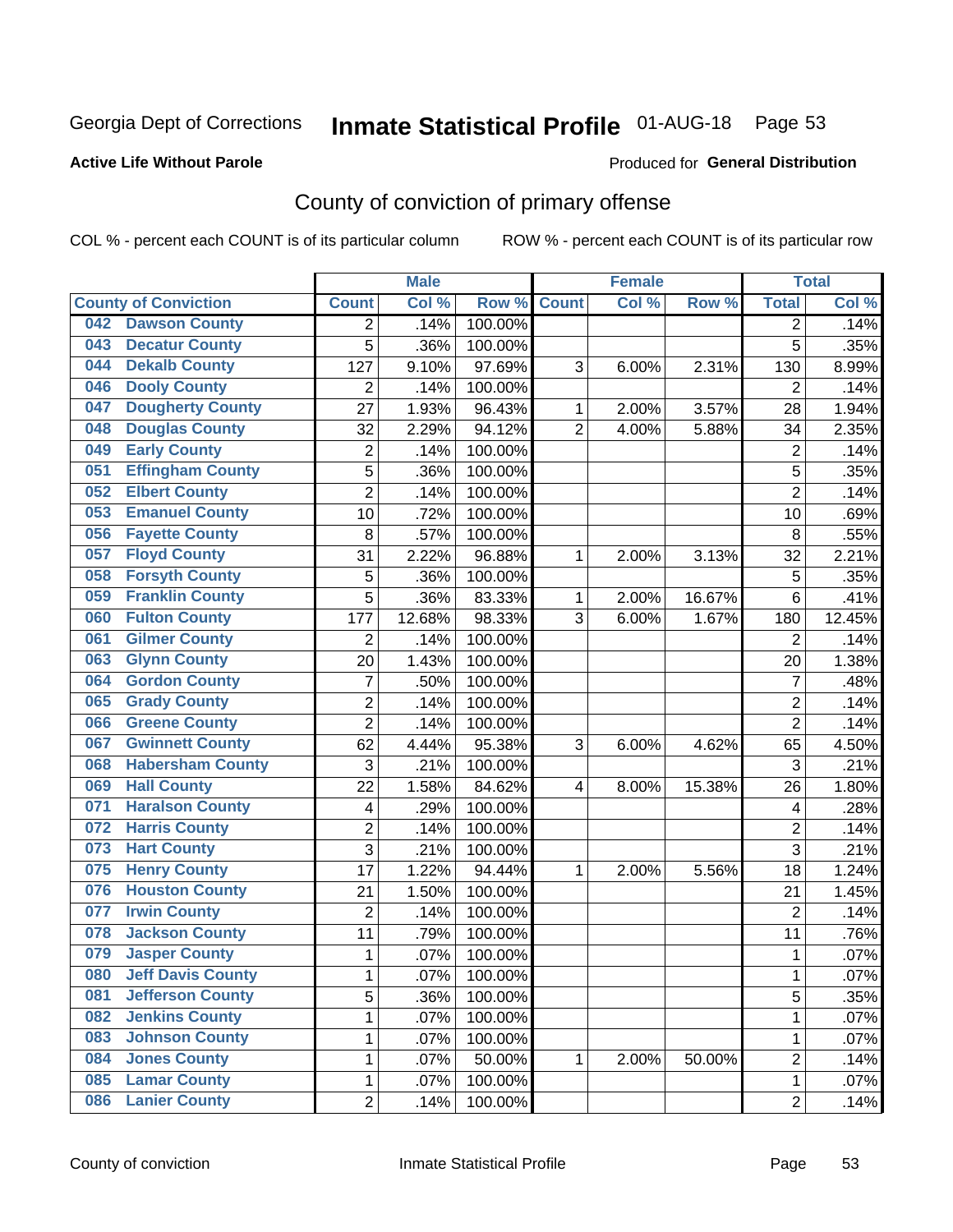## Inmate Statistical Profile 01-AUG-18 Page 54

#### **Active Life Without Parole**

#### Produced for General Distribution

## County of conviction of primary offense

COL % - percent each COUNT is of its particular column

|                                 |                 | <b>Male</b> |         |                | <b>Female</b> |        | <b>Total</b>    |       |
|---------------------------------|-----------------|-------------|---------|----------------|---------------|--------|-----------------|-------|
| <b>County of Conviction</b>     | <b>Count</b>    | Col %       | Row %   | <b>Count</b>   | Col %         | Row %  | <b>Total</b>    | Col % |
| <b>Laurens County</b><br>087    | 4               | .29%        | 100.00% |                |               |        | 4               | .28%  |
| <b>Lee County</b><br>088        | 4               | .29%        | 100.00% |                |               |        | 4               | .28%  |
| <b>Liberty County</b><br>089    | 7               | .50%        | 100.00% |                |               |        | 7               | .48%  |
| <b>Long County</b><br>091       | 5               | .36%        | 100.00% |                |               |        | 5               | .35%  |
| <b>Lowndes County</b><br>092    | 9               | .64%        | 100.00% |                |               |        | 9               | .62%  |
| <b>Lumpkin County</b><br>093    | 1               | .07%        | 100.00% |                |               |        | 1               | .07%  |
| <b>Madison County</b><br>095    | $\overline{2}$  | .14%        | 100.00% |                |               |        | $\overline{2}$  | .14%  |
| <b>Marion County</b><br>096     | $\mathbf{1}$    | .07%        | 100.00% |                |               |        | $\mathbf{1}$    | .07%  |
| <b>Mcduffie County</b><br>097   | 3               | .21%        | 100.00% |                |               |        | 3               | .21%  |
| <b>Miller County</b><br>100     | 1               | .07%        | 100.00% |                |               |        | 1               | .07%  |
| <b>Mitchell County</b><br>101   | $\mathbf{1}$    | .07%        | 100.00% |                |               |        | 1               | .07%  |
| <b>Monroe County</b><br>102     | $\overline{7}$  | .50%        | 100.00% |                |               |        | $\overline{7}$  | .48%  |
| <b>Morgan County</b><br>104     | 1               | .07%        | 100.00% |                |               |        | 1               | .07%  |
| <b>Murray County</b><br>105     | 3               | .21%        | 100.00% |                |               |        | 3               | .21%  |
| <b>Muscogee County</b><br>106   | 39              | 2.79%       | 97.50%  | 1              | 2.00%         | 2.50%  | 40              | 2.77% |
| <b>Newton County</b><br>107     | 13              | .93%        | 86.67%  | $\overline{2}$ | 4.00%         | 13.33% | 15              | 1.04% |
| <b>Oconee County</b><br>108     | 1               | .07%        | 100.00% |                |               |        | 1               | .07%  |
| <b>Oglethorpe County</b><br>109 | $\overline{2}$  | .14%        | 100.00% |                |               |        | $\overline{2}$  | .14%  |
| <b>Paulding County</b><br>110   | 3               | .21%        | 100.00% |                |               |        | 3               | .21%  |
| <b>Peach County</b><br>111      | 3               | .21%        | 100.00% |                |               |        | 3               | .21%  |
| <b>Pickens County</b><br>112    | $\overline{2}$  | .14%        | 100.00% |                |               |        | $\overline{2}$  | .14%  |
| <b>Pierce County</b><br>113     | $\overline{2}$  | .14%        | 100.00% |                |               |        | $\overline{2}$  | .14%  |
| <b>Pike County</b><br>114       | 3               | .21%        | 60.00%  | $\overline{2}$ | 4.00%         | 40.00% | 5               | .35%  |
| <b>Polk County</b><br>115       | 3               | .21%        | 100.00% |                |               |        | 3               | .21%  |
| <b>Pulaski County</b><br>116    | 1               | .07%        | 100.00% |                |               |        | 1               | .07%  |
| <b>Putnam County</b><br>117     | 6               | .43%        | 100.00% |                |               |        | 6               | .41%  |
| <b>Rabun County</b><br>119      | 1               | .07%        | 100.00% |                |               |        | 1               | .07%  |
| <b>Randolph County</b><br>120   | $\overline{2}$  | .14%        | 100.00% |                |               |        | $\overline{2}$  | .14%  |
| <b>Richmond County</b><br>121   | 70              | 5.01%       | 97.22%  | $\overline{2}$ | 4.00%         | 2.78%  | 72              | 4.98% |
| <b>Rockdale County</b><br>122   | 11              | .79%        | 100.00% |                |               |        | 11              | .76%  |
| <b>Seminole County</b><br>125   | $\overline{2}$  | .14%        | 100.00% |                |               |        | $\overline{2}$  | .14%  |
| 126<br><b>Spalding County</b>   | $\overline{13}$ | .93%        | 100.00% |                |               |        | $\overline{13}$ | .90%  |
| <b>Stephens County</b><br>127   | 3               | .21%        | 100.00% |                |               |        | 3               | .21%  |
| <b>Stewart County</b><br>128    | 1               | .07%        | 100.00% |                |               |        | 1               | .07%  |
| <b>Sumter County</b><br>129     | 3               | .21%        | 100.00% |                |               |        | 3               | .21%  |
| <b>Taliaferro County</b><br>131 | 1               | .07%        | 100.00% |                |               |        | $\mathbf{1}$    | .07%  |
| <b>Tattnall County</b><br>132   | 3               | .21%        | 75.00%  | 1              | 2.00%         | 25.00% | 4               | .28%  |
| <b>Taylor County</b><br>$133$   | $\overline{2}$  | .14%        | 100.00% |                |               |        | $\overline{2}$  | .14%  |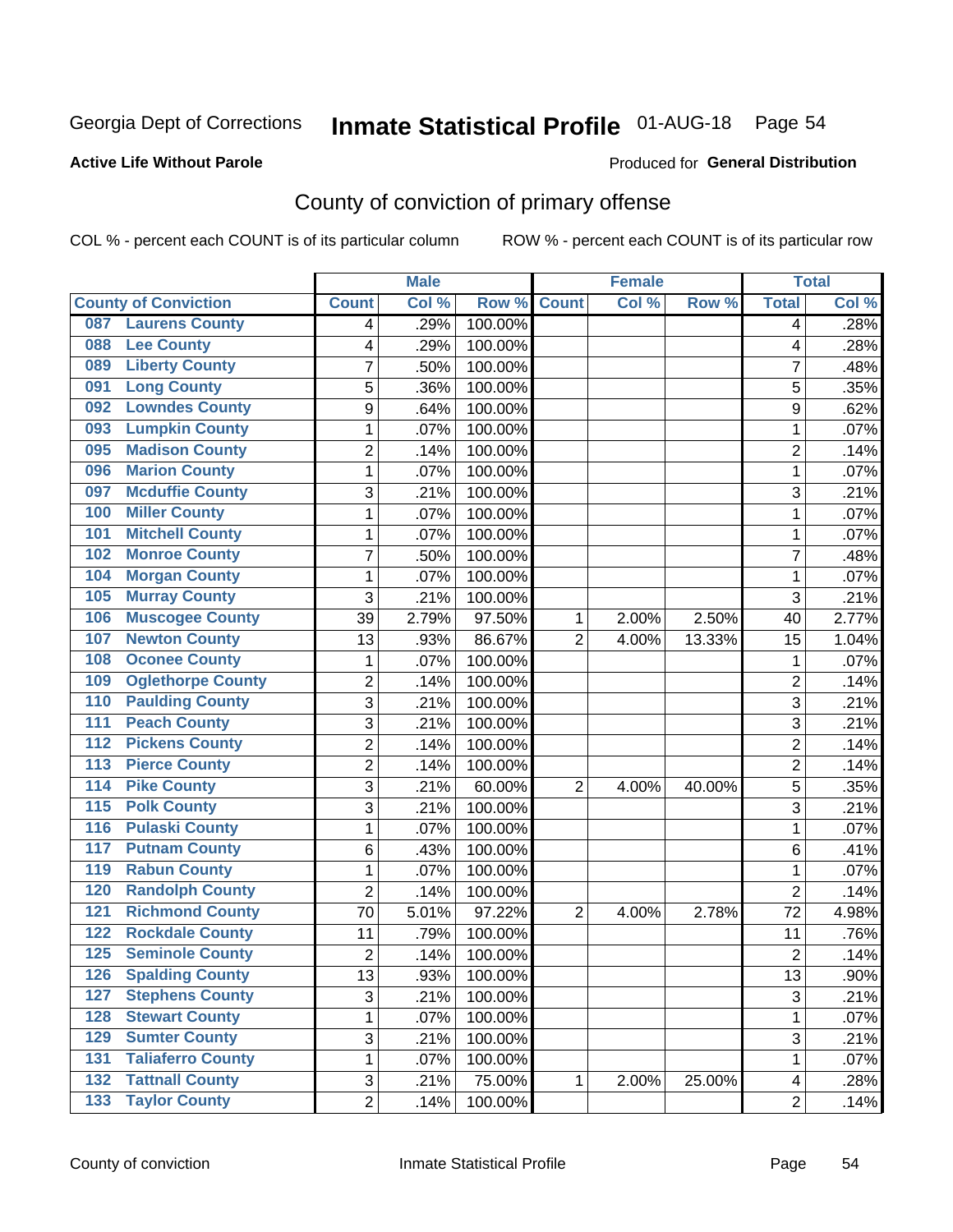## Inmate Statistical Profile 01-AUG-18 Page 55

#### **Active Life Without Parole**

#### Produced for General Distribution

## County of conviction of primary offense

COL % - percent each COUNT is of its particular column

|                                 |                | <b>Male</b> |         |              | <b>Female</b> |        |                | <b>Total</b> |
|---------------------------------|----------------|-------------|---------|--------------|---------------|--------|----------------|--------------|
| <b>County of Conviction</b>     | <b>Count</b>   | Col %       | Row %   | <b>Count</b> | Col %         | Row %  | <b>Total</b>   | Col %        |
| <b>Terrell County</b><br>135    | 2              | .14%        | 100.00% |              |               |        | 2              | .14%         |
| <b>Thomas County</b><br>136     | 6              | .43%        | 100.00% |              |               |        | 6              | .41%         |
| <b>Tift County</b><br>137       | 10             | .72%        | 100.00% |              |               |        | 10             | .69%         |
| <b>Toombs County</b><br>138     | 10             | .72%        | 100.00% |              |               |        | 10             | .69%         |
| <b>Towns County</b><br>139      | 1              | .07%        | 100.00% |              |               |        | 1              | .07%         |
| <b>Treutlen County</b><br>140   | 5              | .36%        | 100.00% |              |               |        | 5              | .35%         |
| <b>Troup County</b><br>141      | 10             | .72%        | 90.91%  | 1            | 2.00%         | 9.09%  | 11             | .76%         |
| <b>Turner County</b><br>142     | $\overline{2}$ | .14%        | 100.00% |              |               |        | $\overline{2}$ | .14%         |
| <b>Twiggs County</b><br>143     |                | .07%        | 100.00% |              |               |        |                | .07%         |
| <b>Upson County</b><br>145      | 5              | .36%        | 100.00% |              |               |        | 5              | .35%         |
| <b>Walker County</b><br>146     | 10             | .72%        | 90.91%  | 1            | 2.00%         | 9.09%  | 11             | .76%         |
| <b>Walton County</b><br>147     | 17             | 1.22%       | 100.00% |              |               |        | 17             | 1.18%        |
| <b>Ware County</b><br>148       | 13             | .93%        | 100.00% |              |               |        | 13             | .90%         |
| <b>Warren County</b><br>149     | 2              | .14%        | 66.67%  | 1            | 2.00%         | 33.33% | 3              | .21%         |
| <b>Washington County</b><br>150 | 7              | .50%        | 100.00% |              |               |        |                | .48%         |
| <b>Wayne County</b><br>151      | 12             | .86%        | 100.00% |              |               |        | 12             | .83%         |
| <b>Whitfield County</b><br>155  | 11             | .79%        | 91.67%  | 1            | 2.00%         | 8.33%  | 12             | .83%         |
| <b>Wilkes County</b><br>157     | 2              | .14%        | 100.00% |              |               |        | 2              | .14%         |
| <b>Worth County</b><br>159      | 1              | .07%        | 100.00% |              |               |        |                | .07%         |
| <b>Total Rported</b>            | 1,396          | 100%        | 96.54%  | 50           | 100%          | 3.46%  | 1,446          | 100%         |

| rteo        |      |    |      |
|-------------|------|----|------|
| $F = 4 - 7$ | .396 | 50 | ,446 |

| Mode (most frequent) | <b>Fulton County</b> | <b>Clayton County</b> | <b>Fulton County</b> |
|----------------------|----------------------|-----------------------|----------------------|
|                      |                      |                       |                      |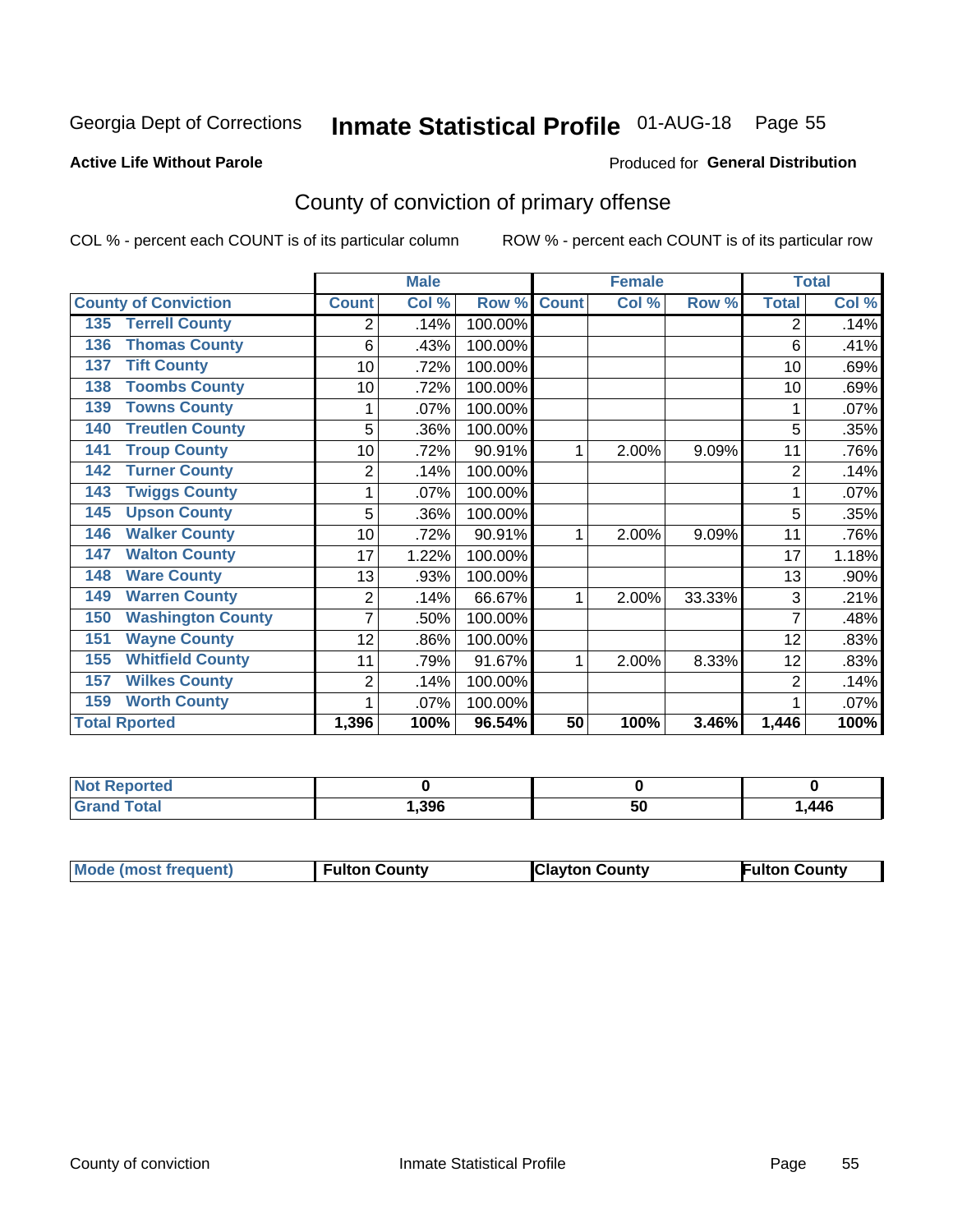### Georgia Dept of Corrections **Active Life Without Parole**

## Inmate Statistical Profile 01-AUG-18 Page 56

Produced for General Distribution

## Circuit of conviction of primary offense

|                         |                                 | <b>Male</b>      |        | <b>Female</b> |                         |        | <b>Total</b> |                |        |
|-------------------------|---------------------------------|------------------|--------|---------------|-------------------------|--------|--------------|----------------|--------|
|                         | <b>Circuit of Conviction</b>    | <b>Count</b>     | Col %  | Row %         | <b>Count</b>            | Col %  | Row %        | <b>Total</b>   | Col %  |
| 1                       | <b>Alapaha Circuit</b>          | 12               | .86%   | 100.00%       |                         |        |              | 12             | .83%   |
| $\overline{2}$          | <b>Alcovy Circuit</b>           | 30               | 2.16%  | 93.75%        | $\overline{2}$          | 4.17%  | 6.25%        | 32             | 2.22%  |
| $\overline{\mathbf{3}}$ | <b>Atlanta Circuit</b>          | 177              | 12.72% | 98.33%        | 3                       | 6.25%  | 1.67%        | 180            | 12.51% |
| 4                       | <b>Atlantic Circuit</b>         | 16               | 1.15%  | 94.12%        | $\mathbf{1}$            | 2.08%  | 5.88%        | 17             | 1.18%  |
| $\overline{5}$          | <b>Augusta Circuit</b>          | 91               | 6.54%  | 95.79%        | $\overline{4}$          | 8.33%  | 4.21%        | 95             | 6.60%  |
| $\overline{6}$          | <b>Blue Ridge Circuit</b>       | 5                | .36%   | 100.00%       |                         |        |              | 5              | .35%   |
| 7                       | <b>Brunswick Circuit</b>        | 43               | 3.09%  | 100.00%       |                         |        |              | 43             | 2.99%  |
| 8                       | <b>Chattahoochee Circuit</b>    | 44               | 3.16%  | 97.78%        | 1                       | 2.08%  | 2.22%        | 45             | 3.13%  |
| $\overline{9}$          | <b>Cherokee Circuit</b>         | 15               | 1.08%  | 93.75%        | 1                       | 2.08%  | 6.25%        | 16             | 1.11%  |
| 10                      | <b>Clayton Circuit</b>          | 66               | 4.74%  | 92.96%        | 5                       | 10.42% | 7.04%        | 71             | 4.93%  |
| $\overline{11}$         | <b>Cobb Circuit</b>             | 67               | 4.82%  | 97.10%        | $\overline{2}$          | 4.17%  | 2.90%        | 69             | 4.79%  |
| $\overline{12}$         | <b>Conasauga Circuit</b>        | 14               | 1.01%  | 93.33%        | $\mathbf{1}$            | 2.08%  | 6.67%        | 15             | 1.04%  |
| $\overline{13}$         | <b>Cordele Circuit</b>          | 16               | 1.15%  | 100.00%       |                         |        |              | 16             | 1.11%  |
| $\overline{14}$         | <b>Coweta Circuit</b>           | 24               | 1.73%  | 96.00%        | $\mathbf{1}$            | 2.08%  | 4.00%        | 25             | 1.74%  |
| $\overline{15}$         | <b>Dougherty Circuit</b>        | 27               | 1.94%  | 96.43%        | $\mathbf{1}$            | 2.08%  | 3.57%        | 28             | 1.95%  |
| 16                      | <b>Dublin Circuit</b>           | 11               | .79%   | 100.00%       |                         |        |              | 11             | .76%   |
| $\overline{17}$         | <b>Eastern Circuit</b>          | 55               | 3.95%  | 98.21%        | 1                       | 2.08%  | 1.79%        | 56             | 3.89%  |
| $\overline{18}$         | <b>Flint Circuit</b>            | 17               | 1.22%  | 94.44%        | $\mathbf{1}$            | 2.08%  | 5.56%        | 18             | 1.25%  |
| 19                      | <b>Griffin Circuit</b>          | 29               | 2.08%  | 93.55%        | $\overline{2}$          | 4.17%  | 6.45%        | 31             | 2.15%  |
| 20                      | <b>Gwinnett Circuit</b>         | 62               | 4.46%  | 95.38%        | 3                       | 6.25%  | 4.62%        | 65             | 4.52%  |
| $\overline{21}$         | <b>Houston Circuit</b>          | 21               | 1.51%  | 100.00%       |                         |        |              | 21             | 1.46%  |
| $\overline{22}$         | <b>Lookout Mountain Circuit</b> | 17               | 1.22%  | 89.47%        | $\overline{2}$          | 4.17%  | 10.53%       | 19             | 1.32%  |
| 23                      | <b>Macon Circuit</b>            | 45               | 3.24%  | 95.74%        | $\overline{2}$          | 4.17%  | 4.26%        | 47             | 3.27%  |
| 24                      | <b>Middle Circuit</b>           | 35               | 2.52%  | 100.00%       |                         |        |              | 35             | 2.43%  |
| $\overline{25}$         | <b>Mountain Circuit</b>         | $\overline{7}$   | .50%   | 100.00%       |                         |        |              | $\overline{7}$ | .49%   |
| 26                      | <b>Northeastern Circuit</b>     | 24               | 1.73%  | 85.71%        | $\overline{\mathbf{4}}$ | 8.33%  | 14.29%       | 28             | 1.95%  |
| $\overline{27}$         | <b>Northern Circuit</b>         | 14               | 1.01%  | 93.33%        | 1                       | 2.08%  | 6.67%        | 15             | 1.04%  |
| 28                      | <b>Ocmulgee Circuit</b>         | 15               | 1.08%  | 93.75%        | 1                       | 2.08%  | 6.25%        | 16             | 1.11%  |
| 29                      | <b>Oconee Circuit</b>           | $\overline{2}$   | .14%   | 100.00%       |                         |        |              | $\overline{2}$ | .14%   |
| 30                      | <b>Ogeechee Circuit</b>         | 13               | .93%   | 92.86%        | 1                       | 2.08%  | 7.14%        | 14             | .97%   |
| $\overline{31}$         | <b>Pataula Circuit</b>          | 10               | .72%   | 100.00%       |                         |        |              | 10             | .69%   |
| 32                      | <b>Piedmont Circuit</b>         | 21               | 1.51%  | 100.00%       |                         |        |              | 21             | 1.46%  |
| 33                      | <b>Rome Circuit</b>             | 31               | 2.23%  | 96.88%        | $\mathbf{1}$            | 2.08%  | 3.13%        | 32             | 2.22%  |
| 34                      | <b>South Georgia Circuit</b>    | $\boldsymbol{9}$ | .65%   | 100.00%       |                         |        |              | 9              | .63%   |
| 35                      | <b>Southern Circuit</b>         | 19               | 1.37%  | 100.00%       |                         |        |              | 19             | 1.32%  |
| 36                      | <b>Southwestern Circuit</b>     | 8                | .58%   | 100.00%       |                         |        |              | 8              | .56%   |
| 37                      | <b>Stone Mountain Circuit</b>   | 127              | 9.13%  | 97.69%        | 3                       | 6.25%  | 2.31%        | 130            | 9.03%  |
| 38                      | <b>Tallapoosa Circuit</b>       | 7                | .50%   | 100.00%       |                         |        |              | $\overline{7}$ | .49%   |
| 39                      | <b>Tifton Circuit</b>           | 15               | 1.08%  | 100.00%       |                         |        |              | 15             | 1.04%  |
| 40                      | <b>Toombs Circuit</b>           | 8                | .58%   | 88.89%        | $\mathbf{1}$            | 2.08%  | 11.11%       | 9              | .63%   |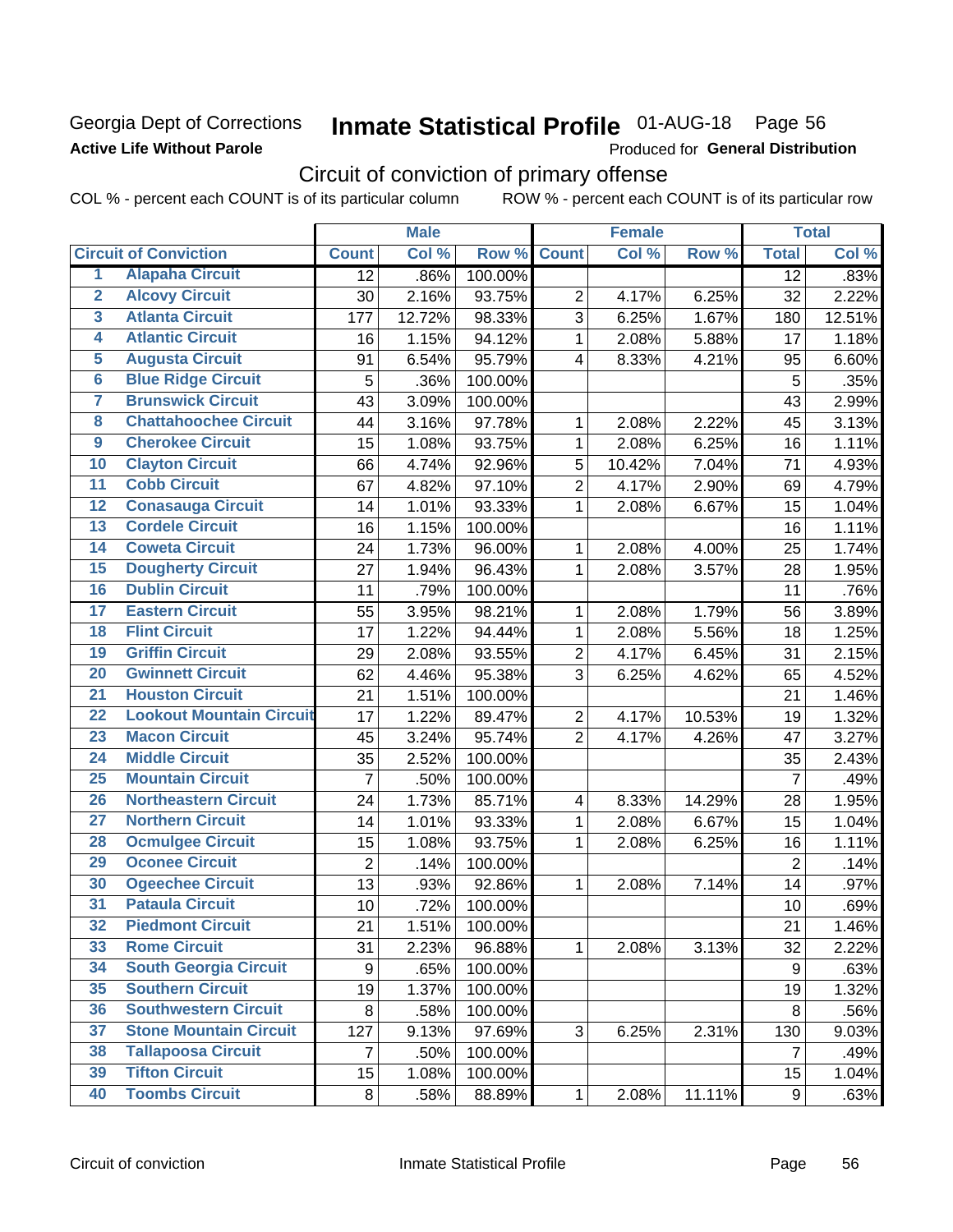### Georgia Dept of Corrections **Active Life Without Parole**

## Inmate Statistical Profile 01-AUG-18 Page 57

Produced for General Distribution

## Circuit of conviction of primary offense

|    |                                  |              | <b>Male</b>    |         |                | <b>Female</b> |       |              | <b>Total</b>   |
|----|----------------------------------|--------------|----------------|---------|----------------|---------------|-------|--------------|----------------|
|    | <b>Circuit of Conviction</b>     | <b>Count</b> | Col %          | Row %   | <b>Count</b>   | Col %         | Row % | <b>Total</b> | Col %          |
| 41 | <b>Waycross Circuit</b>          | 29           | 2.08%          | 100.00% |                |               |       | 29           | 2.02%          |
| 42 | <b>Western Circuit</b>           | 23           | 1.65%          | 95.83%  |                | 2.08%         | 4.17% | 24           | 1.67%          |
| 43 | <b>Rockdale Circuit</b>          | 11           | .79%           | 100.00% |                |               |       | 11           | .76%           |
| 44 | <b>Douglas Circuit</b>           | 32           | 2.30%          | 94.12%  | $\overline{2}$ | 4.17%         | 5.88% | 34           | 2.36%          |
| 45 | <b>Appalachian Circuit</b>       | 4            | .29%           | 100.00% |                |               |       | 4            | .28%           |
| 46 | <b>Enotah Circuit</b>            | 2            | .14%           | 100.00% |                |               |       | 2            | .14%           |
| 47 | <b>Bell-Forsyth J.C.</b>         | 5            | .36%           | 100.00% |                |               |       | 5            | .35%           |
| 48 | <b>Towaliga Judicial Circuit</b> | 13           | .93%           | 100.00% |                |               |       | 13           | .90%           |
| 49 | <b>Paulding Circuit</b>          | 3            | .22%           | 100.00% |                |               |       | 3            | .21%           |
|    | <b>Total Rported</b>             | 1,391        | 100%           | 96.66%  | 48             | 100%          | 3.34% | 1,439        | 100%           |
|    | <b>Not Reported</b>              |              | 5              |         |                | $\mathbf{2}$  |       |              | 7              |
|    | <b>Grand Total</b>               |              | 1,396          |         |                | 50            |       | 1,446        |                |
|    | <b>Mode (most frequent)</b>      |              | <b>Atlanta</b> |         |                | Clayton       |       |              | <b>Atlanta</b> |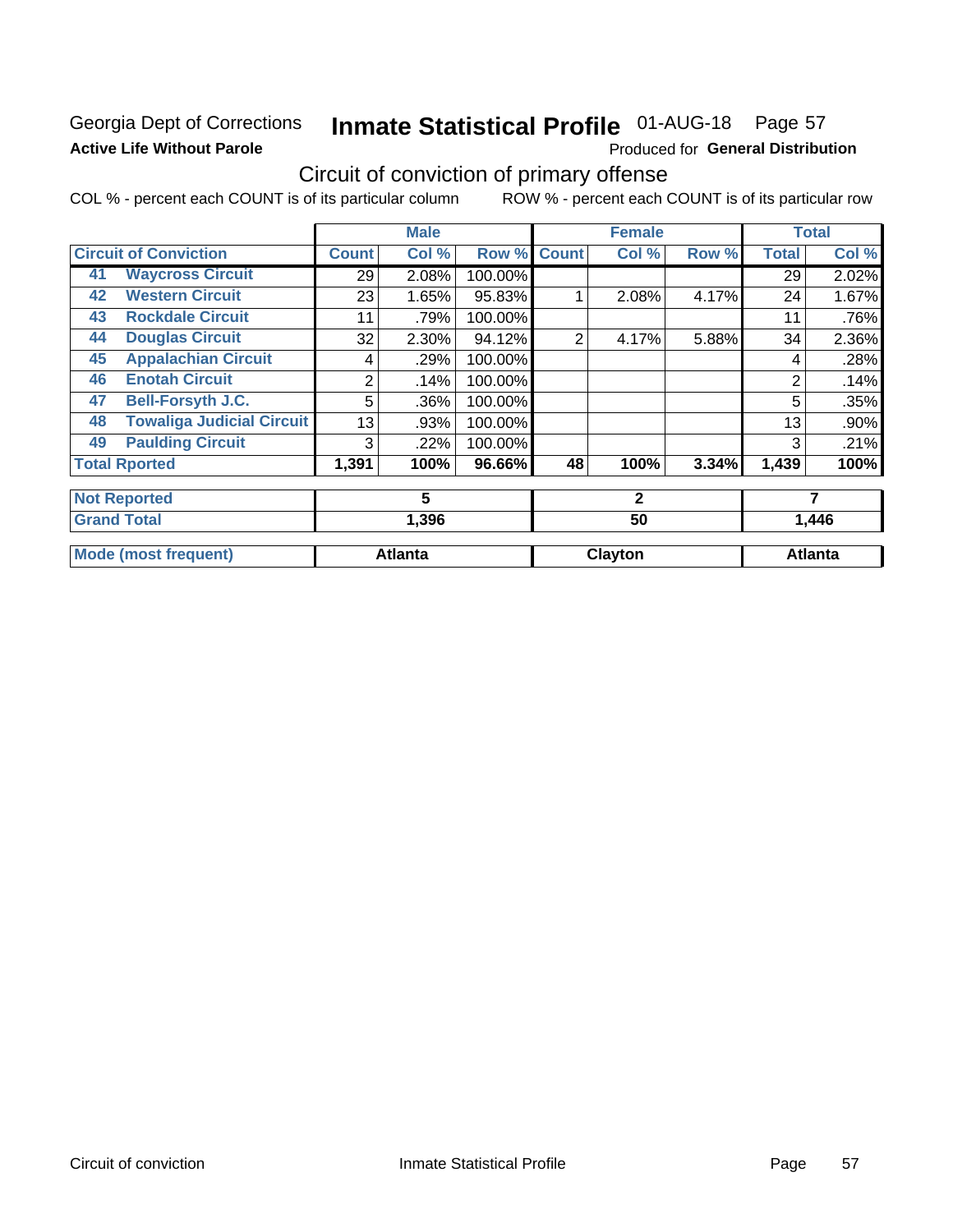#### **Active Life Without Parole**

#### **Produced for General Distribution**

### Years served (jail + prison) in this incarceration

COL % - percent each COUNT is of its particular column

|                       |                 | <b>Male</b> |                  |                 | <b>Female</b> |       | <b>Total</b>    |        |
|-----------------------|-----------------|-------------|------------------|-----------------|---------------|-------|-----------------|--------|
| <b>Years Served</b>   | <b>Count</b>    | Col %       | Row <sup>%</sup> | <b>Count</b>    | Col %         | Row % | <b>Total</b>    | Col %  |
| Less than one year    | $\overline{41}$ | 2.94%       | 100.00%          |                 |               |       | $\overline{41}$ | 2.84%  |
| 1 to 1.99 years       | 61              | 4.37%       | 98.39%           | 1               | 2.00%         | 1.61% | 62              | 4.29%  |
| 2 to 2.99 years       | 102             | 7.31%       | 95.33%           | 5               | 10.00%        | 4.67% | 107             | 7.40%  |
| 3 to 3.99 years       | 101             | 7.23%       | 94.39%           | 6               | 12.00%        | 5.61% | 107             | 7.40%  |
| 4 to 4.99 years       | 106             | 7.59%       | 94.64%           | 6               | 12.00%        | 5.36% | 112             | 7.75%  |
| 5 to 5.99 years       | 122             | 8.74%       | 93.85%           | 8               | 16.00%        | 6.15% | 130             | 8.99%  |
| 6 to 6.99 years       | 85              | 6.09%       | 94.44%           | 5               | 10.00%        | 5.56% | 90              | 6.22%  |
| 7 to 7.99 years       | 97              | 6.95%       | 96.04%           | 4               | 8.00%         | 3.96% | 101             | 6.98%  |
| 8 to 8.99 years       | 57              | 4.08%       | 95.00%           | 3               | 6.00%         | 5.00% | 60              | 4.15%  |
| 9 to 9.99 years       | 48              | 3.44%       | 97.96%           | 1               | 2.00%         | 2.04% | 49              | 3.39%  |
| 10 to 10.99 years     | 51              | 3.65%       | 98.08%           | 1               | 2.00%         | 1.92% | 52              | 3.60%  |
| 11 to 11.99 years     | 37              | 2.65%       | 97.37%           | 1               | 2.00%         | 2.63% | 38              | 2.63%  |
| 12 to 12.99 years     | 23              | 1.65%       | 92.00%           | $\overline{2}$  | 4.00%         | 8.00% | 25              | 1.73%  |
| 13 to 13.99 years     | 34              | 2.44%       | 100.00%          |                 |               |       | 34              | 2.35%  |
| 14 to 14.99 years     | 38              | 2.72%       | 100.00%          |                 |               |       | 38              | 2.63%  |
| 15 to 15.99 years     | 37              | 2.65%       | 90.24%           | 4               | 8.00%         | 9.76% | 41              | 2.84%  |
| 16 to 16.99 years     | 41              | 2.94%       | 97.62%           | 1               | 2.00%         | 2.38% | 42              | 2.90%  |
| 17 to 17.99 years     | 39              | 2.79%       | 100.00%          |                 |               |       | 39              | 2.70%  |
| 18 to 18.99 years     | 43              | 3.08%       | 100.00%          |                 |               |       | 43              | 2.97%  |
| 19 to 19.99 years     | 28              | 2.01%       | 96.55%           | 1               | 2.00%         | 3.45% | 29              | 2.01%  |
| 20 to 20.99 years     | 44              | 3.15%       | 100.00%          |                 |               |       | 44              | 3.04%  |
| 21 to 21.99 years     | 44              | 3.15%       | 97.78%           | 1               | 2.00%         | 2.22% | 45              | 3.11%  |
| 22 to 22.99 years     | 31              | 2.22%       | 100.00%          |                 |               |       | 31              | 2.14%  |
| 23 to 23.99 years     | 25              | 1.79%       | 100.00%          |                 |               |       | 25              | 1.73%  |
| 24 to 24.99 years     | 20              | 1.43%       | 100.00%          |                 |               |       | 20              | 1.38%  |
| 25 to 25.99 years     | 10              | 0.72%       | 100.00%          |                 |               |       | 10              | 0.69%  |
| 26 to 26.99 years     | 4               | 0.29%       | 100.00%          |                 |               |       | 4               | 0.28%  |
| 27 to 27.99 years     | 4               | 0.29%       | 100.00%          |                 |               |       | 4               | 0.28%  |
| 28 to 28.99 years     | $\overline{c}$  | 0.14%       | 100.00%          |                 |               |       | 2               | 0.14%  |
| 29 to 29.99 years     | 6               | 0.43%       | 100.00%          |                 |               |       | $\,6$           | 0.41%  |
| Thirty + years        | 15              | 1.07%       | 100.00%          |                 |               |       | 15              | 1.04%  |
| <b>Total Reported</b> | 1,396           | 100%        | 96.54%           | $\overline{50}$ | 100%          | 3.46% | 1,446           | 100.0% |

| <b>Not Reported</b> |       |     |       |
|---------------------|-------|-----|-------|
| <b>Grand Total</b>  | 1,396 | 50  | 1,446 |
|                     | ___   | ___ | ___   |

| Mean<br>(average)    | 10.36           | 7.36            | 10.26           |
|----------------------|-----------------|-----------------|-----------------|
| Median (middle)      | 7.74            | 5.74            | 7.695           |
| Mode (most frequent) | 8 to 8.99 years | 5 to 5.99 years | 5 to 5.99 years |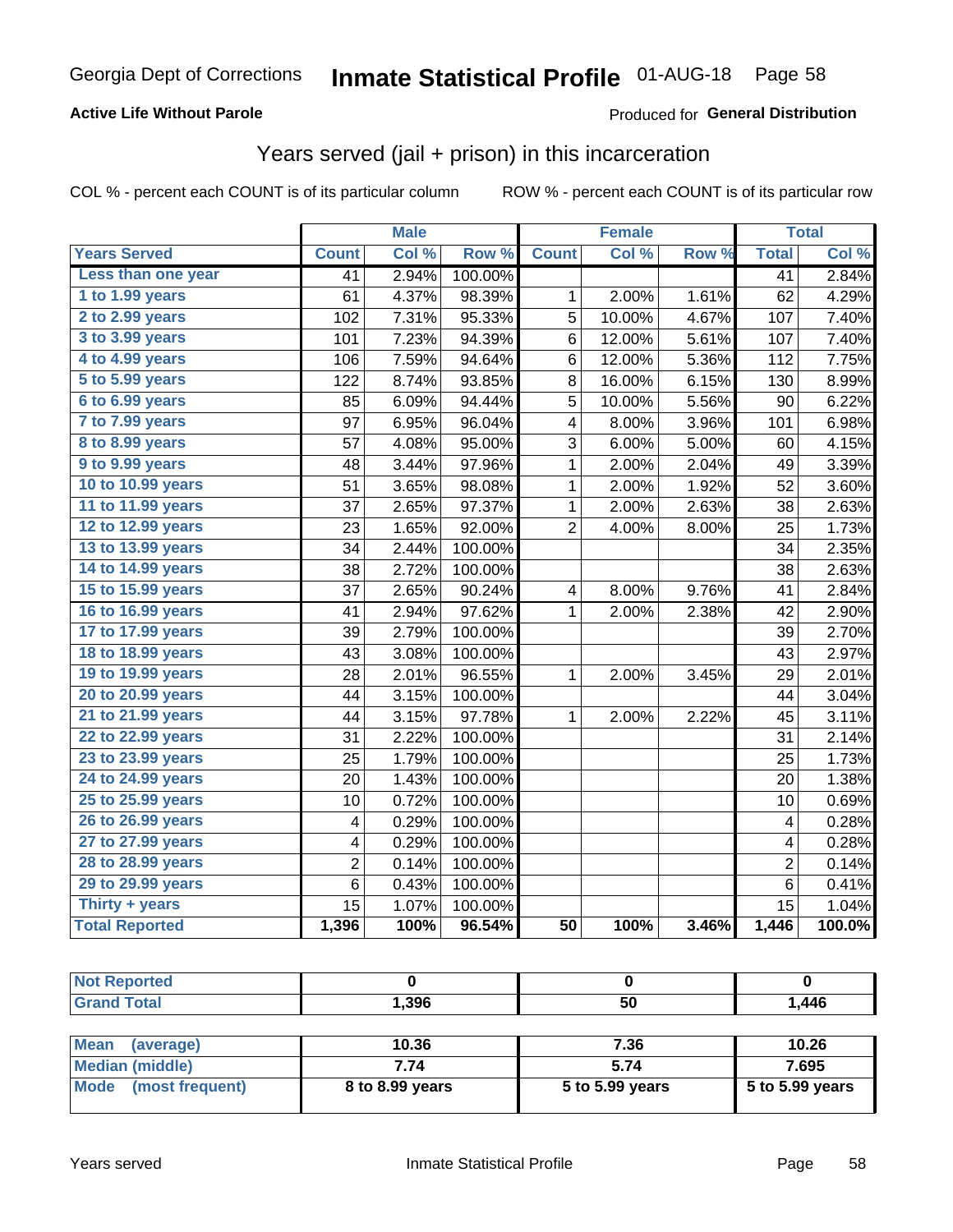## Inmate Statistical Profile 01-AUG-18 Page 59

#### **Active Life Without Parole**

Produced for General Distribution

### Results of most recent HIV tests

COL % - percent each COUNT is of its particular column

|                         |                    | <b>Male</b> |        |              | <b>Female</b> |          |       | Total  |
|-------------------------|--------------------|-------------|--------|--------------|---------------|----------|-------|--------|
| <b>HIV Test Results</b> | <b>Count</b>       | Col %       | Row %I | <b>Count</b> | Col %         | Row %    | Total | Col %  |
| <b>Positive</b>         | 12                 | 0.89%       | 92.31% |              | 2.13%         | 7.69%∎   | 13    | 0.94%  |
| <b>Negative</b>         | .331               | $99.11\%$   | 96.66% | 46           | $97.87\%$     | $3.34\%$ | 1,377 | 99.06% |
| <b>Total Reported</b>   | $.343$ $^{\prime}$ | 100%        | 96.62% | 47           | 100%          | 3.38%    | 1,390 | 100%   |

| <b>Not Reported</b>         | JJ   |    | Эq   |
|-----------------------------|------|----|------|
| <b>Total</b><br><b>Grot</b> | ,396 | 50 | ,446 |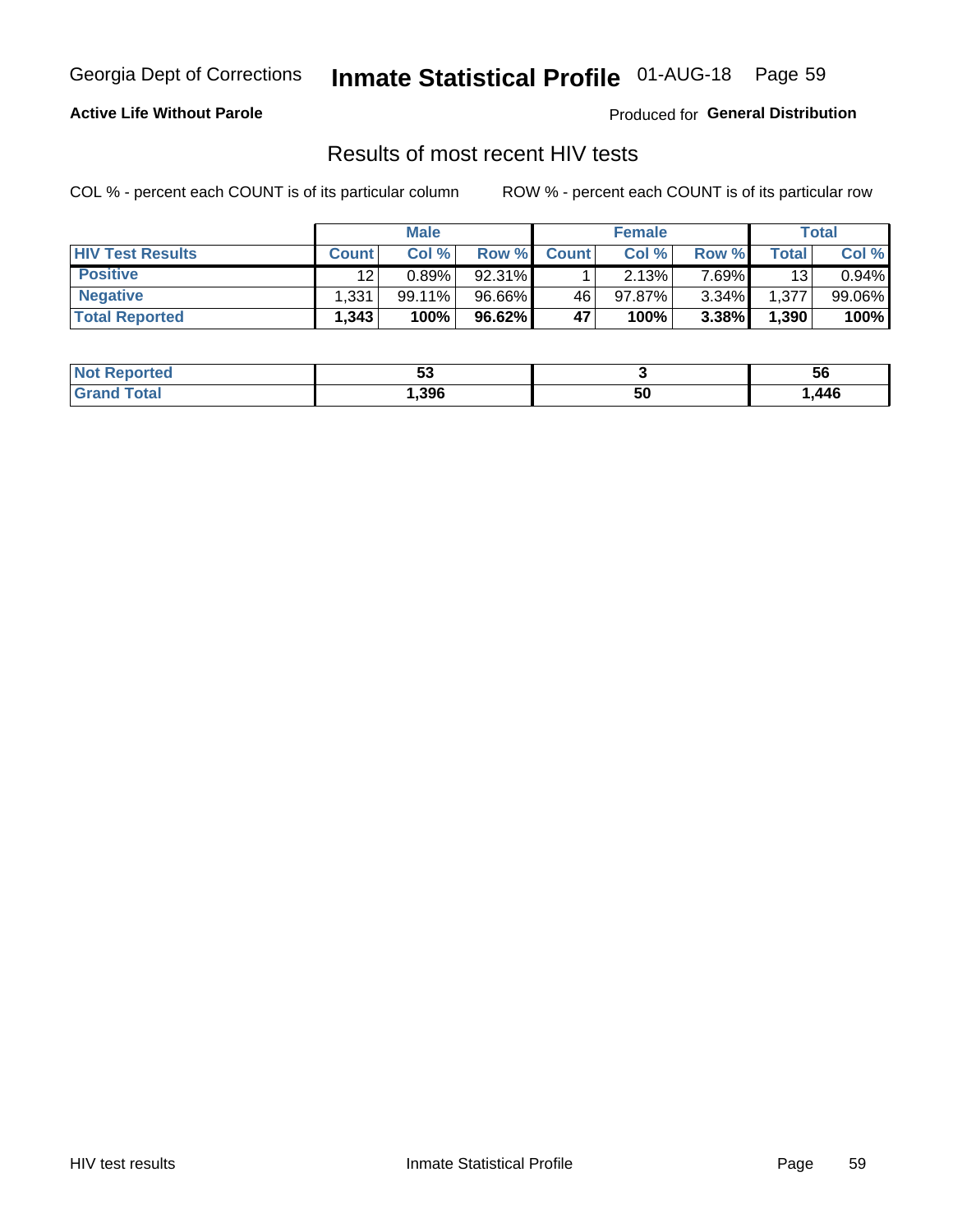## Georgia Dept of Corrections **Inmate Statistical Profile** 01-AUG-18 Page 60

#### **Active Life Without Parole**

Produced for **General Distribution**

### Results of most recent tuberculosis test

|                                  |                    | <b>Male</b> |          |              | <b>Female</b> |          |              | Total  |
|----------------------------------|--------------------|-------------|----------|--------------|---------------|----------|--------------|--------|
| <b>Tuberculosis Test Results</b> | <b>Count</b>       | Col%        | Row %I   | <b>Count</b> | Col %         | Row %I   | <b>Total</b> | Col %  |
| <b>Positive on current test</b>  | 269                | 19.45%      | 99.26%   |              | 4.26%         | $0.74\%$ | 271          | 18.95% |
| <b>Negative</b>                  | 114                | 80.55%      | 96.12%   | 45           | 95.74%।       | $3.88\%$ | 1,159        | 81.05% |
| <b>Total Reported</b>            | $.383$ $^{\prime}$ | 100%        | 96.71% I | 47           | 100%          | 3.29%    | 1,430        | 100%   |

| <b>Not Reported</b>              |      |    |      |
|----------------------------------|------|----|------|
| <b>Total</b><br>Gra <sup>r</sup> | .396 | ວບ | ,446 |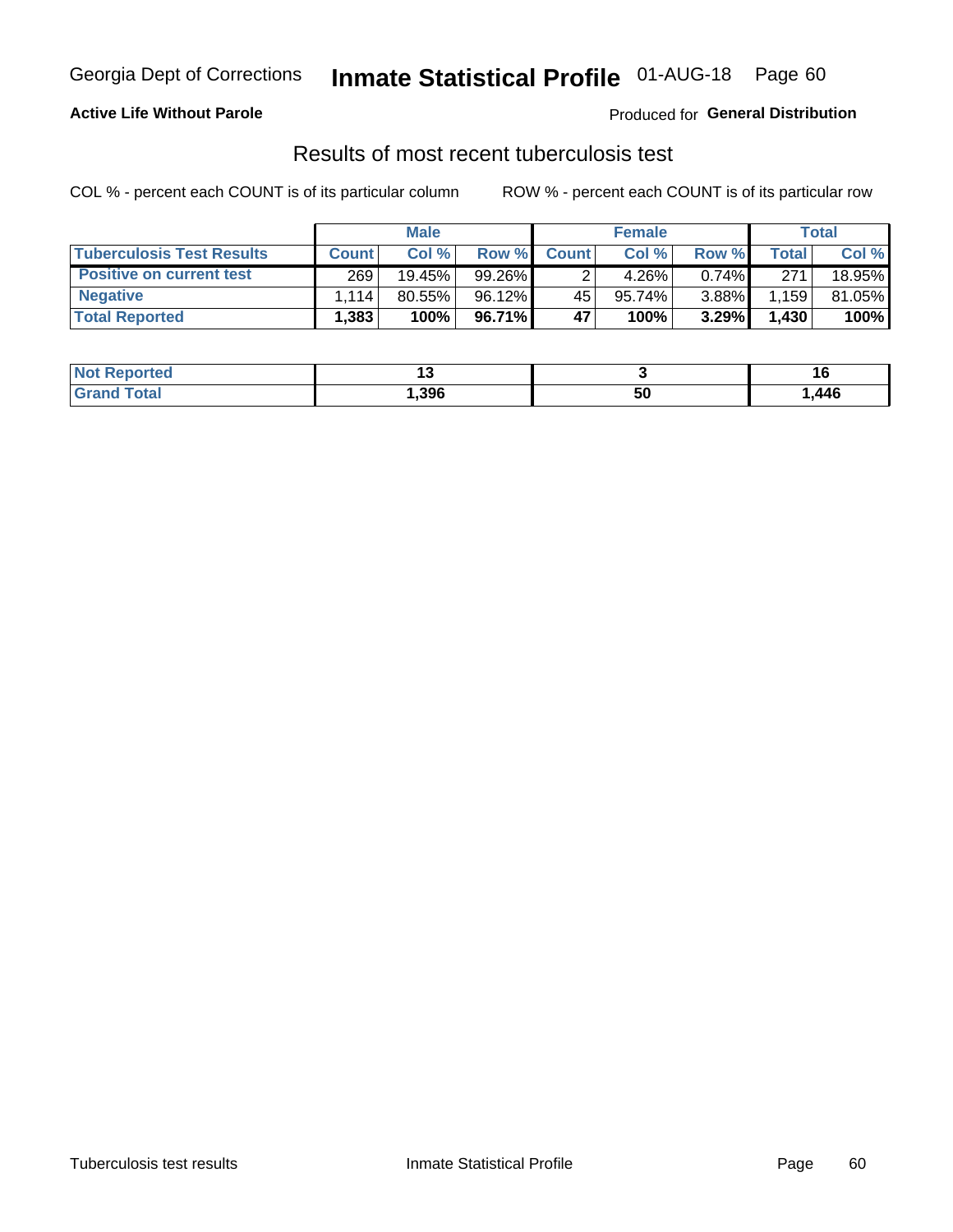## Georgia Dept of Corrections **Inmate Statistical Profile** 01-AUG-18 Page 61

#### **Active Life Without Parole**

Produced for **General Distribution**

### Results of most recent syphilis test

|                                 |              | <b>Male</b> |           |                 | <b>Female</b> |              |       | Total  |
|---------------------------------|--------------|-------------|-----------|-----------------|---------------|--------------|-------|--------|
| <b>Syphilis Test Results</b>    | <b>Count</b> | Col%        | Row %     | <b>Count</b>    | Col %         | <b>Row %</b> | Total | Col %  |
| <b>Positive on current test</b> | 16           | 2.71%       | $94.12\%$ |                 | 9.09%         | 5.88%        | 17    | 2.82%  |
| <b>Negative</b>                 | 575          | $97.29\%$   | 98.29%    | 10 <sup>1</sup> | $90.91\%$     | $1.71\%$     | 585   | 97.18% |
| <b>Total Reported</b>           | 591          | 100%        | 98.17%    | 11              | 100%          | 1.83%        | 602   | 100%   |

| <b>Not Reported</b> | 805  | 39 | 844  |
|---------------------|------|----|------|
| <b>Grand Total</b>  | ,396 | 50 | ,446 |